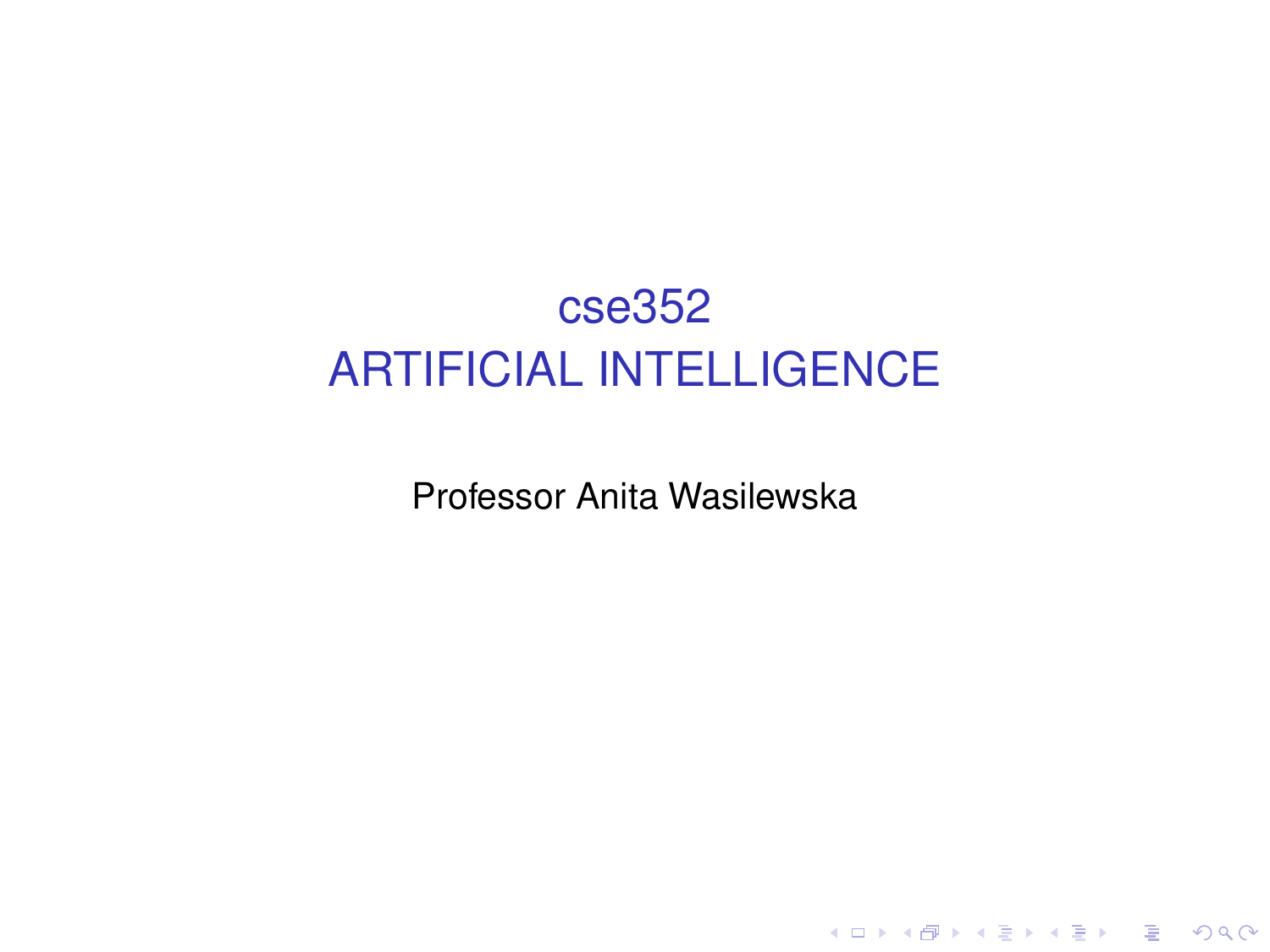# LANGUAGES LECTURE

K ロ ▶ K @ ▶ K 할 ▶ K 할 ▶ 이 할 → 9 Q Q\*

From Chapter 2 from the book

LOGICS FOR COMPUTER SCIENCE: Classical and Non-Classical Anita Wasilewska Springer 2018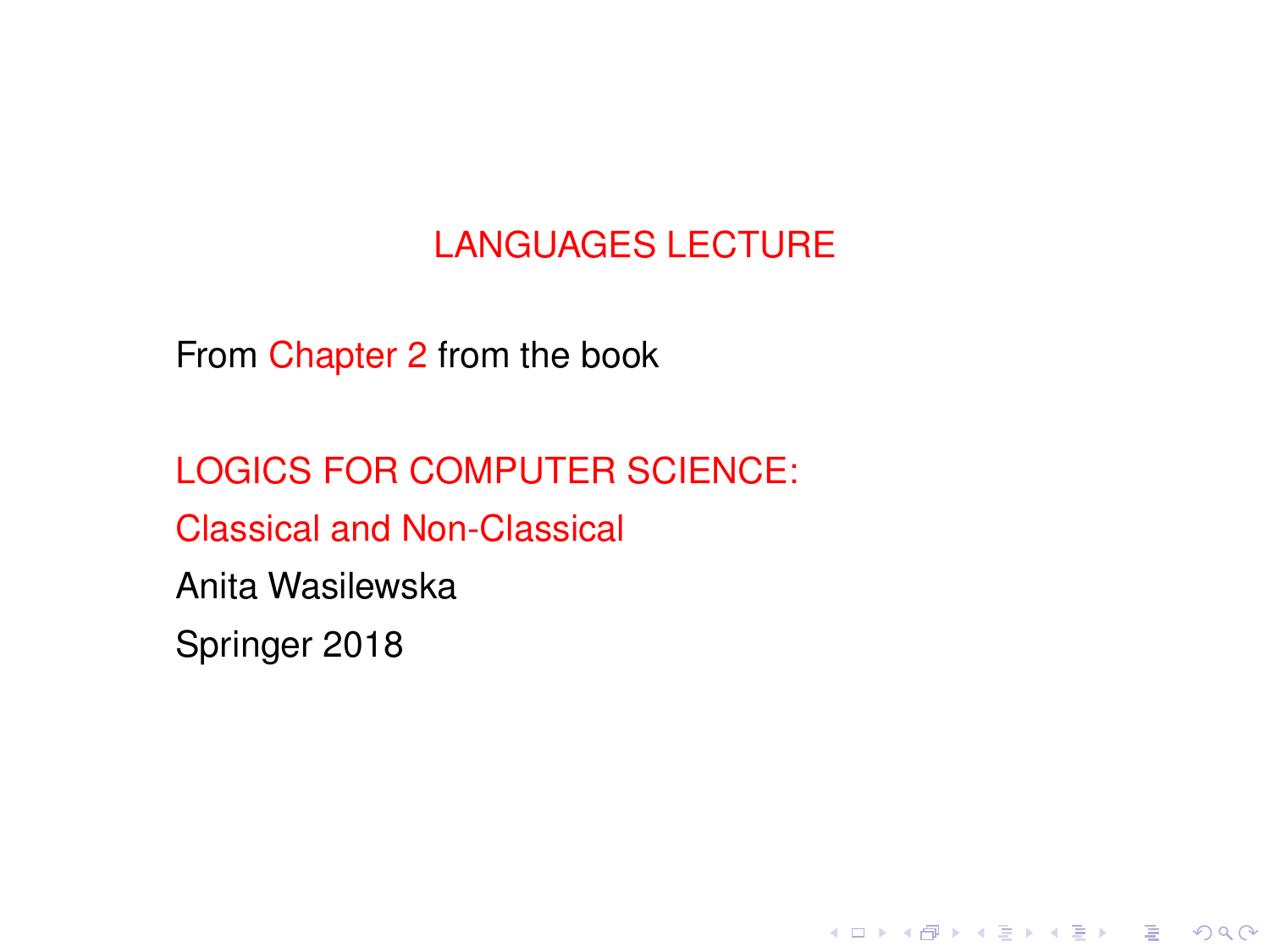Propositional and Predicate Languages

K ロ ▶ K @ ▶ K 할 ▶ K 할 ▶ 이 할 → 9 Q @

- PART 1: Propositional Languages
- PART 2: Predicate Languages
- PART 3: Translations to Predicate Languages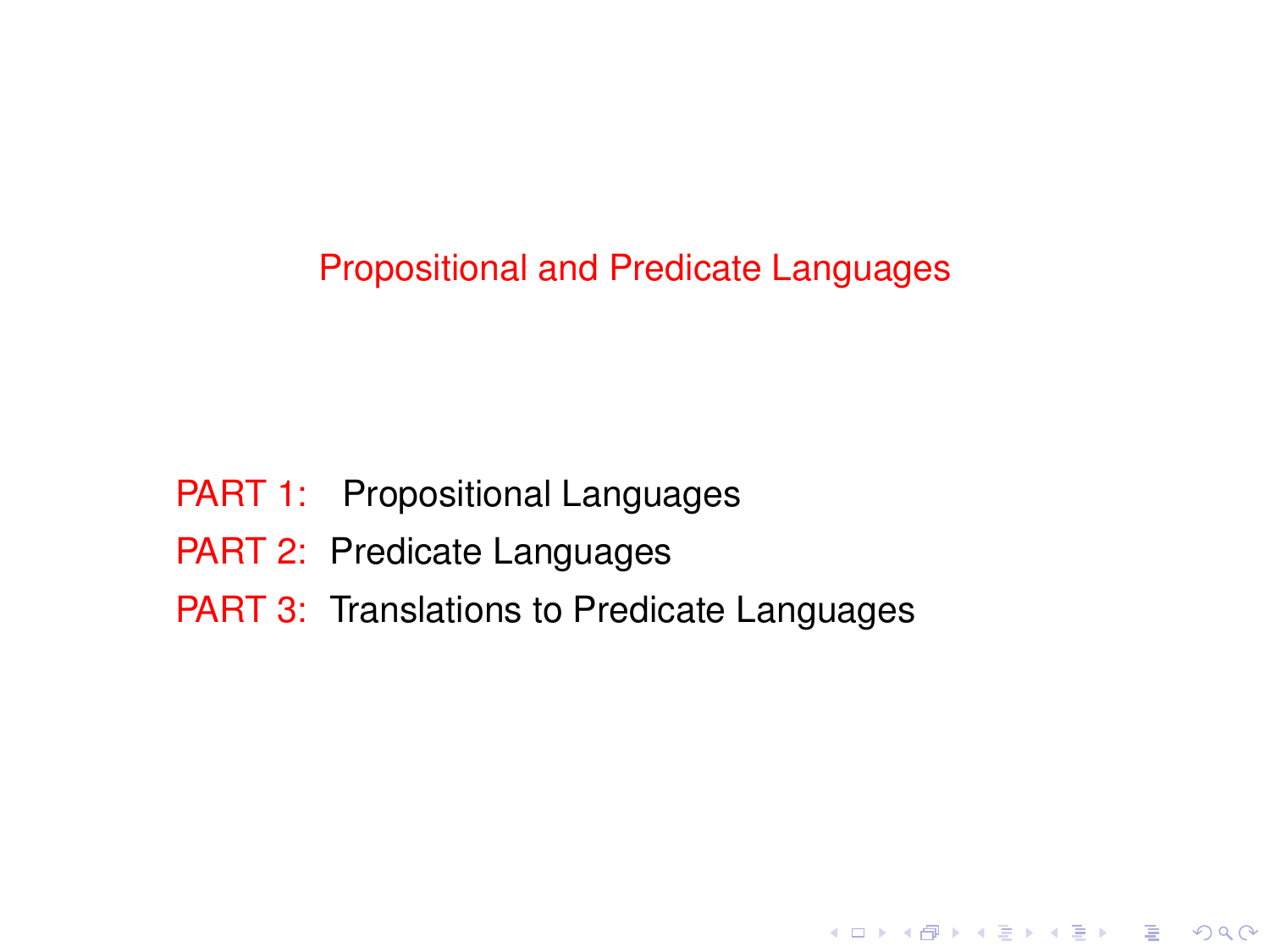PART 1: Propositional Languages

K ロ ▶ K @ ▶ K 할 ▶ K 할 ▶ . 할 . ⊙ Q Q\*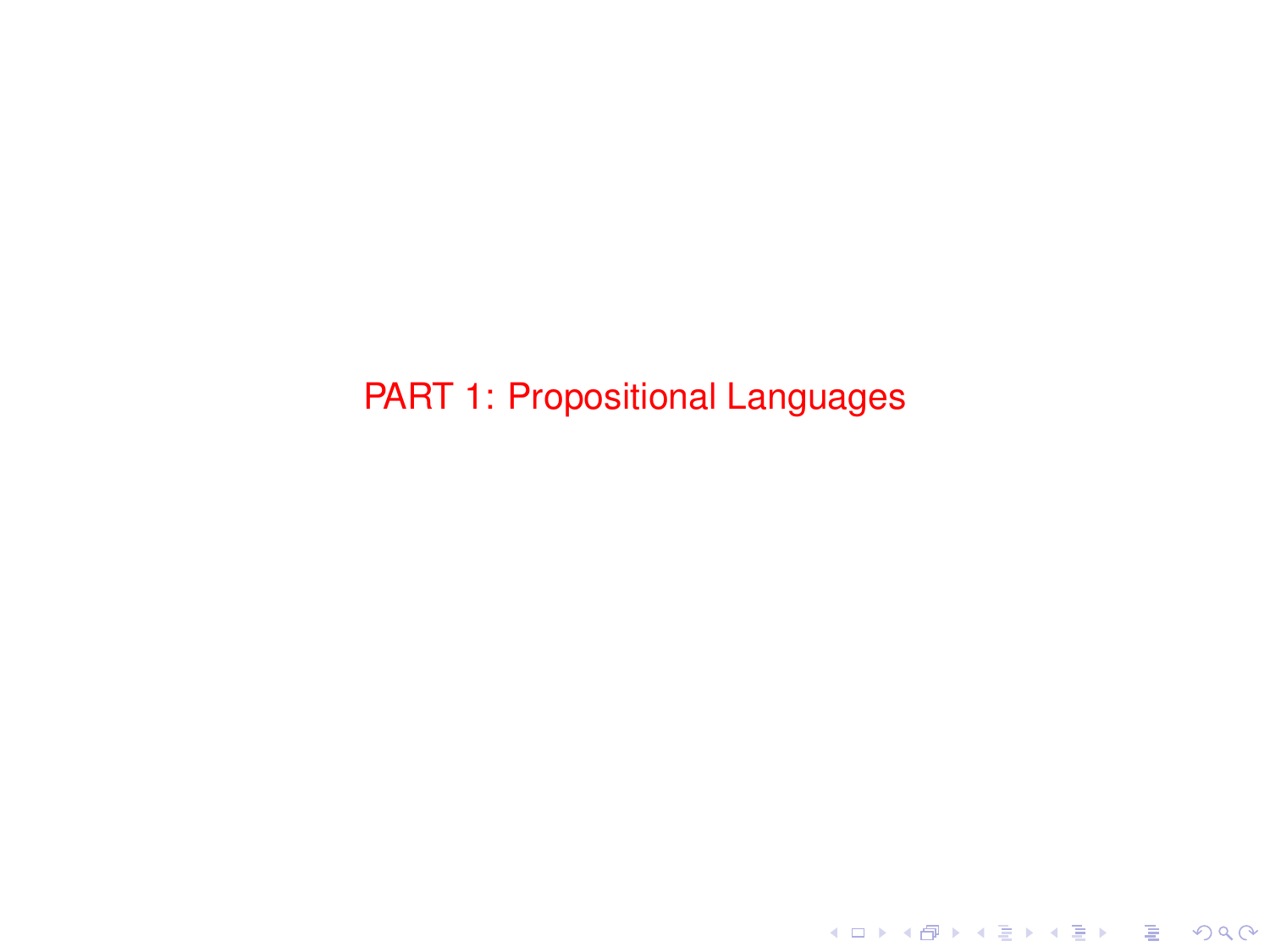#### Propositional Language

**Definition**

A **propositional language** is a pair

 $\mathcal{L} = (\mathcal{A}, \mathcal{F})$ 

where  $\mathcal{A}, \mathcal{F}$  are called an **alphabet** and a **set of formulas**, respectively

**Definition**

**Alphabet** is a set

 $A = VAR \cup CON \cup PAR$ 

**KORK EXTERNE PROVIDE** 

VAR, CON, PAR are all disjoint sets of propositional **variables, connectives** and **parenthesis**, respectively The sets VAR, CON are non-empty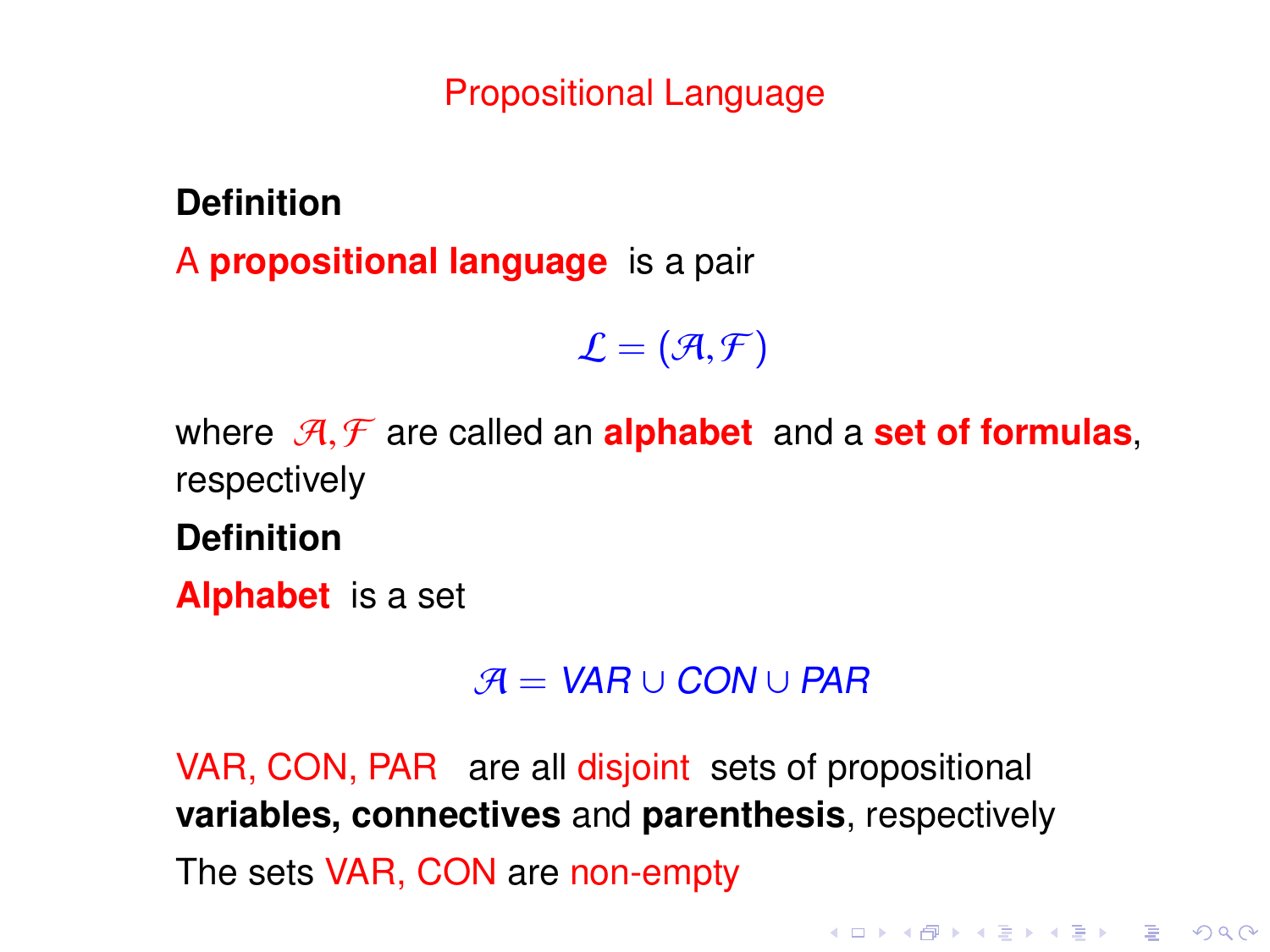### Alphabet Components

- <span id="page-5-0"></span>VAR is a countably infinite set of **propositional variables** We denote elements of VAR by a, b, c,d, ... with indices if necessary
	- $COM \neq \emptyset$  is a finite set of **logical connectives**

We assume that the set CON of logical connectives is non-empty, i.e. that a propositional language always has at least one logical connective

#### **Notation**

We denote the language  $\mathcal L$  with the set of connectives CON by  $\mathcal{L}_{CON}$ 

**Observe** that propositional languages **differ** only on the choice of the logical connectives hence our notation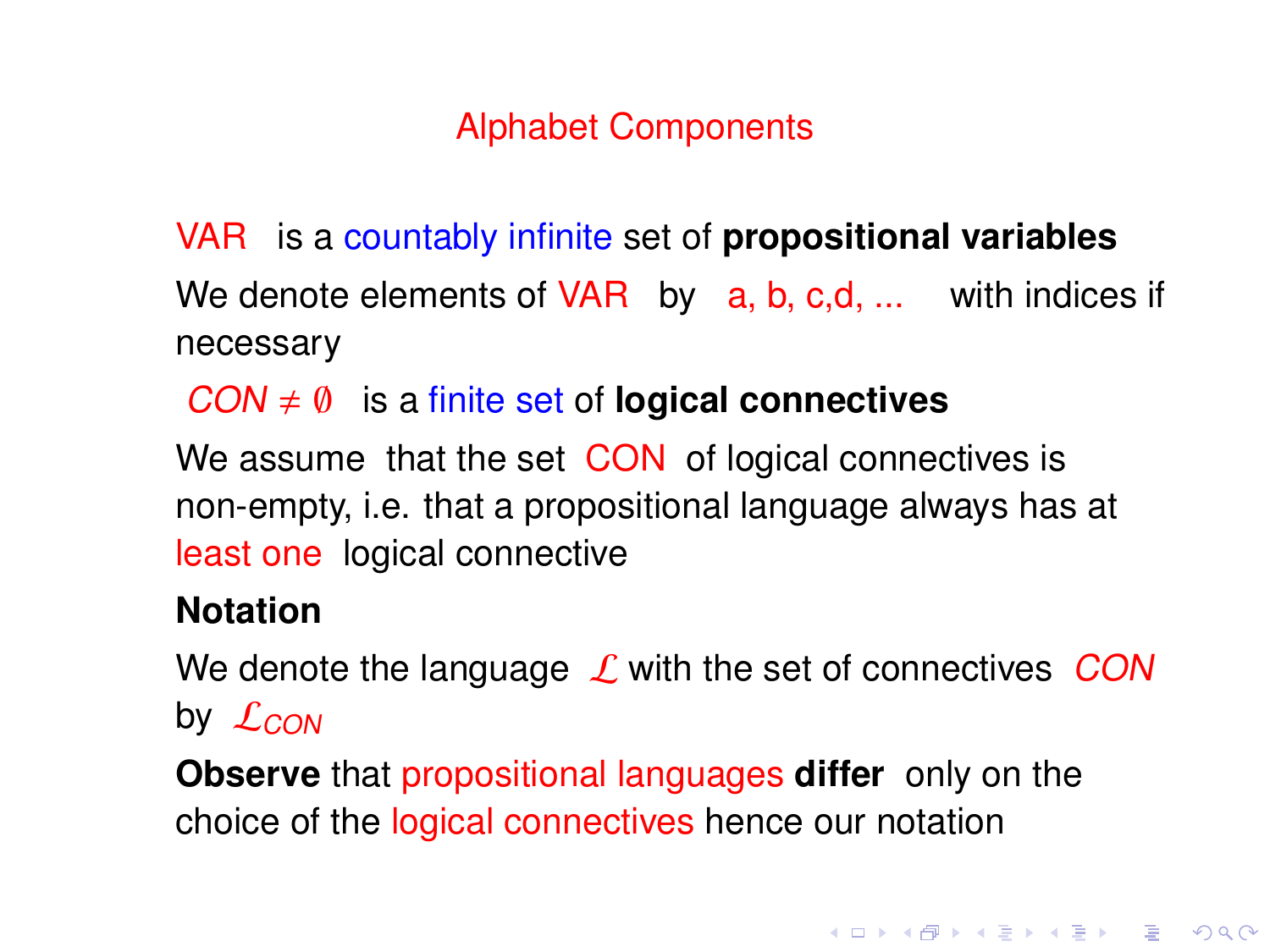### Alphabet Components

# <span id="page-6-0"></span>PAR is a set of **auxiliary symbols**

This set may be empty; for example in case of Polish notation **Assumptions**

**We assume here** that PAR contains only 2 **parenthesis** and

 $PAR = \{(),\}$ 

**We also assume** that the set CON of logical connectives **contains only unary** and **binary** connectives, i.e.

 $CON = C<sub>1</sub> \cup C<sub>2</sub>$ 

where  $C_1$  is the set of all unary connectives, and  $C_2$  is the set of all binary connectives

It is possible to create connectives with more then one or two arguments

We consider here only one or two argu[me](#page-5-0)[nt](#page-7-0) [c](#page-5-0)[on](#page-6-0)[n](#page-7-0)[e](#page-0-0)[cti](#page-94-0)[ve](#page-0-0)[s](#page-94-0)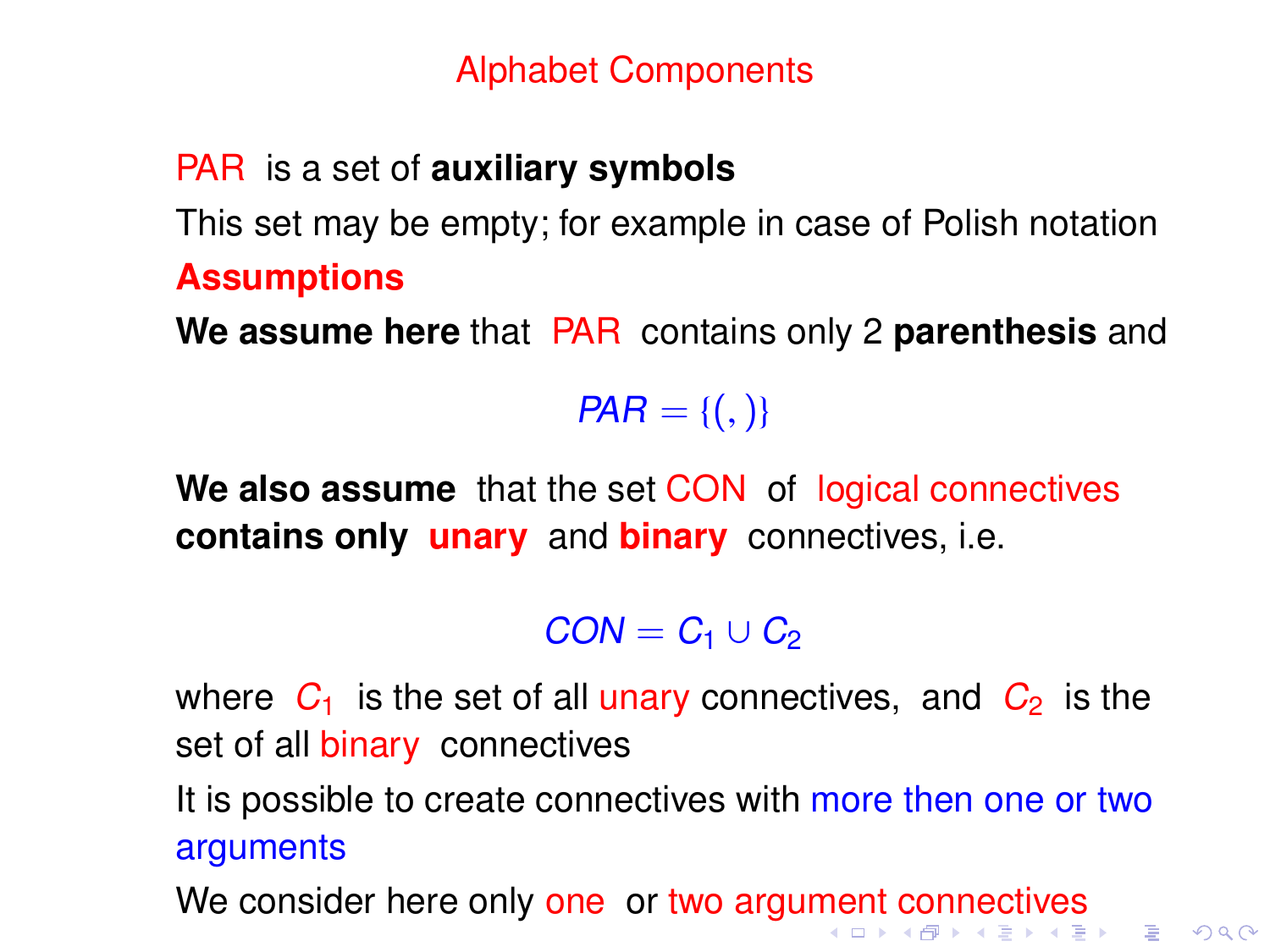#### General Principles

<span id="page-7-0"></span>**Propositional connectives** have well established **names** and the way we read them, even if their semantics may differ

We use names **negation, conjunction, disjunction** and **implication** for ¬, ∩, ∪, ⇒, respectively

The connective ↑ is called **alternative negation** and  $A \uparrow B$  reads: not both A and B The connective ↓ is called **joint negation** and  $A \perp B$  reads: neither A nor B

**KORK EXTERNE PROVIDE**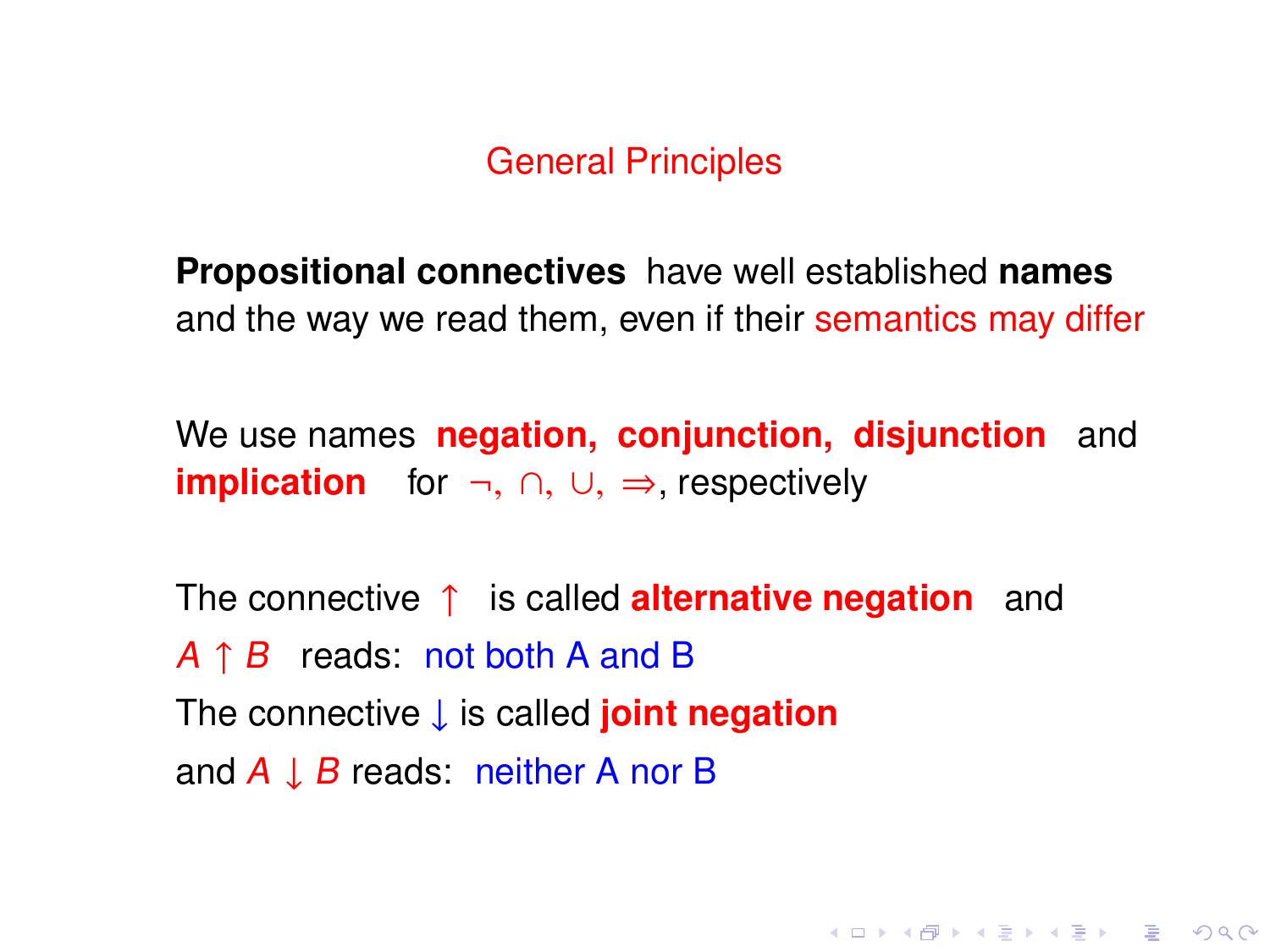Some Non-Classical Propositional Connectives

Other most common propositional connectives are **modal** connectives of **possibility** and **necessity**

**KORK EXTERNE PROVIDE** 

**Standard modal** symbols are:

for **necessity** and ♦ for **possibility**.

The formula  $\Diamond A$  reads: it is **possible** that A or A is **possible** The formula  $\Box A$  reads: it is **necessary** that A or A is **necessary**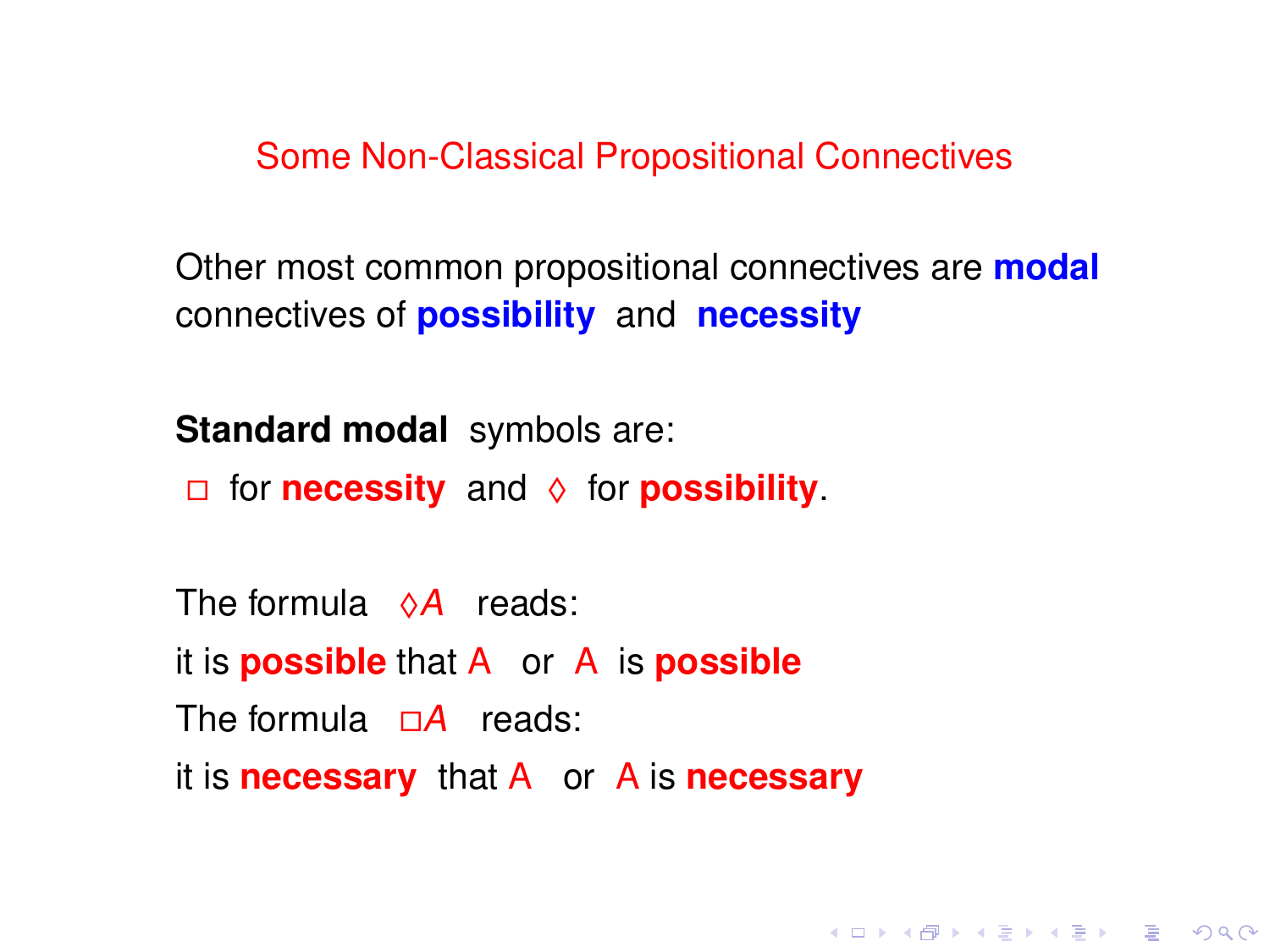Some Artificial Intelligence Non-Classical Connectives

**Knowledge logics** also extend the classical logic by adding new **one argument** knowledge connectives

The knowledge connective is often denoted by K

A formula KA reads: it is **known** that A or A is **known**

A language of a **knowledge logic** is for example

 $\mathcal{L}_{\{K, \neg, \cap, \cup, \Rightarrow\}}$ 

KO KA (DIKKE) KE KO BI YOKO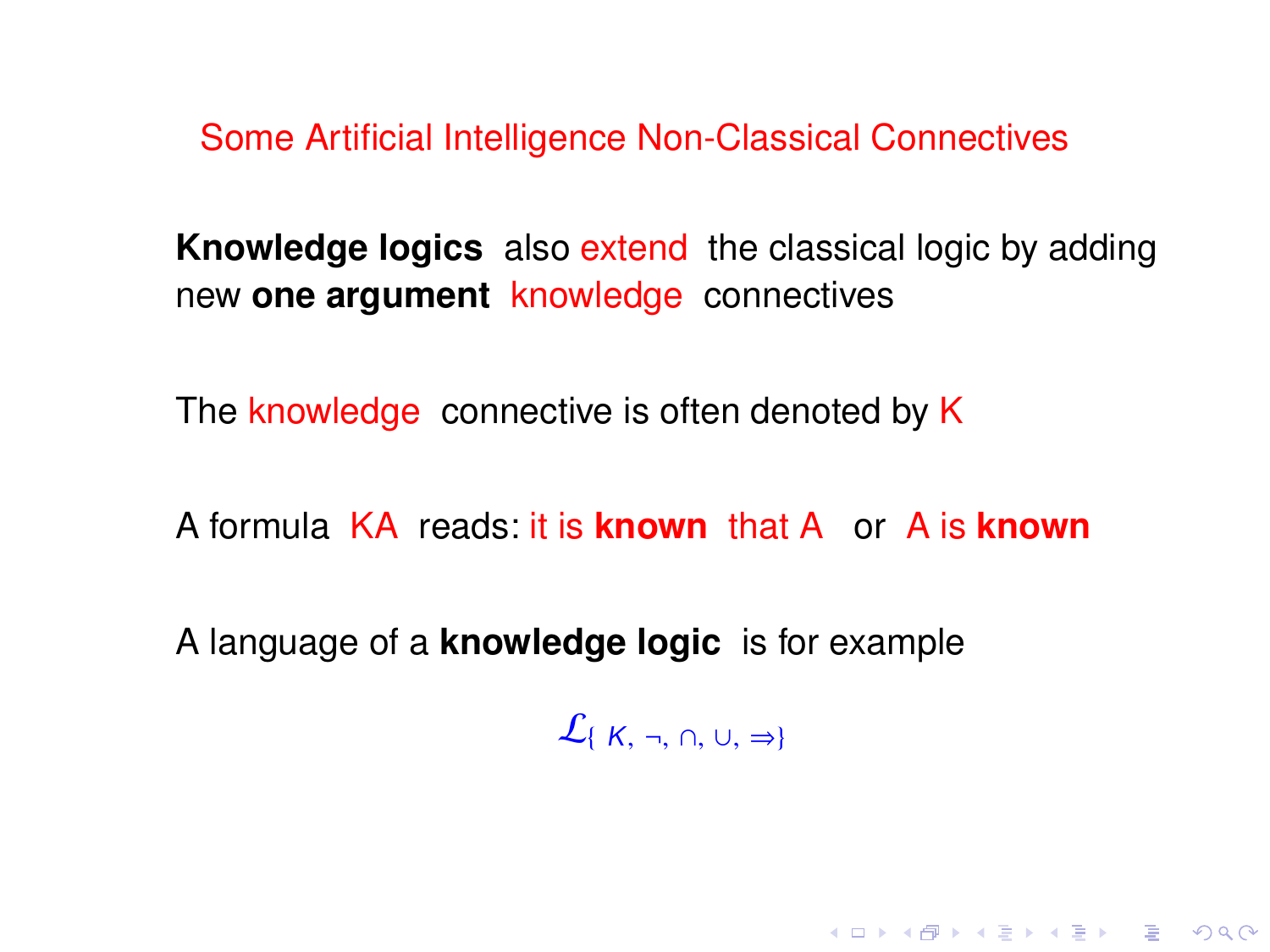More Artificial Intelligence Non-Classical Connectives

**Autoepistemic logics** extend classical logic by adding one argument believe connectives, often denoted by B A formula BA reads: it is believed that A A language of an autoepistemic logic is for example

 $\mathcal{L}_{\{B,\neg, \cap, \cup, \Rightarrow\}}$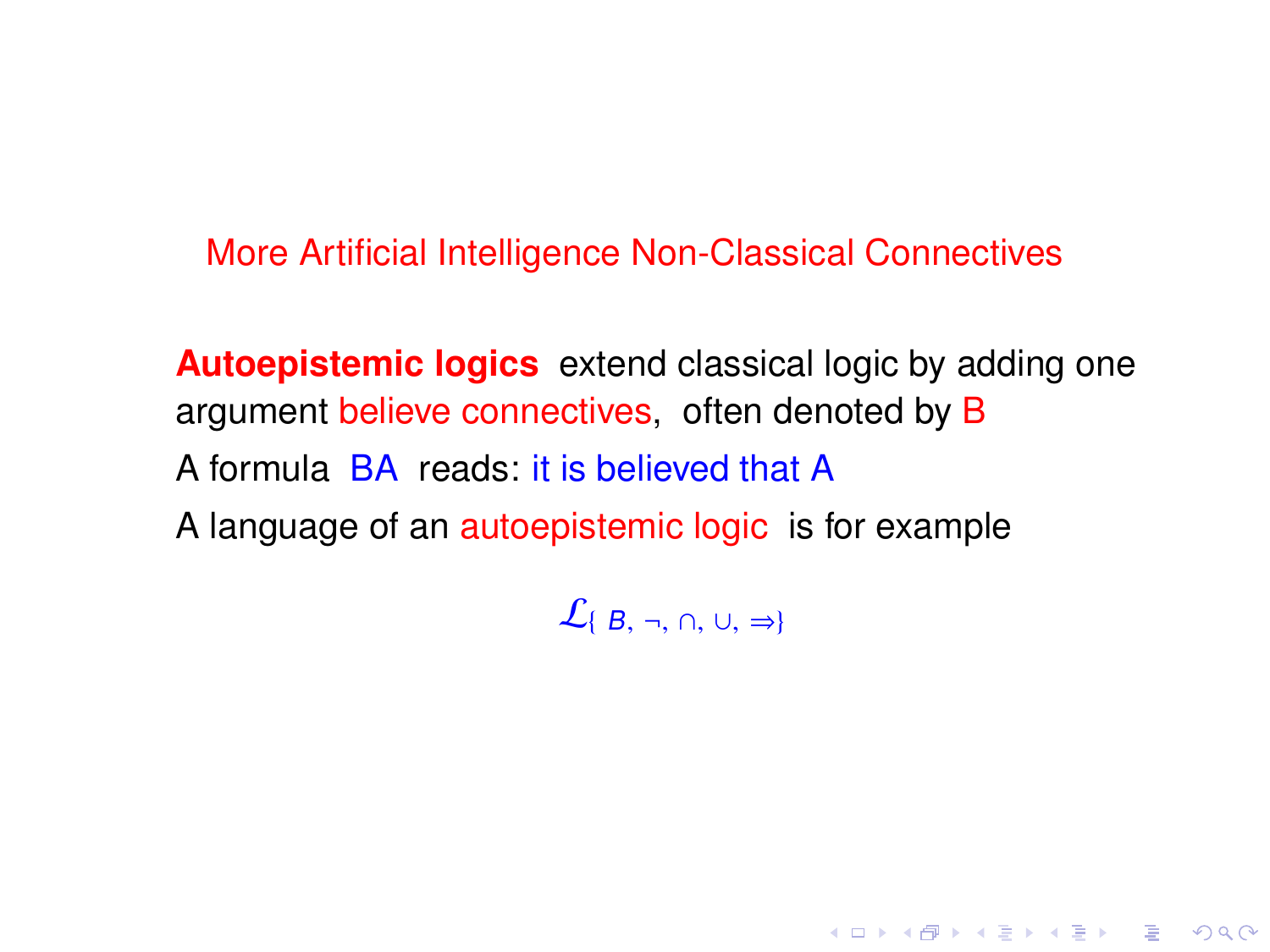Some Computer Science Non-Classical Connectives

**Temporal logics** also extend classical logic by adding one argument temporal connectives

**KORK EXTERNE PROVIDE** 

Some of temporal connectives are: F, P, G, H.

Their intuitive meanings are:

FA reads A is true at some future time,

PA reads A was true at some past time,

GA reads A will be true at all future times,

HA reads A has always been true in the past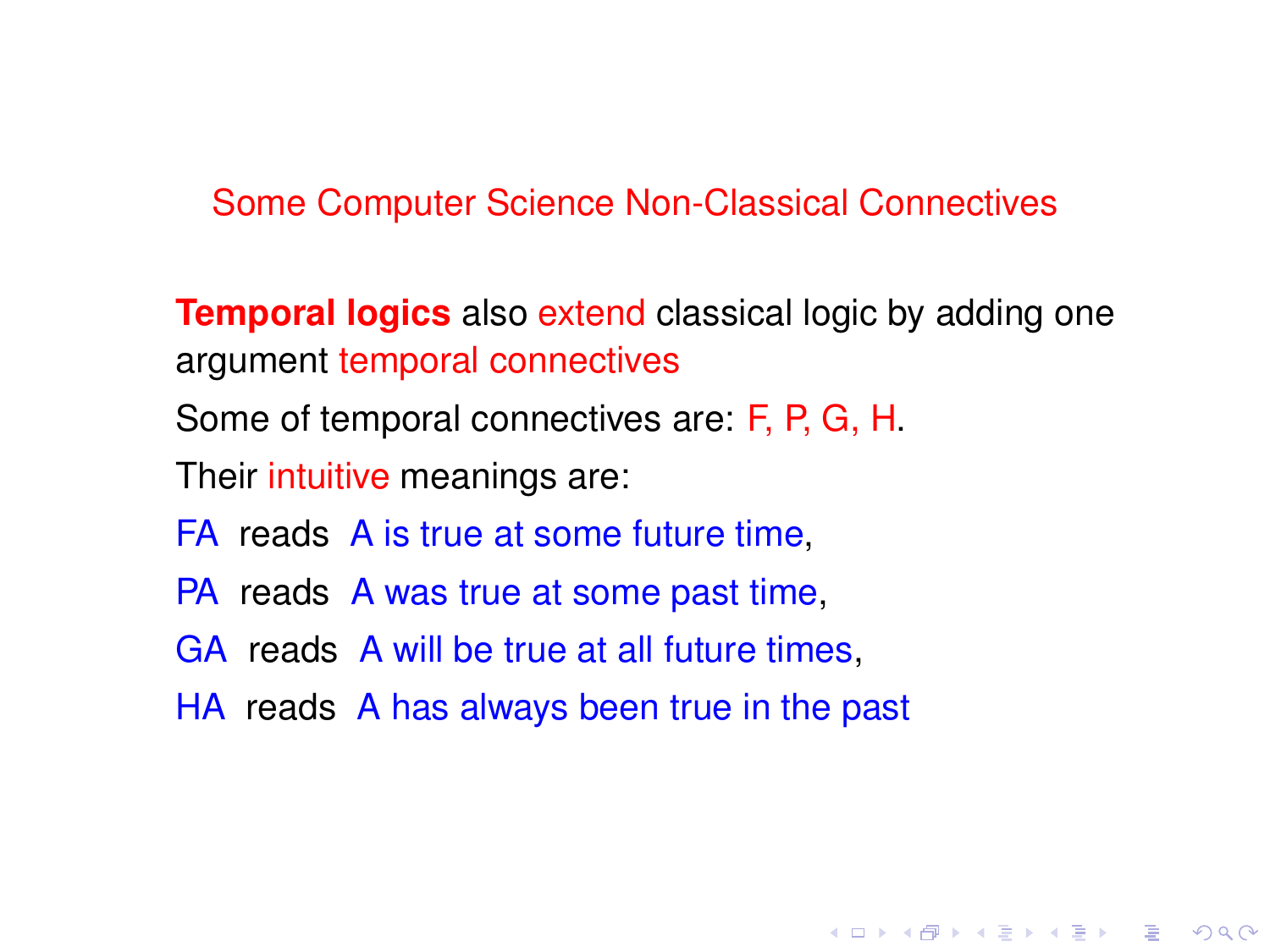### Formulas Definition

### **Definition**

The set  $\mathcal F$  of **all formulas** of a propositional language  $\mathcal L_{CON}$ is build **recursively** from the elements of the alphabet  $\mathcal{A}$  as follows.

 $\mathcal{F} \subseteq \mathcal{A}^*$  and  $\mathcal{F}$  is the **smallest** set for which the following conditions are satisfied

> (1) VAR  $\subset \mathcal{F}$ (2) If  $A \in \mathcal{F}$  ,  $\triangledown \in C_1$ , then  $\triangledown A \in \mathcal{F}$ (3) If  $A, B \in \mathcal{F}$ , ∘∈  $C_2$  i.e ∘ is a two argument connective, then  $(A \circ B) \in \mathcal{F}$

By (1) propositional variables are formulas and they are called **atomic formulas**

The set  $\mathcal{F}$  is also called a set of all **well formed formulas** (wff) of the language  $\mathcal{L}_{CON}$ **KORKAPRA ER ET AQO**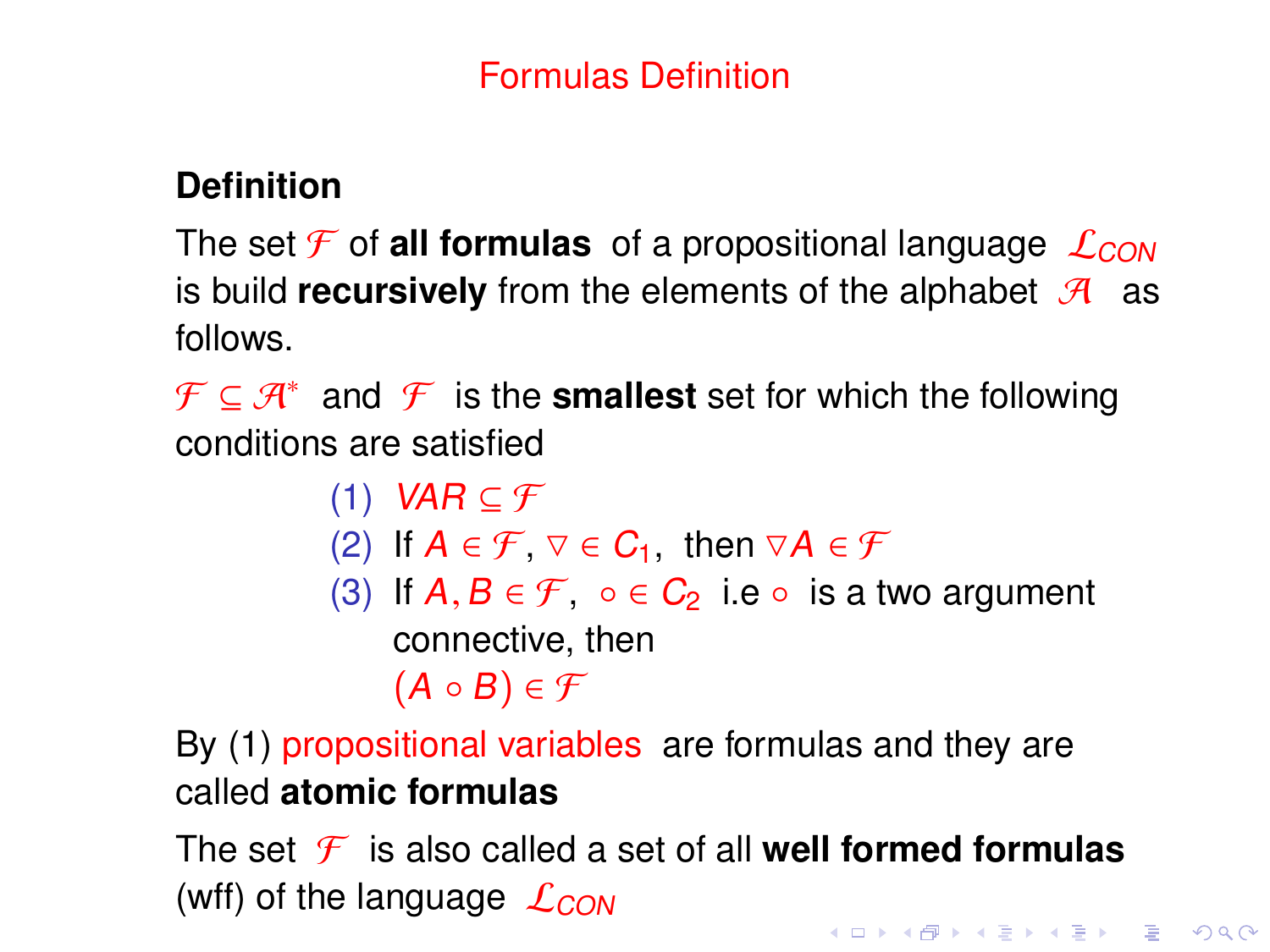# Set of Formulas

**Observe** that the the alphabet  $\mathcal{A}$  is countably infinite

Hence the set  $\mathcal{A}^*$  of all finite sequences of elements of  $\mathcal{A}$  is also countably infinite

By definition  $\mathcal{F} \subseteq \mathcal{A}^*$  and hence we get that the set of all formulas  $\mathcal F$  is also countably infinite

We state as separate fact

### **Fact**

For any propositional language  $\mathcal{L} = (\mathcal{A}, \mathcal{F})$ , its sets of formulas  $\mathcal F$  is always a **countably infinite** set

We hence consider here only infinitely countable languages

**KORK EXTERNE PROVIDE**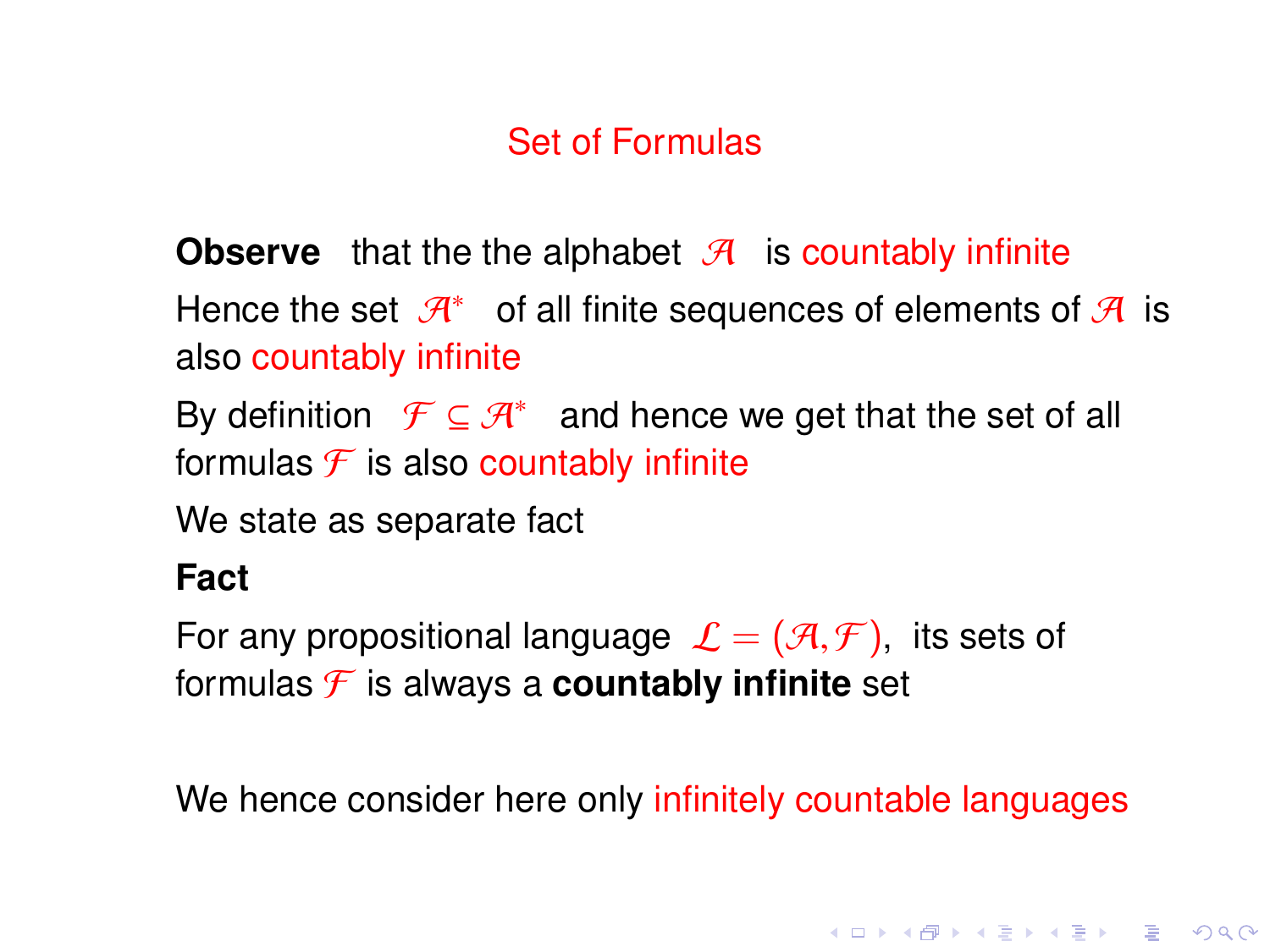### Exercise 1

### **Exercise 1**

Consider a language

$$
\mathcal{L}=\mathcal{L}_{\{\neg,\ \varphi,\ \Box,\ \cup,\ \cap,\ \Rightarrow\}}
$$

and a set  $S \subseteq \mathcal{A}^*$  such that

$$
S = \{ \lozenge \neg a \Rightarrow (a \cup b), (\lozenge(\neg a \Rightarrow (a \cup b))), \\ \lozenge \neg (a \Rightarrow (a \cup b)) \}
$$

1. Determine which of the elements of  $S$  are, and which are not well formed formulas (wff) of  $\mathcal L$ 

2. If a formula A is a well formed formula, i.e.  $A \in \mathcal{F}$ , determine its its main connective.

3. If  $A \notin \mathcal{F}$  write the correct formula and then determine its **main connective**KELK KØLK VELKEN EL 1990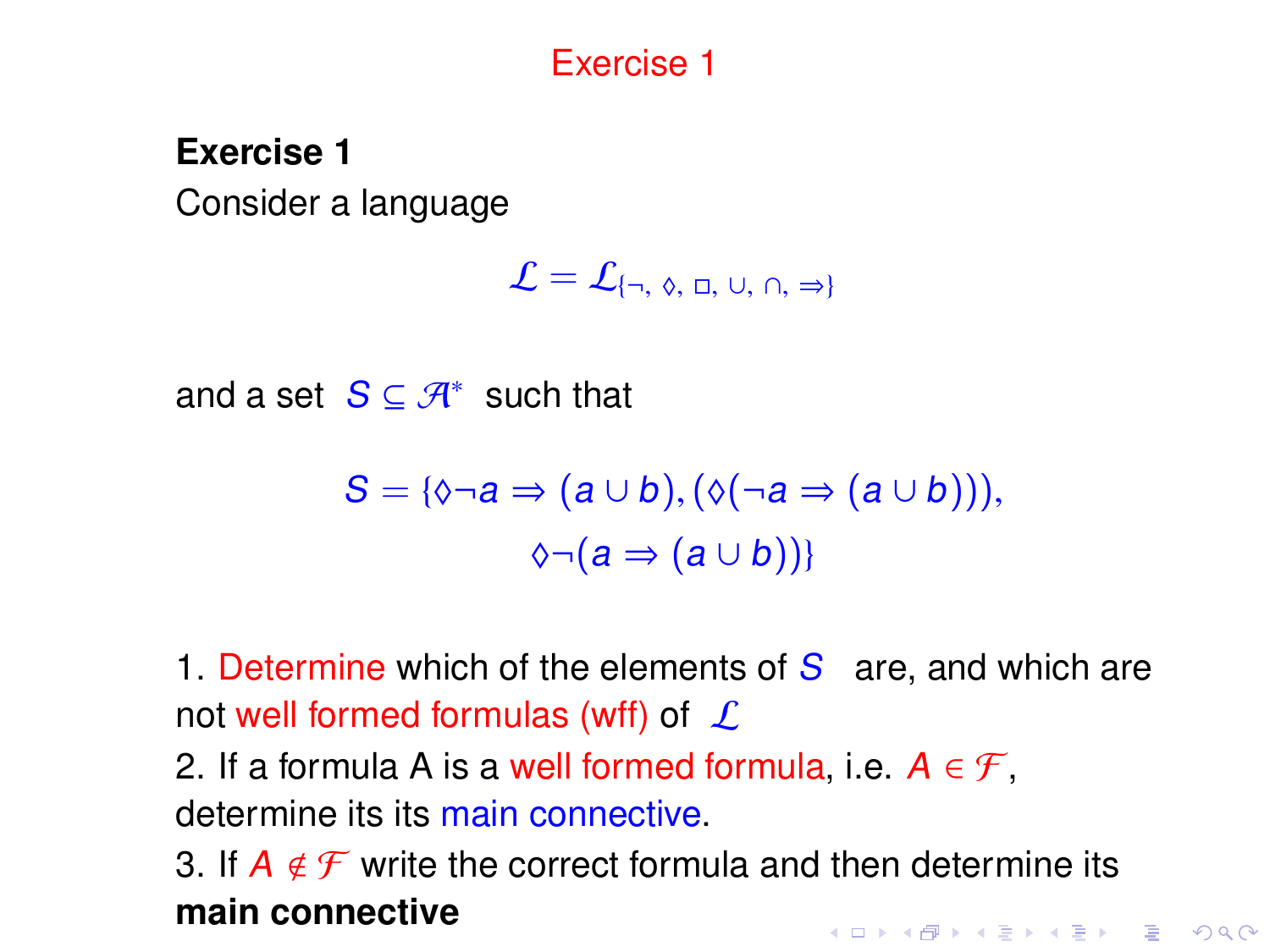### **Solution**

The formula  $\Diamond \neg a \Rightarrow (a \cup b)$  **is not a well formed formula** The correct formula is

$$
(\Diamond \neg a \Rightarrow (a \cup b))
$$

The main connective is  $\Rightarrow$ 

The correct formula says:

If negation of a is possible, then we have a or b

Another correct formula in is

 $\Diamond(\neg a \Rightarrow (a \cup b))$ 

**KORKA EXTER LONG** 

The main connective is  $\Diamond$ 

The corrected formula says:

It is possible that not a implies a or b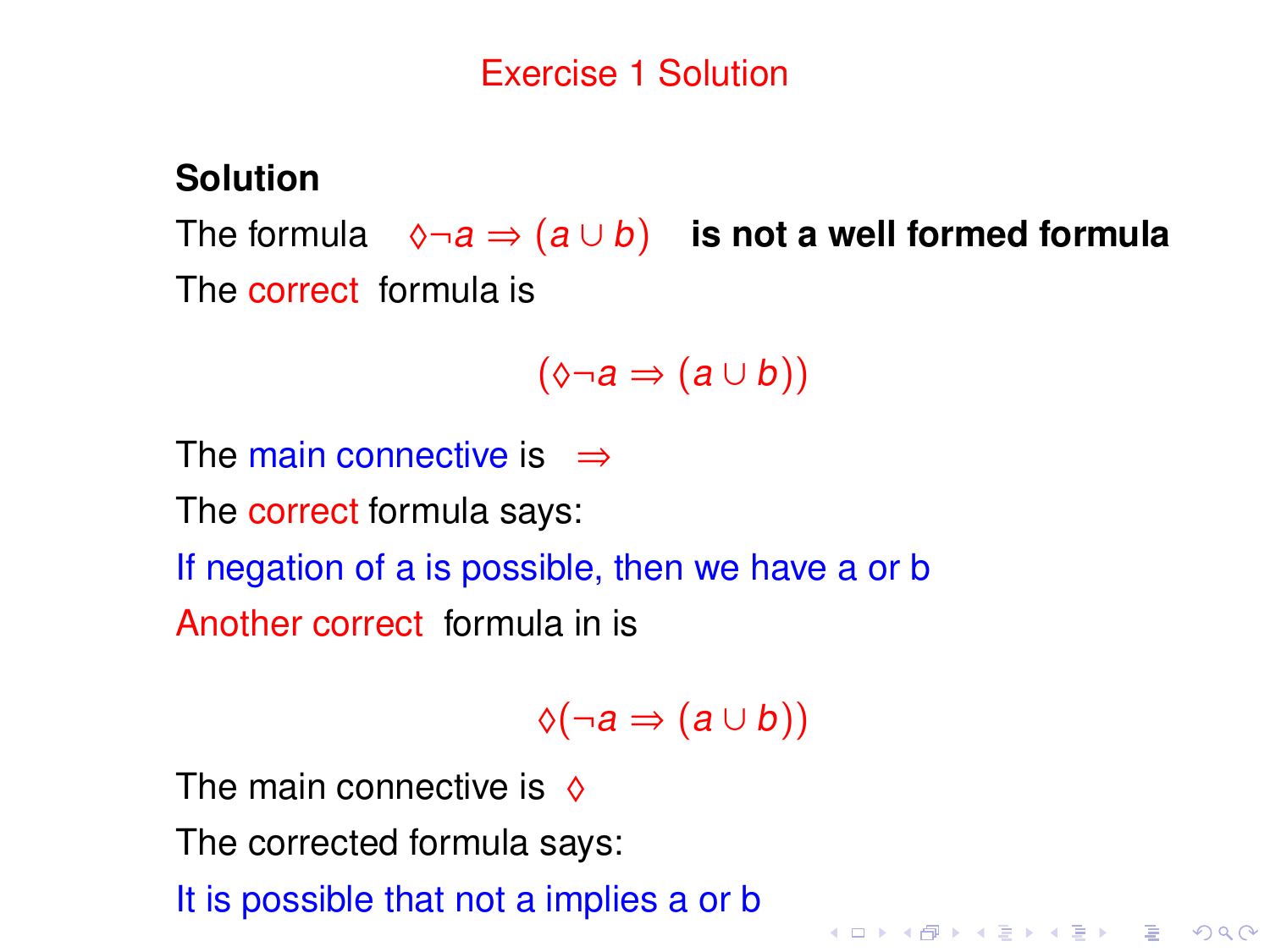### Exercise 1 Solution

The formula  $(\Diamond(\neg a \Rightarrow (a \cup b)))$  **is not correct** The correct formula is

 $\Diamond(\neg a \Rightarrow (a \cup b))$ 

**KORKA EXTER LONG** 

The main connective is  $\Diamond$ 

The correct formula says:

It is possible that not a implies a or b

♦¬(a ⇒ (a ∪ b)) is a **correct formula**

The main connective is  $\Diamond$ 

The formula says:

It is possible that it is not true that a implies a or b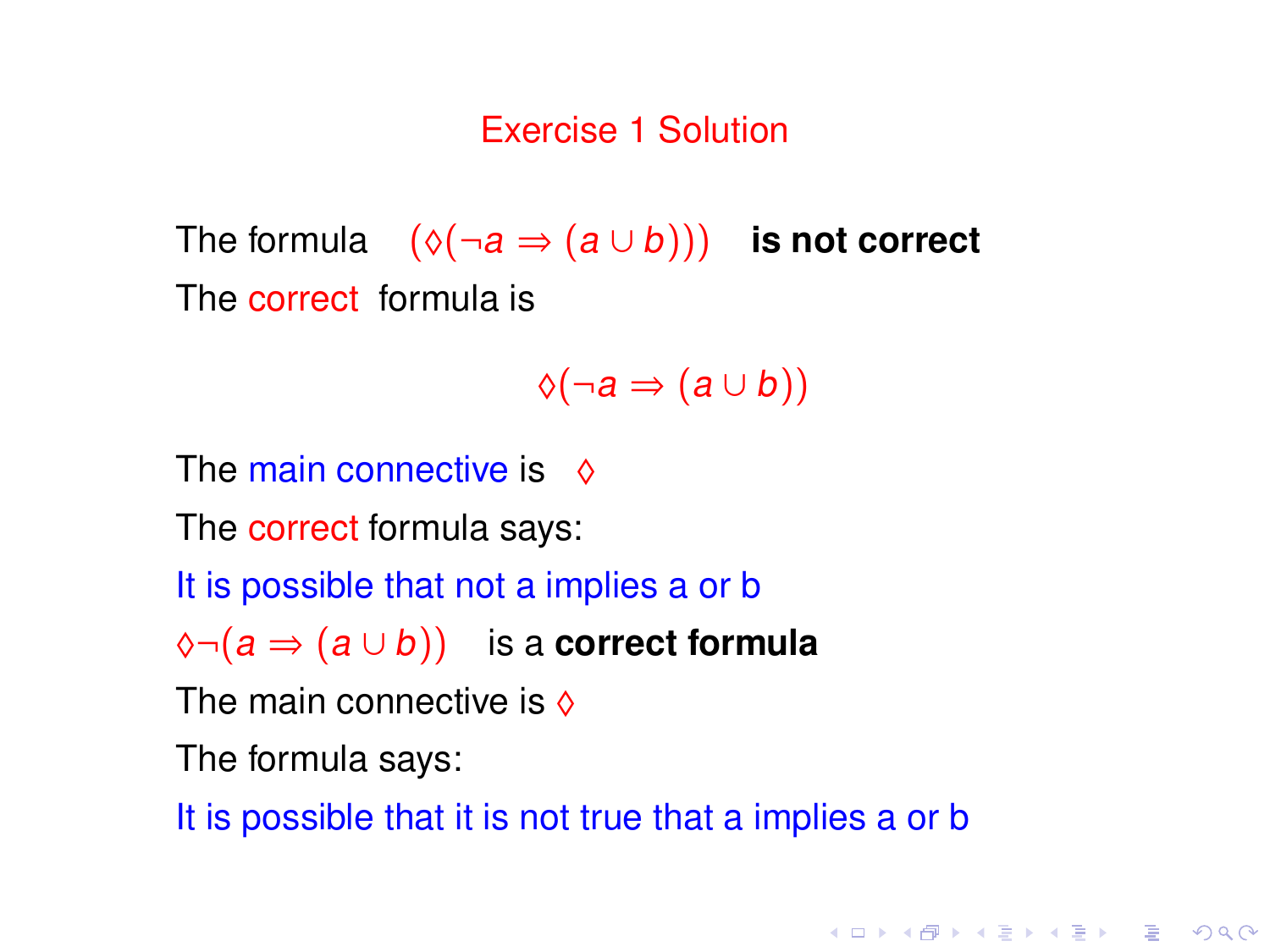Language Defined by a set S

### **Definition**

Given a set S of formulas of a language  $\mathcal{L}_{CON}$ Let CS ⊆ CON be the set of **all connectives** that appear in formulas of S

A language

# $\mathcal{L}_{CS}$

is called the **language defined** by the set of formulas S **Example**

Let  $S$  be a set

 $S = \{((a \Rightarrow \neg b) \Rightarrow \neg a), \Box(\neg \Diamond a \Rightarrow \neg a)\}$ 

All connectives appearing in the formulas in  $S$  are:

<sup>⇒</sup>, <sup>¬</sup>, , ♦

The **language defined** by the set S is

 $\mathcal{L}\{\neg, \Rightarrow, \Box, \Diamond\}$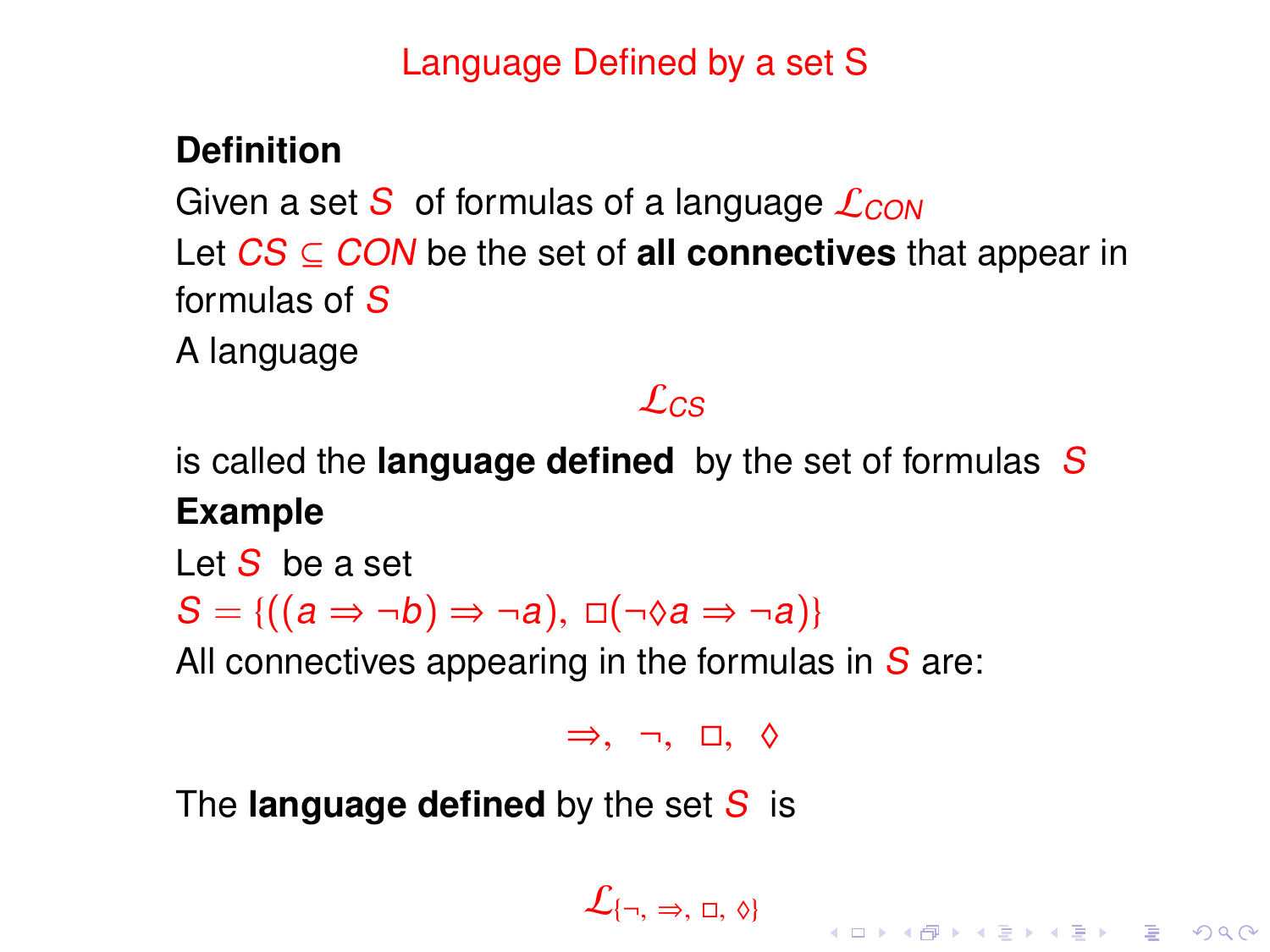# Exercise 2

### **Exercise 2**

Write the following natural language statement:

From the fact that it is possible that Anne is not a boy we deduce that it is not possible that Anne is not a boy or, if it is possible that Anne is not a boy, then it is not necessary that Anne is pretty

**KORKA EXTER LONG** 

in the following two ways

**1.** As a formula

 $A_1 \in \mathcal{F}_1$  of a language  $\mathcal{L}_{\{\neg, \Box, \Diamond, \Box, \cup, \Rightarrow\}}$ 

**2.** As a formula

 $A_2 \in \mathcal{F}_2$  of a language  $\mathcal{L}_{\{\neg, \bigcap, \bigcup, \Rightarrow\}}$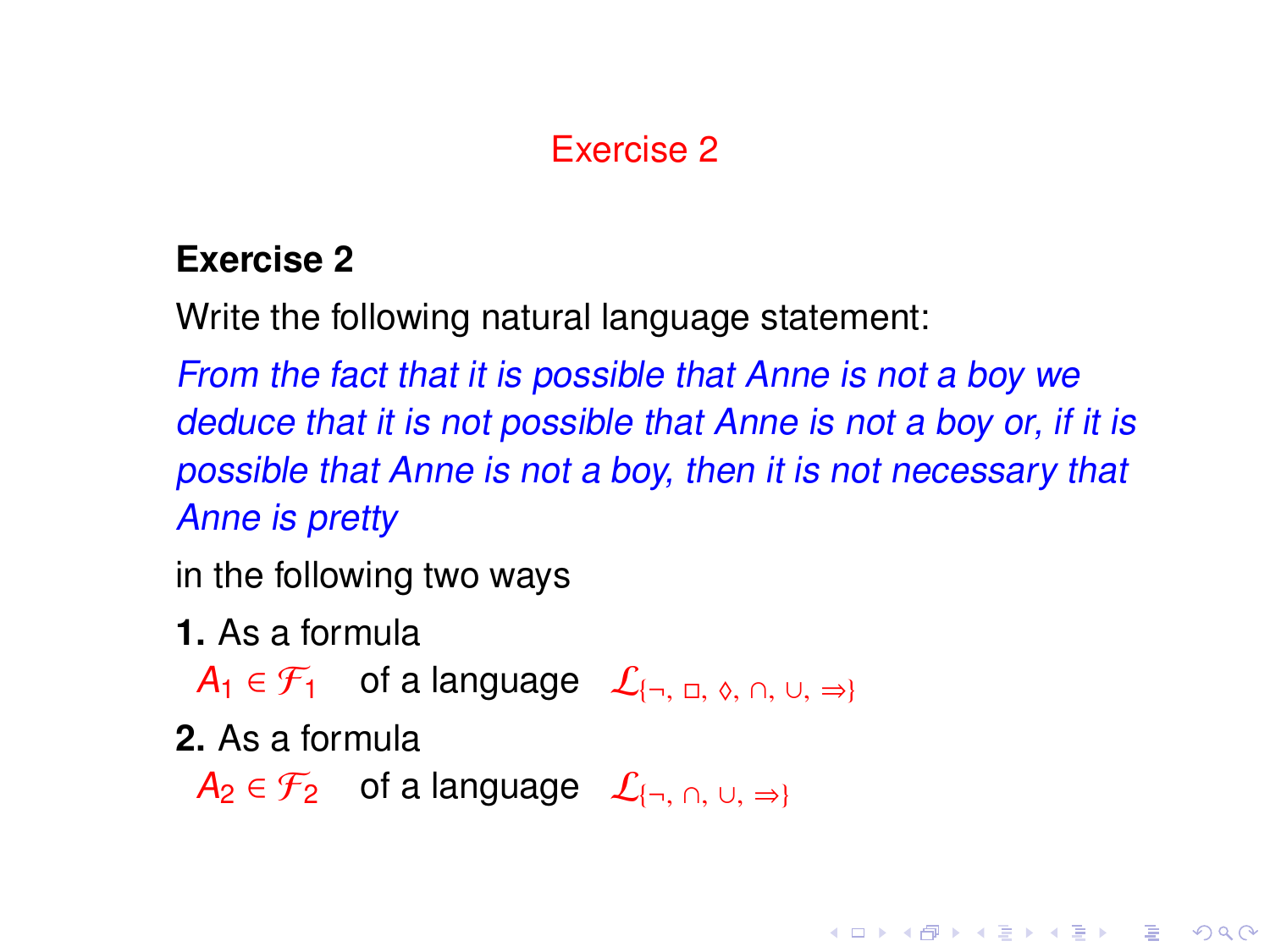#### Exercise 2 Solution

- **1.**We translate our statement into a formula  $A_1 \in \mathcal{F}_1$  of the language  $\mathcal{L}_{\{\neg, \Box, \Diamond, \Box, \Diamond, \Box\}}$  as follows **Propositional Variables:** a,b
- a denotes statement: Anne is a boy,
- **b** denotes a statement: Anne is pretty

#### **Propositional Modal Connectives:**  $\Box$ ,  $\diamond$

- denotes statement: *it is possible that*
- denotes statement: *it is necessary that*

**Translation 1:** the formula  $A_1$  is

 $(\Diamond \neg a \Rightarrow (\neg \Diamond \neg a \cup (\Diamond \neg a \Rightarrow \neg \Box b)))$ 

**KORKA EXTER LONG**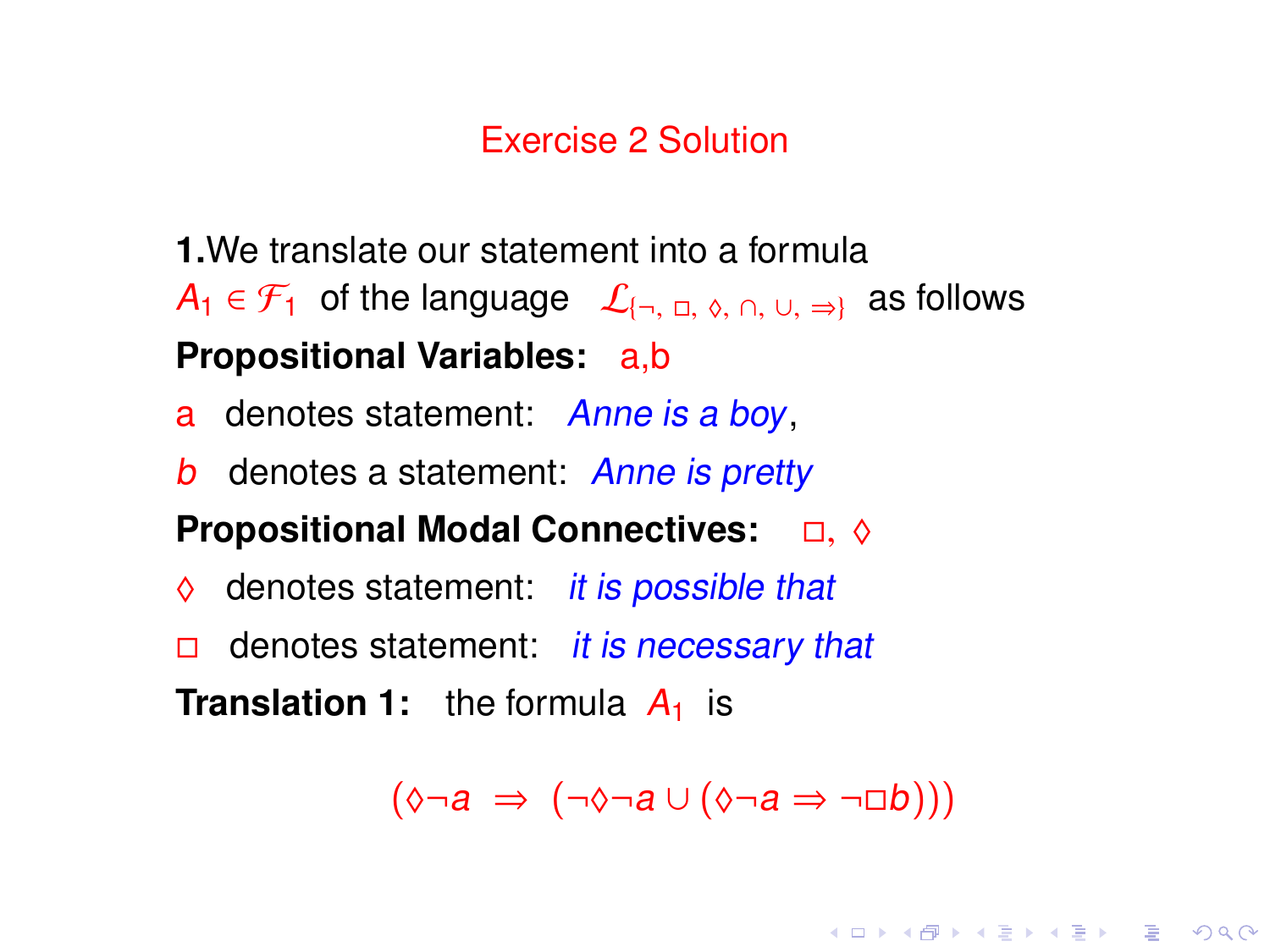### Exercise 2 Solution

**2.** We translate our statement into a formula  $A_2 \in \mathcal{F}_2$  of the language  $\mathcal{L}_{\{\neg, \bigcap_{i=1}^n U_i \Rightarrow \emptyset\}}$  as follows **Propositional Variables:** a,b

a denotes statement: it is possible that Anne is not a boy

**b** denotes a statement: *it is necessary that Anne is pretty* **Translation 2:** the formula  $\overline{A_2}$  is

 $(a \Rightarrow (\neg a \cup (a \Rightarrow \neg b)))$ 

**KORKA EXTER LONG**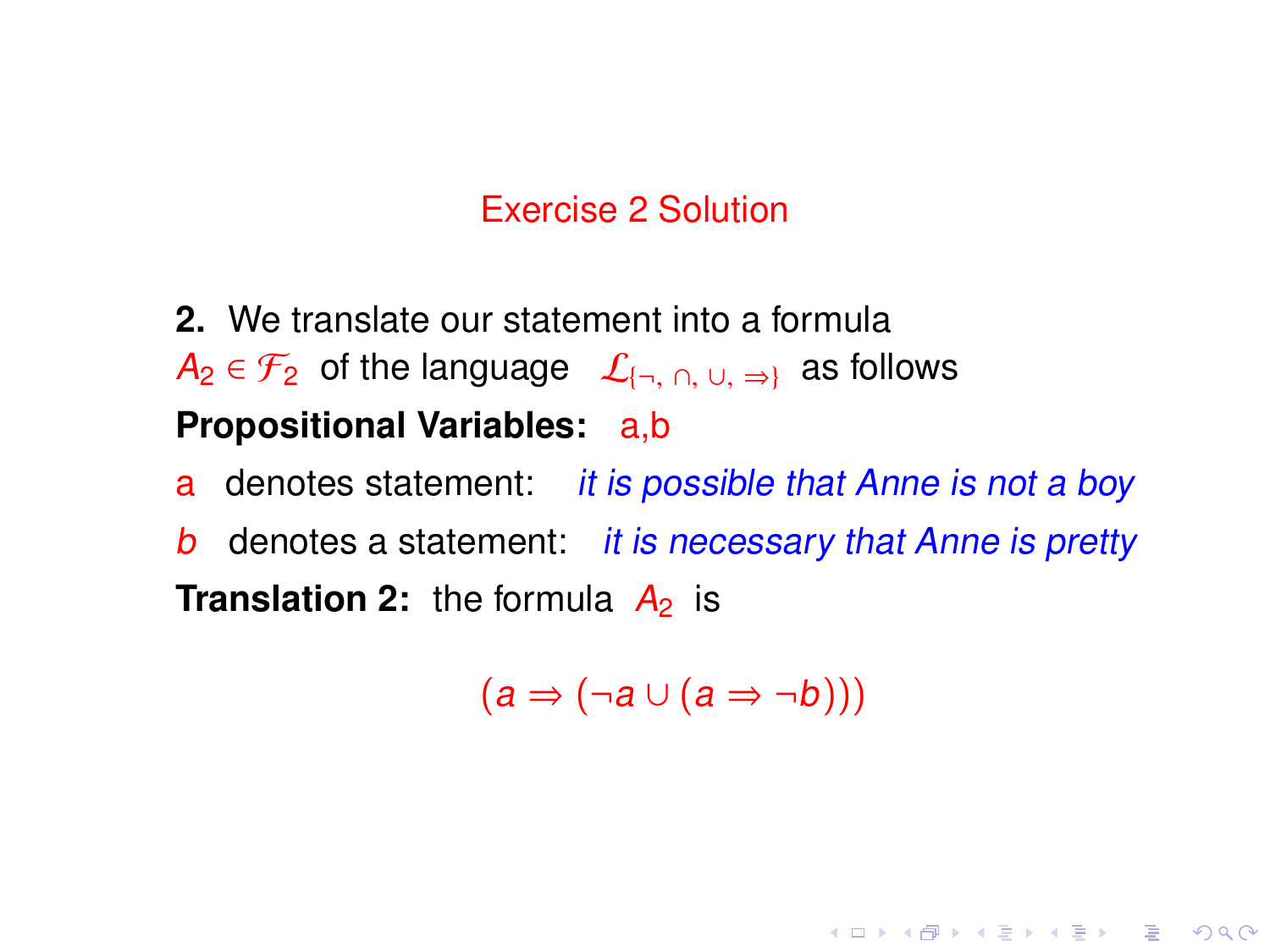### Exercise 3

### **Exercise 3**

Write the following natural language statement:

For all natural numbers  $n \in N$  the following implication holds: if  $n < 0$ , then there is a natural number m, such that it is possible that  $n + m < 0$ , OR it is not possible that there is a natural number m, such that  $m > 0$ 

**KORKA EXTER LONG** 

in the following two ways

**1.** As a formula

 $A_1 \in \mathcal{F}_1$  of a language  $\mathcal{L}_{\{\neg, \neg, \cup, \neg\}}$ 

**2.** As a formula

 $A_2 \in \mathcal{F}_2$  of a language  $\mathcal{L}_{\{\neg, \Box, \Diamond, \Box, \cup, \Rightarrow\}}$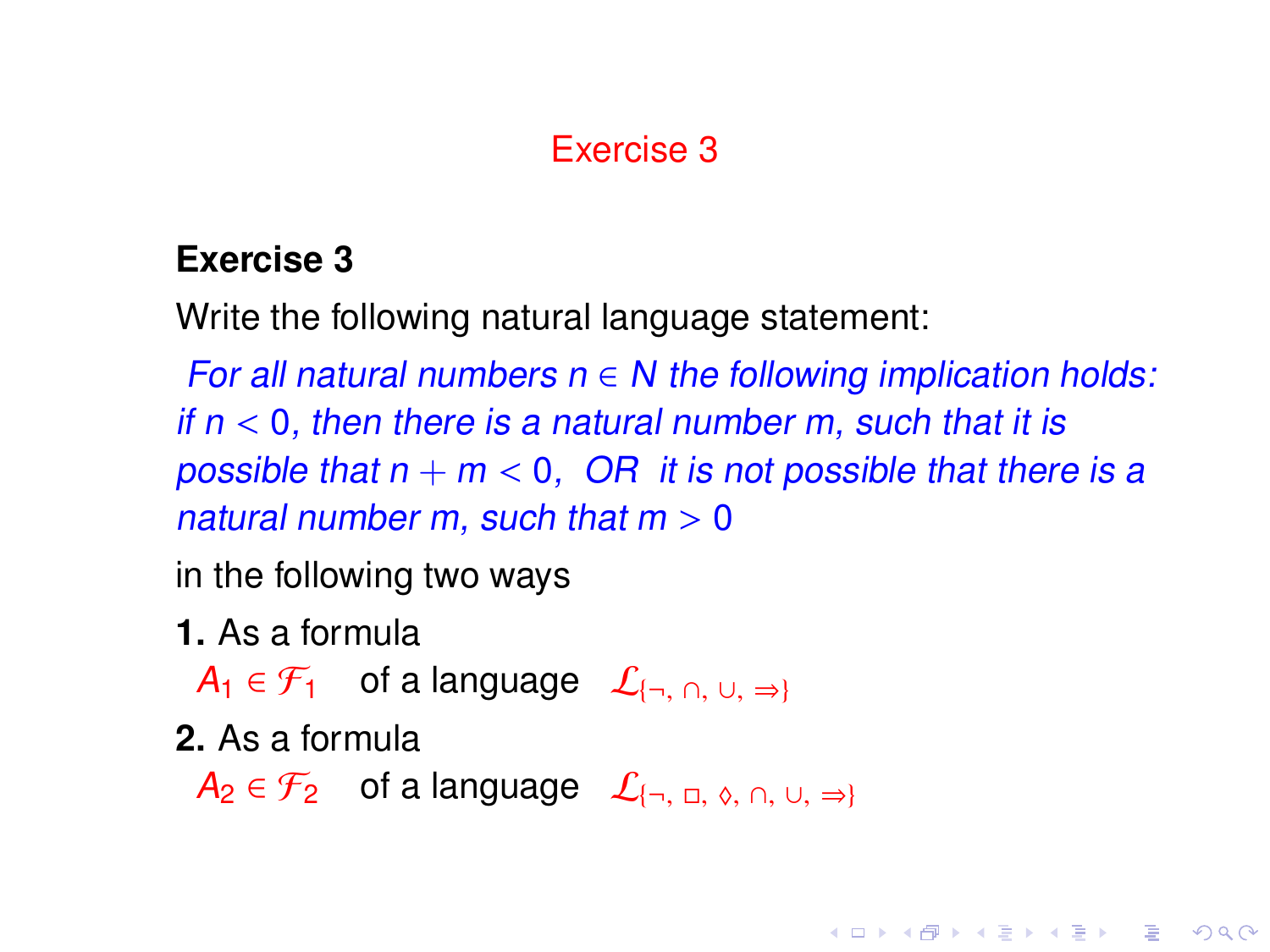#### Exercise 3 Solution

**1.** We translate our statement into a formula  $A_1 \in \mathcal{F}_1$  of the language  $\mathcal{L}_{\{\neg, \vartriangle\}}$  as follows **Propositional Variables:** a, b

a denotes statement: For all natural numbers  $n \in N$  the following implication holds: if  $n < 0$ , then there is a natural number m, such that it is possible that  $n + m < 0$ 

b denotes a statement: it is possible that there is a natural number m, such that  $m > 0$ 

**Translation:** the formula  $A_1$  is

 $(a \cup \neg b)$ 

**KORKA EXTER LONG**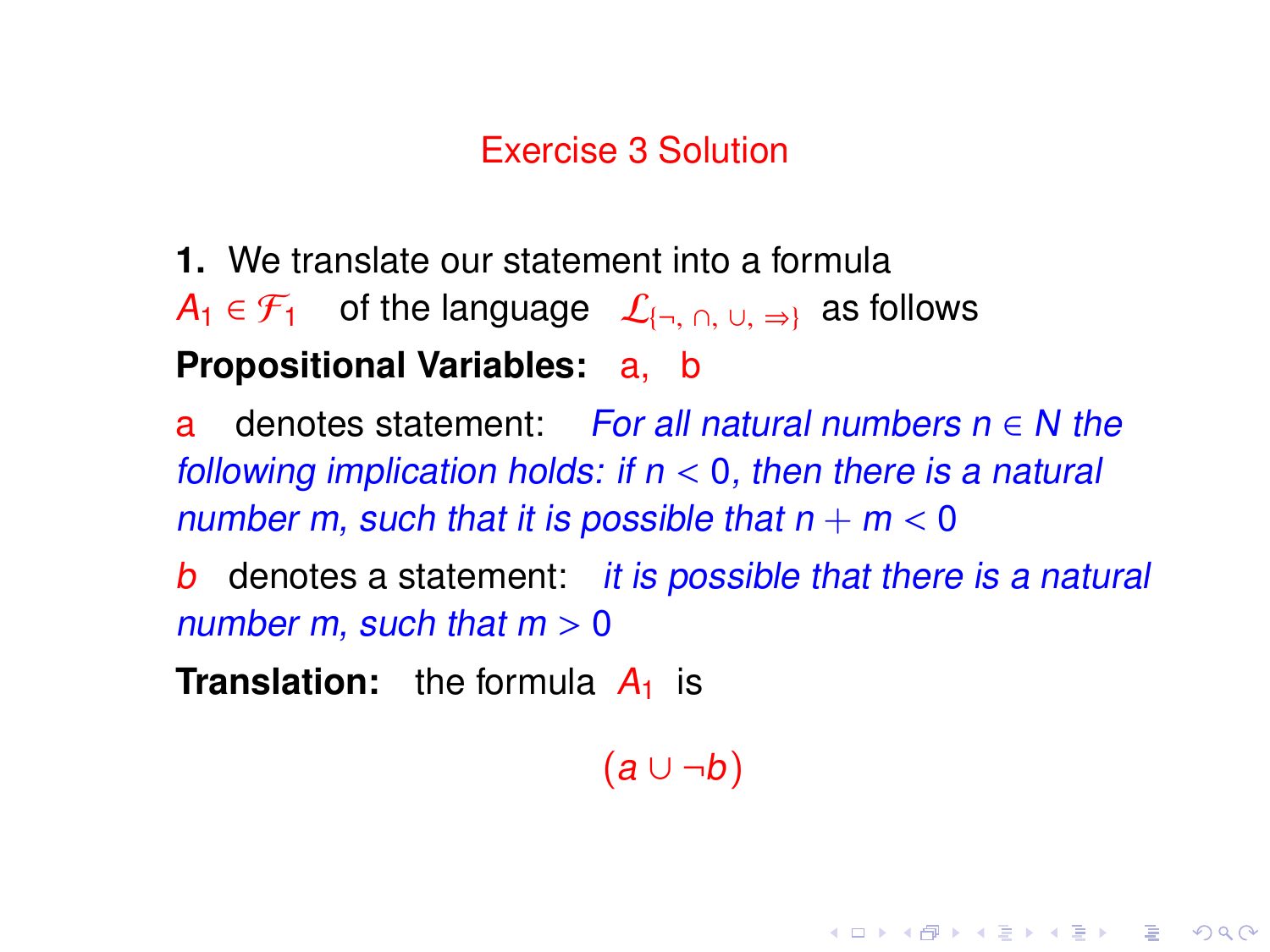#### Exercise 3 Solution

**2.** We translate our statement into a formula  $A_2 \in \mathcal{F}_2$  of a language  $\mathcal{L}_{\{\neg, \varpi, \varphi, \varphi\}}$  as follows

#### **Propositional Variables:** a, b

denotes statement: For all natural numbers  $n \in N$  the following implication holds: if  $n < 0$ , then there is a natural number m, such that it is possible that  $n + m < 0$ <br>b denotes a statement: there is a natural nun

denotes a statement: there is a natural number m, such that  $m > 0$ 

**Translation:** the formula  $A_2$  is

 $(a \cup \neg \lozenge b)$ 

**KORKA EXTER LONG**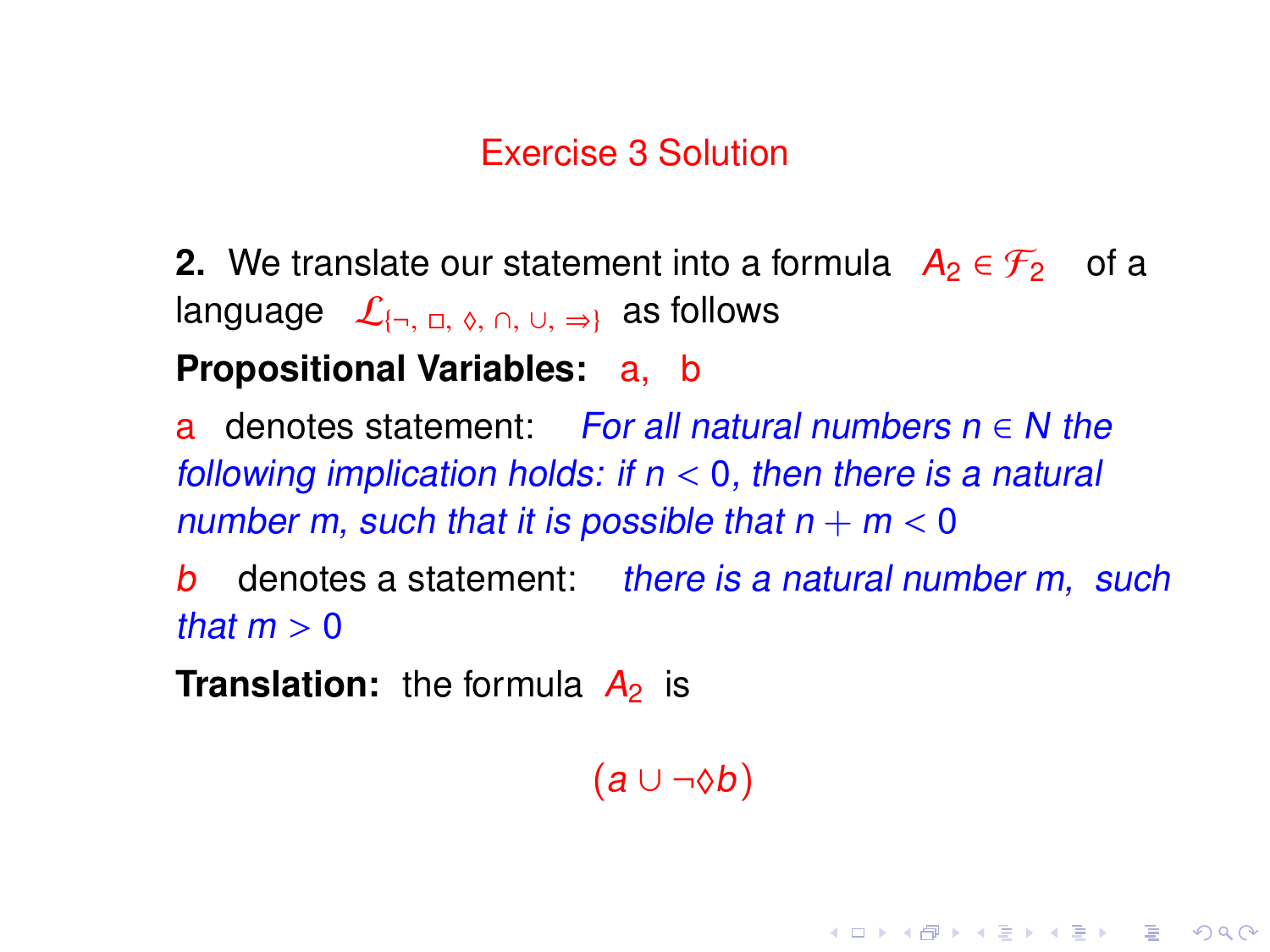### Exercise 4

### **Exercise 4**

Write the following natural language statement:

The following statement holds for all natural numbers  $n \in N$ :

if  $n < 0$ , then there is a natural number m, such that it is possible that  $n + m < 0$ . OR it is not possible that there is a natural number m, such that  $m > 0$ 

**KORKA EXTER LONG** 

in the following two ways

**1.** As a formula

 $A_1 \in \mathcal{F}_1$  of a language  $\mathcal{L}_{\{\neg, \bigcap_{i=1}^n U_i \Rightarrow \varnothing\}}$ 

**2.** As a formula

 $A_2 \in \mathcal{F}_2$  of a language  $\mathcal{L}_{\{\neg, \Box, \Diamond, \Box, \cup, \Rightarrow\}}$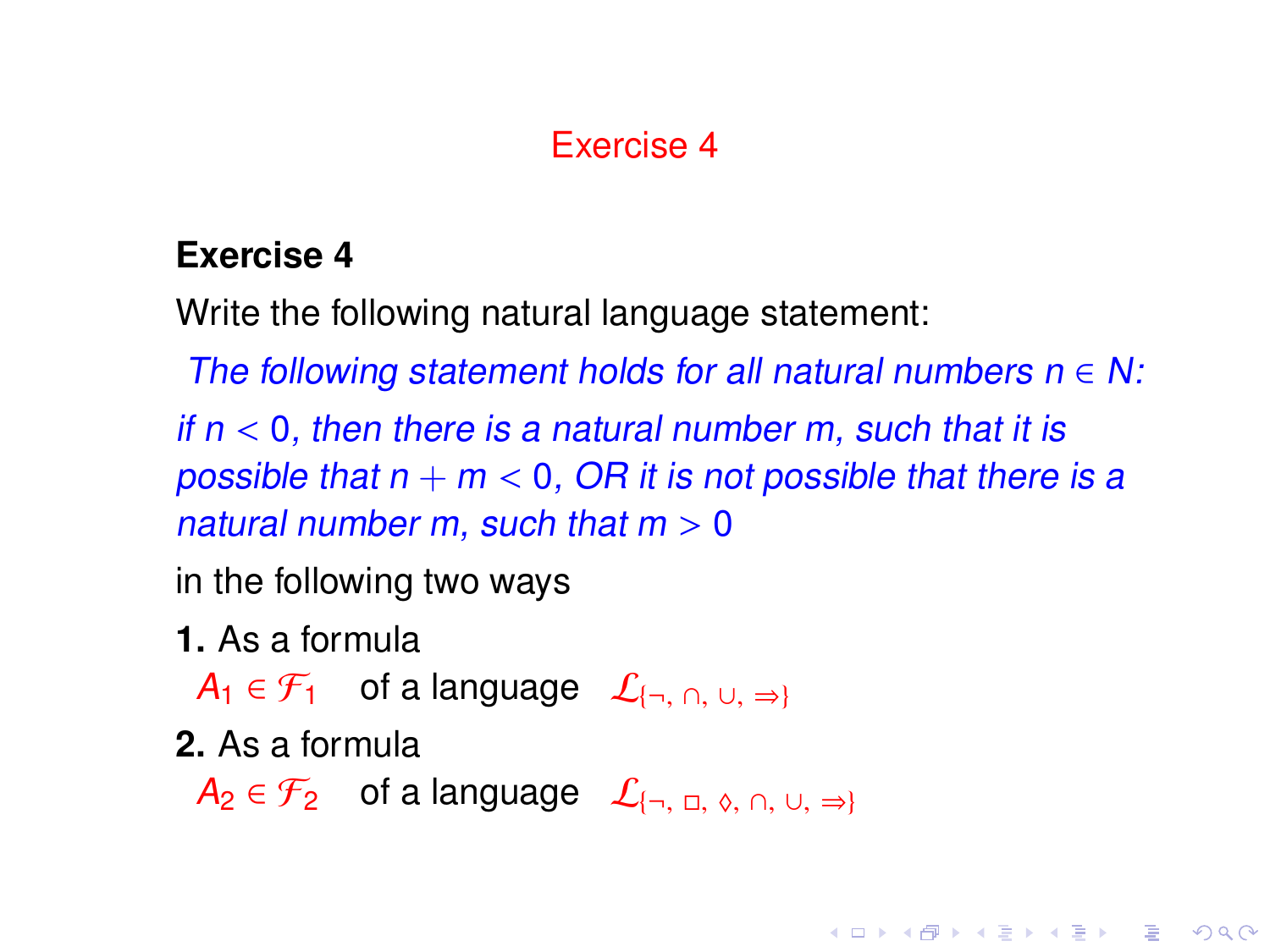### Exercise 5

### **Exercise 5**

Write the following natural language statement:

From the fact that each natural number is greater than zero we deduce that it is not possible that Anne is a boy or, if it is possible that Anne is not a boy, then it is necessary that it is not true that each natural number is greater than zero

**KORKAPRA ER EL POLO** 

in the following two ways

**1.** As a formula

 $A_1 \in \mathcal{F}_1$  of a language  $\mathcal{L}_{\{\neg, \Box, \Diamond, \Diamond, \Box\} \Rightarrow \Diamond}$ 

**2.** As a formula

 $A_2 \in \mathcal{F}_2$  of a language  $\mathcal{L}_{\{\neg, \bigcap, \bigcup, \Rightarrow\}}$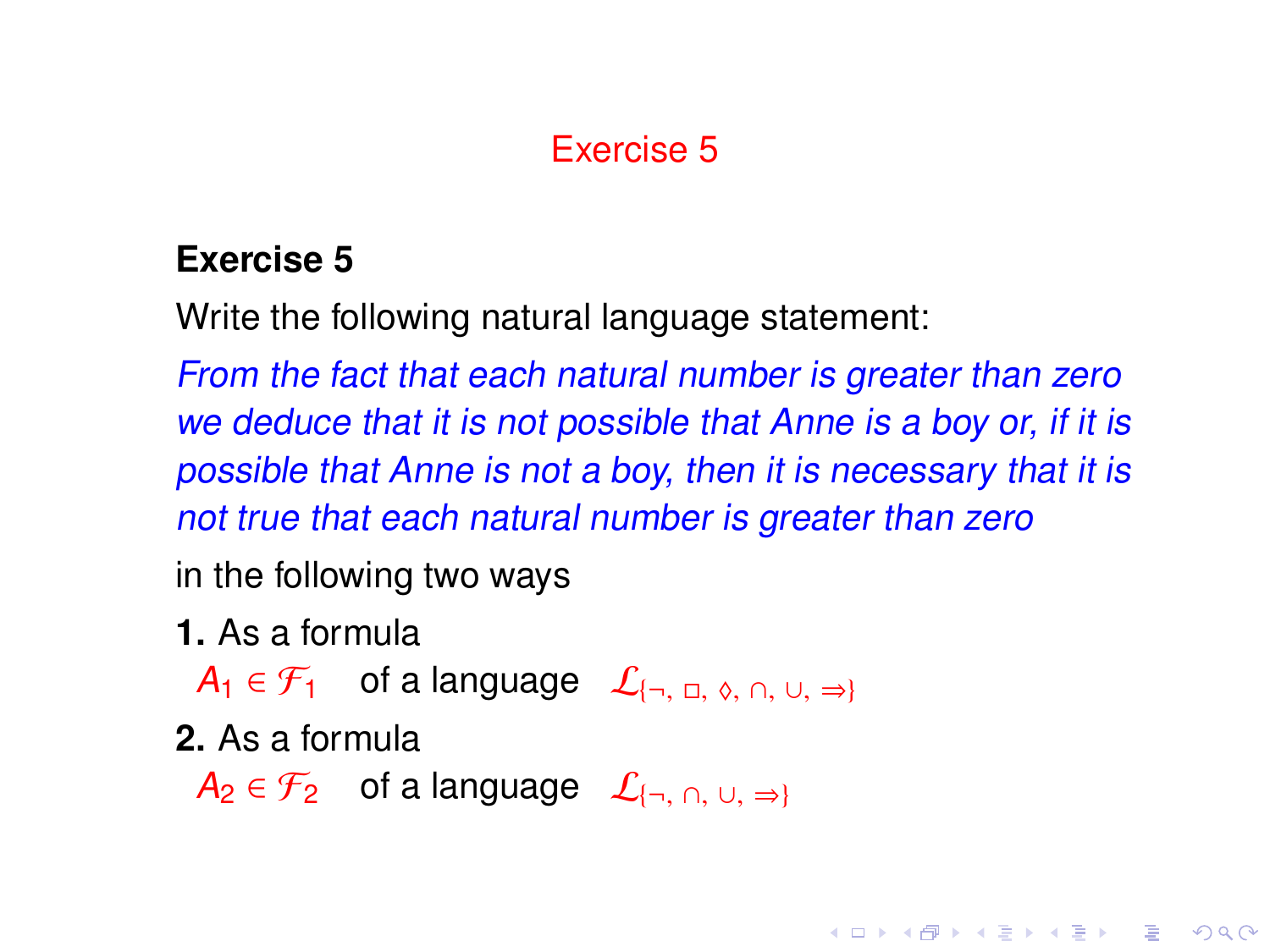PART 2: Predicate Languages

K ロ ▶ K @ ▶ K 할 ▶ K 할 ▶ . 할 . ⊙ Q Q\*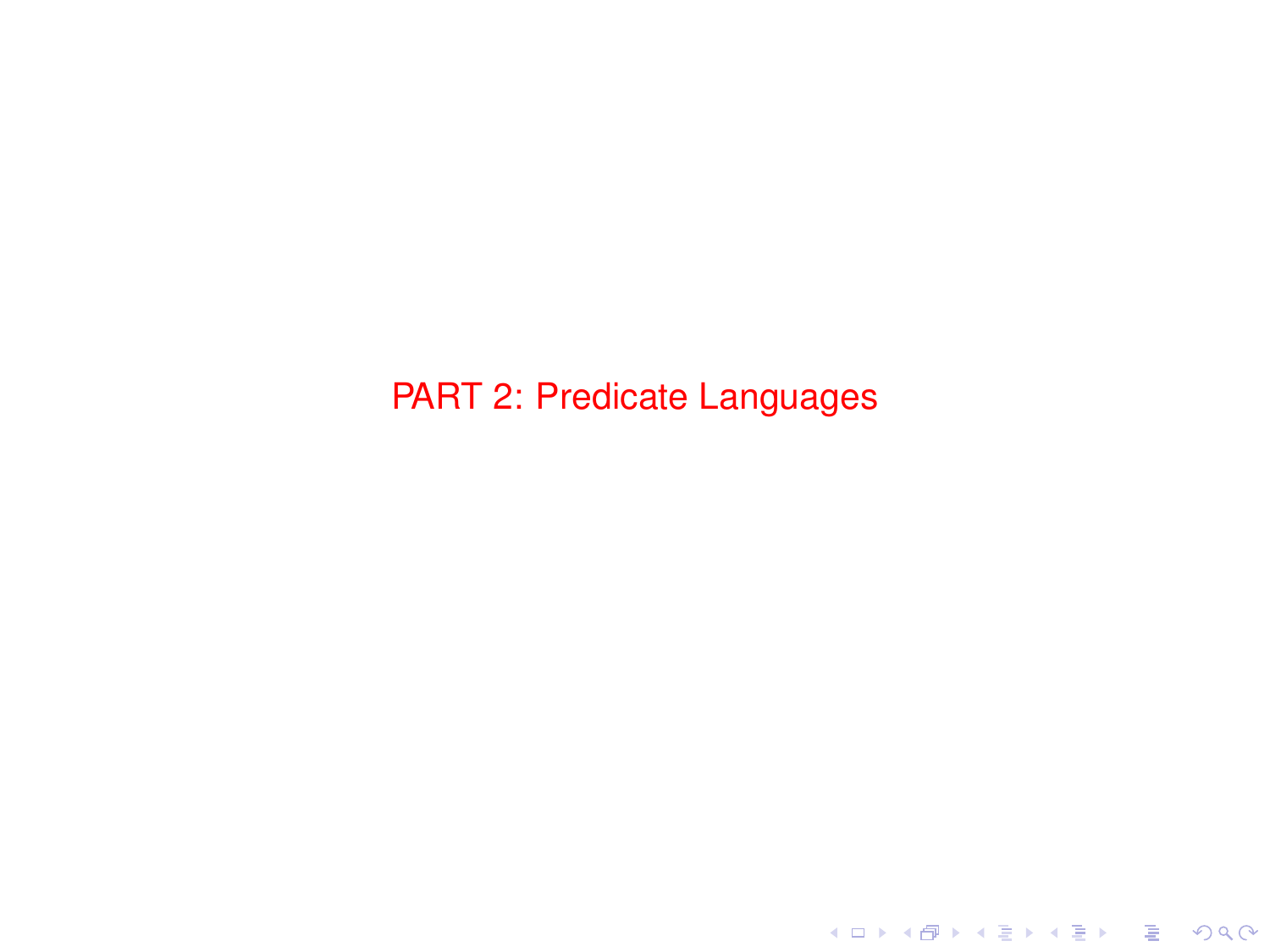#### Predicate Languages

Predicate Languages are also called First Order Languages The same applies to the use of terms for Propositional and Predicate Logic

**Propositional** and **Predicate Logics** called Zero Order and First Order Logics, respectively and we will use both terms equally

We usually work with different predicate languages, depending on what applications we have in mind

All **predicate languages** have some common features, and we begin with these

K ロ K K 레 K K 리 X X 리 X 리 코 X Y Q Q O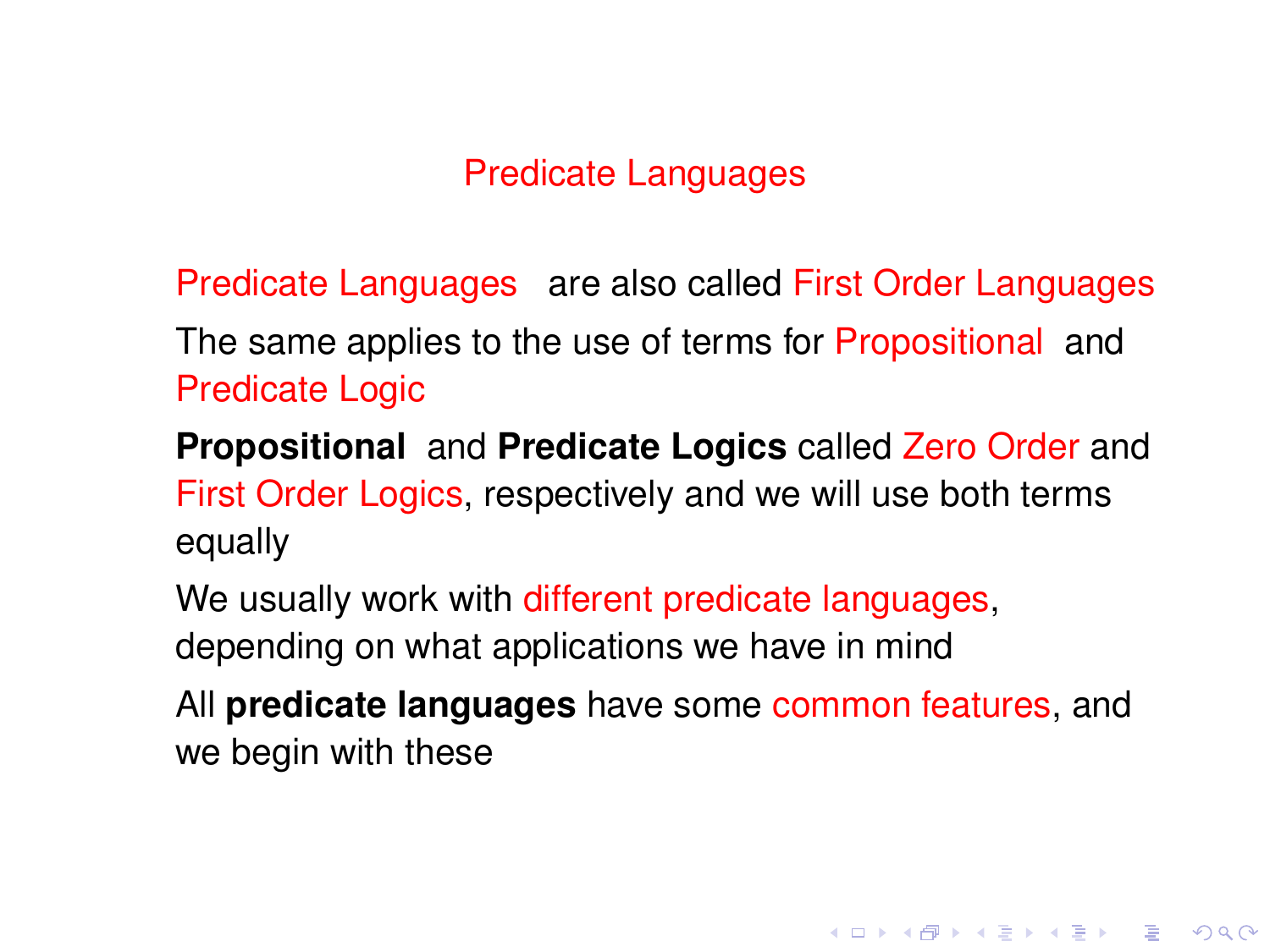### **Propositional Connectives**

Predicate Languages **extend** a notion of the propositional languages so we define the set CON of their propositional connectives as follows

The set CON of **propositional connectives** is a **finite** and **non-empty** and

 $CON = C_1 \cup C_2$ 

where  $C_1$ ,  $C_2$  are the sets of one and two arguments connectives, respectively

#### **Parenthesis**

As in the propositional case, we adopt the signs (and ) for our parenthesis., i.e. we define a set PAR as

 $PAR = \{ (, ) \}$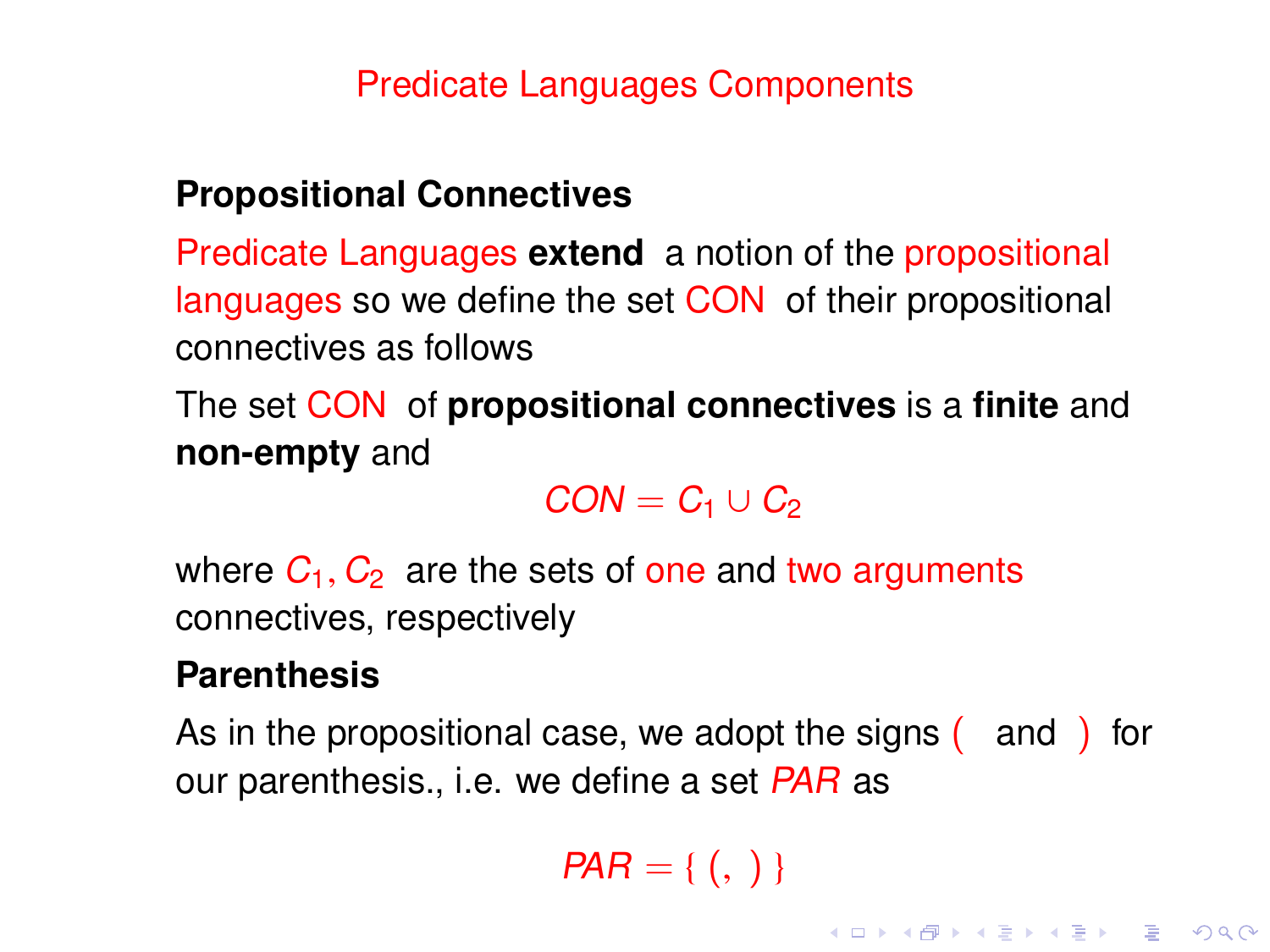### **Quantifiers**

We adopt two quantifiers; the **universal quantifier** denoted by ∀ and the **existential quantifier** denoted by ∃, i.e. we have the following set **Q** of quantifiers

### $Q = \{Y, \exists\}$

In a case of the classical logic and the logics that **extend it**, it is possible to adopt only one quantifier and to **define the other** in terms of it and propositional connectives

Such definability is impossible in a case of some non-classical logics, for example the intuitionistic logic

But even in the case of **classical logic** the two quantifiers express better the common intuition, so we adopt the both of them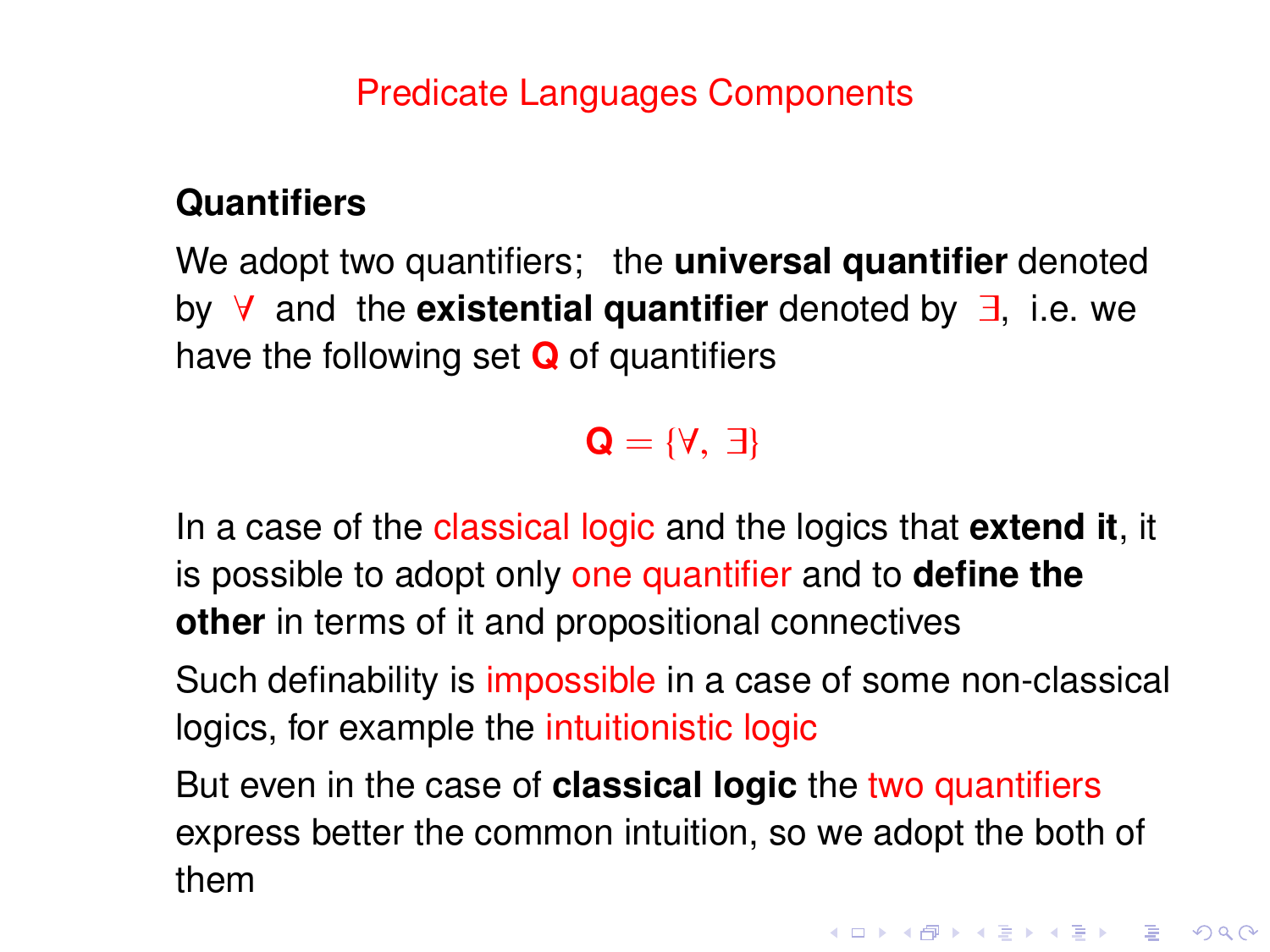#### **Variables**

We assume that we always have a **countably infinite** set VAR of variables, i.e. we assume that

### cardVAR  $=$   $\aleph_0$

We denote variables by x, y, z, ..., with indices, if necessary. we often express it by writing

 $VAR = \{x_1, x_2, ...\}$ 

KELK KØLK VELKEN EL 1990

**Note**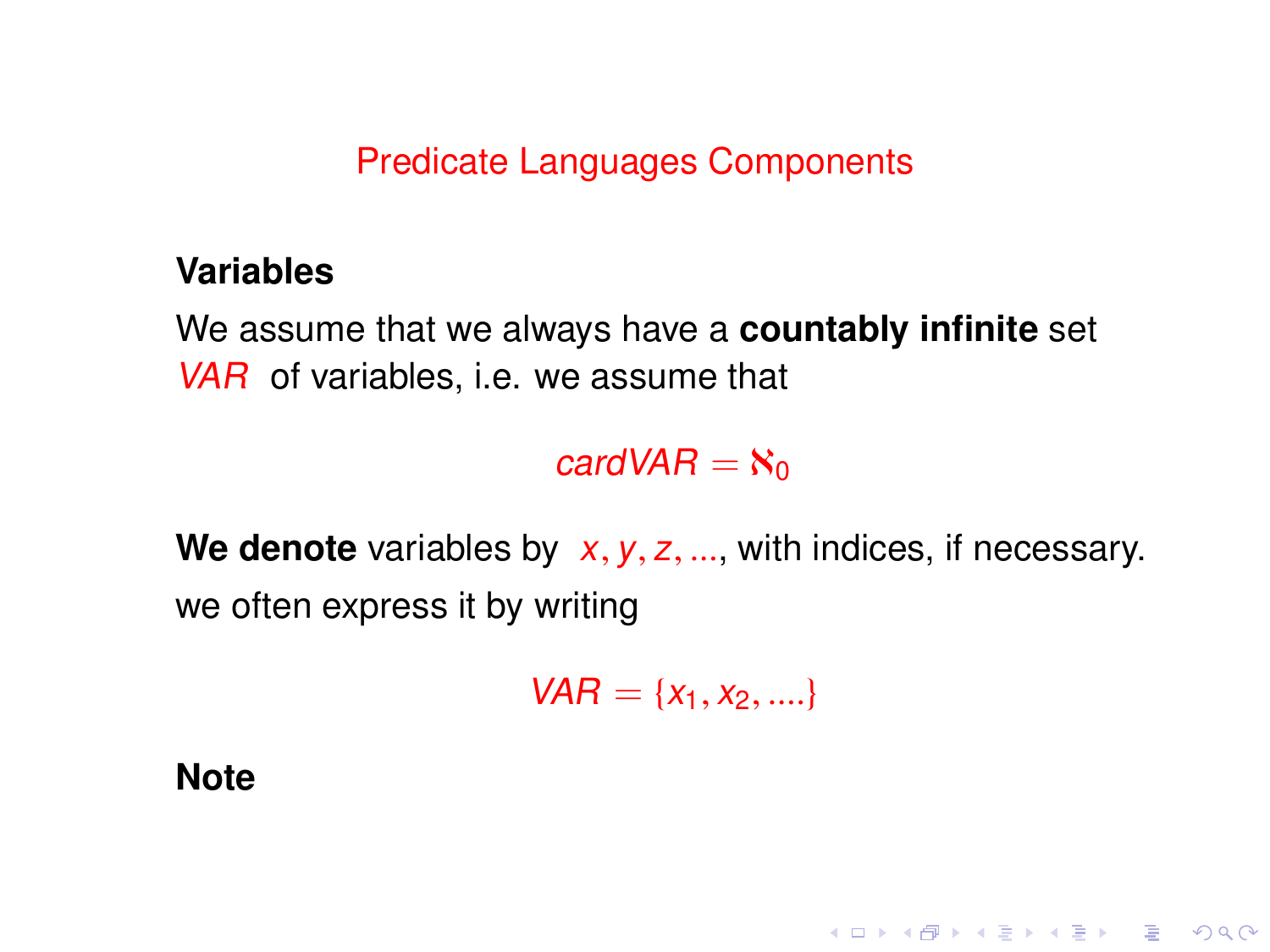The set CON of **propositional connectives** defines a propositional part of the **predicate logic language**

**Observe** that what really differ one **predicate language** from the other is the choice of additional symbols added to the symbols just described

These **additional symbols** are: predicate symbols, function symbols, and constant symbols

A **particular** predicate language is determined by specifying these additional sets of symbols

**KORK EXTERNE PROVIDE** 

They are defined as follows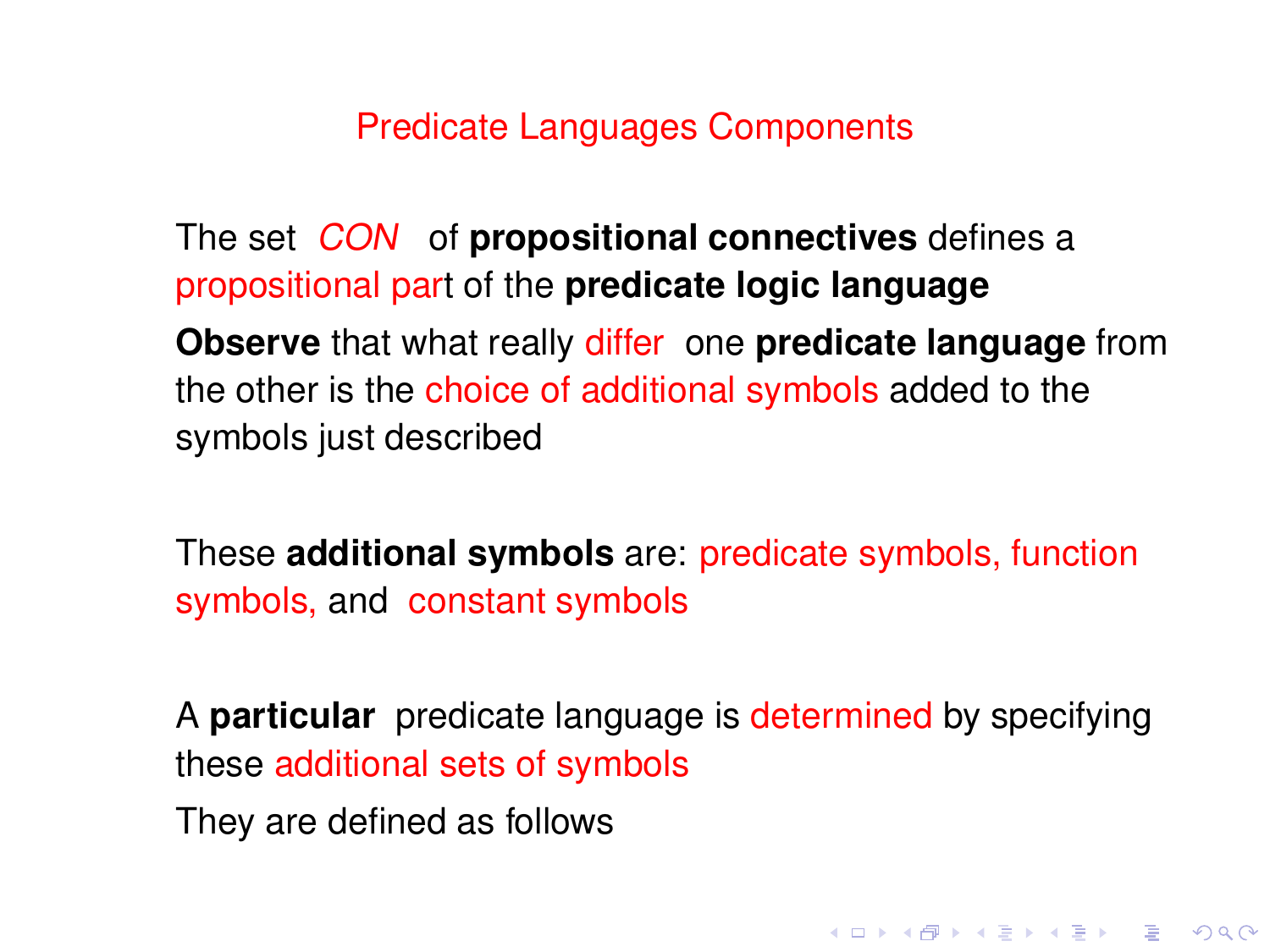### **Predicate symbols**

Predicate symbols **represent relations**

Any predicate language must have **at least one** predicate symbol

Hence we assume that any predicate language contains a non empty, finite or countably infinite set

# **P**

of **predicate symbols**, i.e. we assume that

 $0 <$  card  $P <$   $\aleph_0$ 

**We denote** predicate symbols by <sup>P</sup>, <sup>Q</sup>, <sup>R</sup>, ... , with indices, if necessary

Each predicate symbol  $P \in \mathbf{P}$  has a positive integer  $\#P$ assigned to it; when  $\#P = n$  we **call** P an n-ary (n - place) **predicate (relation) symbolKORKAPRA ER ET AQO**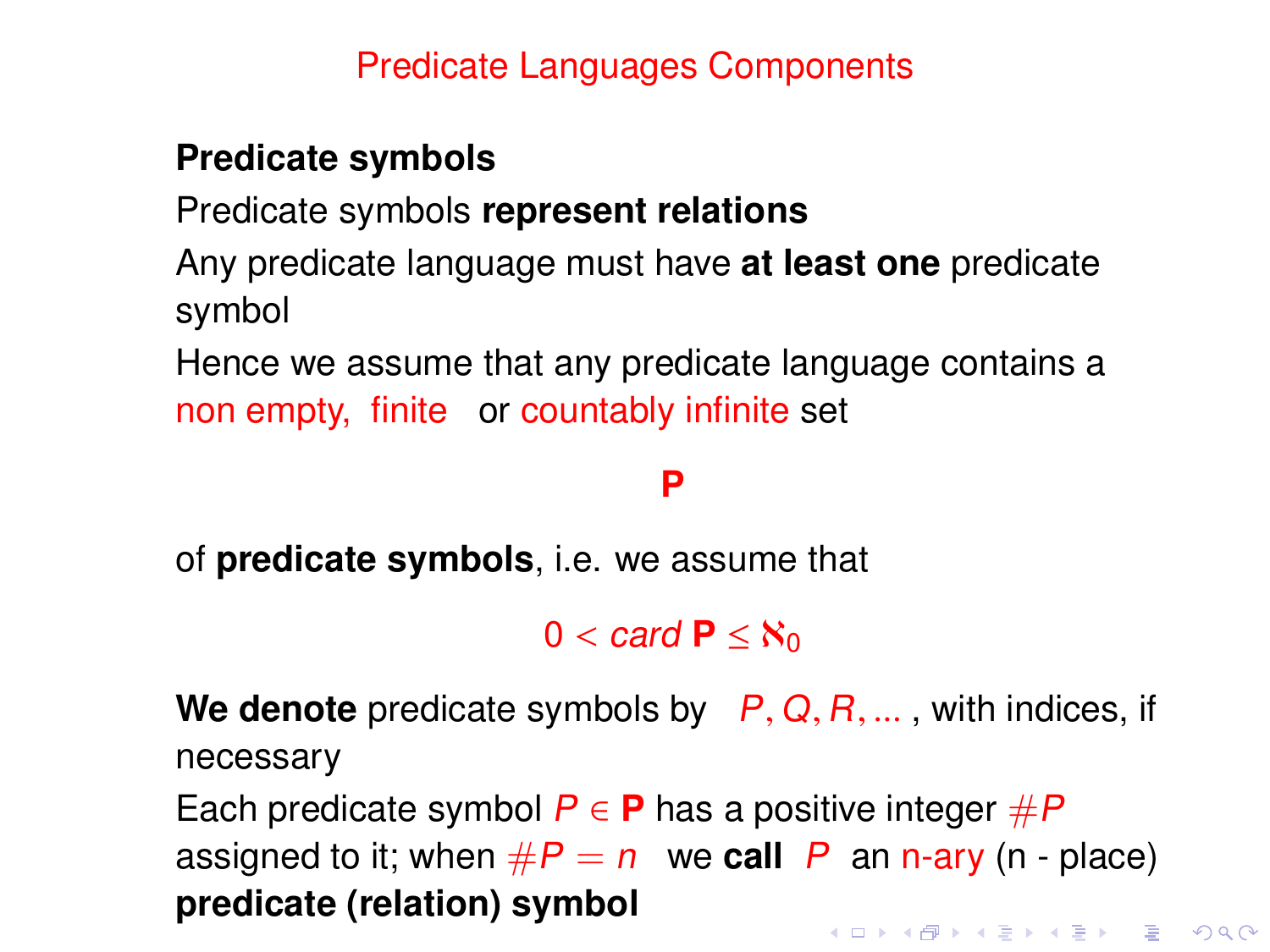#### **Function symbols**

We assume that any predicate language contains a finite (may be empty) or countably infinite set **F** of **function symbols** I.e. we assume that

### $0 <$  card  $\mathbf{F} < \aleph_0$

When the set **F** is empty we say that we deal with a **language without functional symbols**

We denote functional symbols by  $f, g, h, ...$  with indices, if necessary

Similarly, as in the case of predicate symbols, each **function symbol**  $f \in F$  has a positive integer  $#f$  assigned to it; if  $#f = n$  then f is called an n-ary (n - place) **function symbol**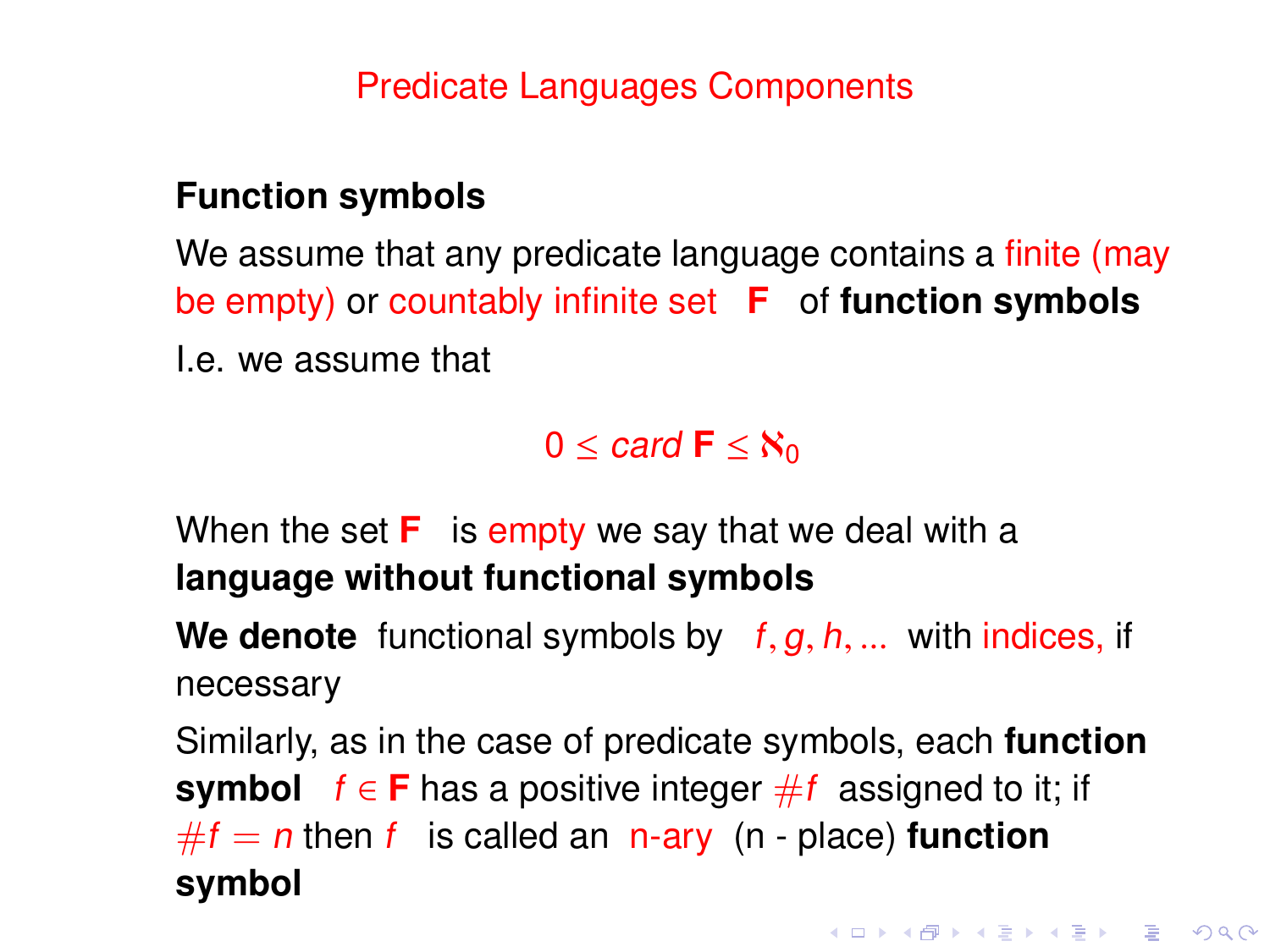#### **Constant symbols**

We also assume that we have a finite (may be empty) or countably infinite set

#### **C**

#### of **constant symbols**

I.e. we assume that

 $0 \leq$  card  $C \leq$   $\aleph_0$ 

The elements of **<sup>C</sup>** are **denoted** by <sup>c</sup>, <sup>d</sup>, <sup>e</sup>..., with indices, if necessary

We often express it by putting

 $C = \{c_1, c_2, ...\}$ 

When the set **C** is **empty** we say that we deal with a language without constant symbols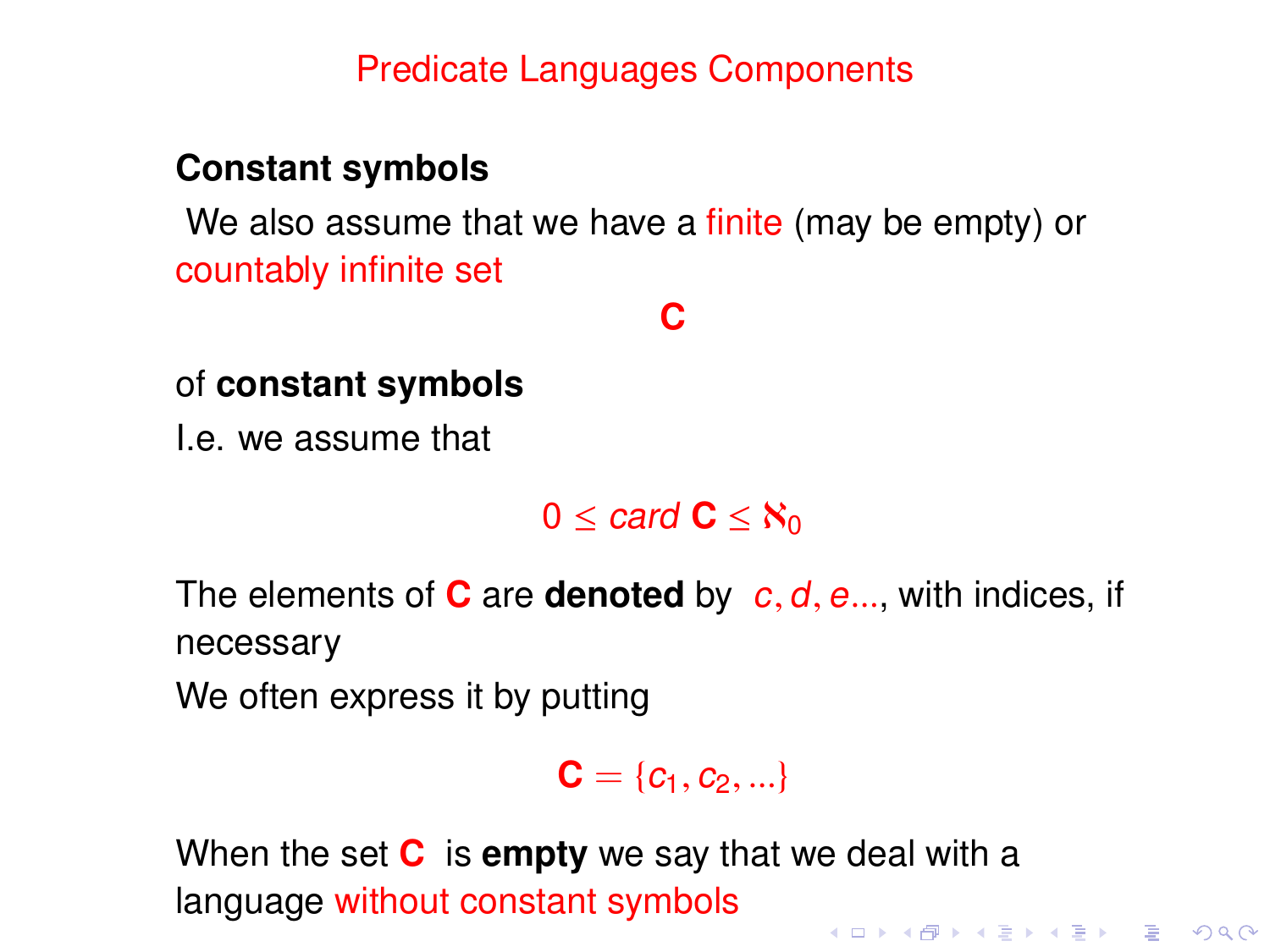Alphabet of Predicate Languages

Sometimes the **constant symbols** are defined as **0-ary function symbols**, i.e. we have that

# **C** ⊆ **F**

We single them out as a separate set for our convenience We assume that all of the above sets of symbols are **disjoint Alphabet**

The union of all of above disjoint sets of symbols is called the **alphabet** A of the **predicate language**, i.e. we define

A = VAR ∪ CON ∪ PAR ∪ **Q** ∪ **P** ∪ **F** ∪ **C**

**KORK EXTERNE PROVIDE**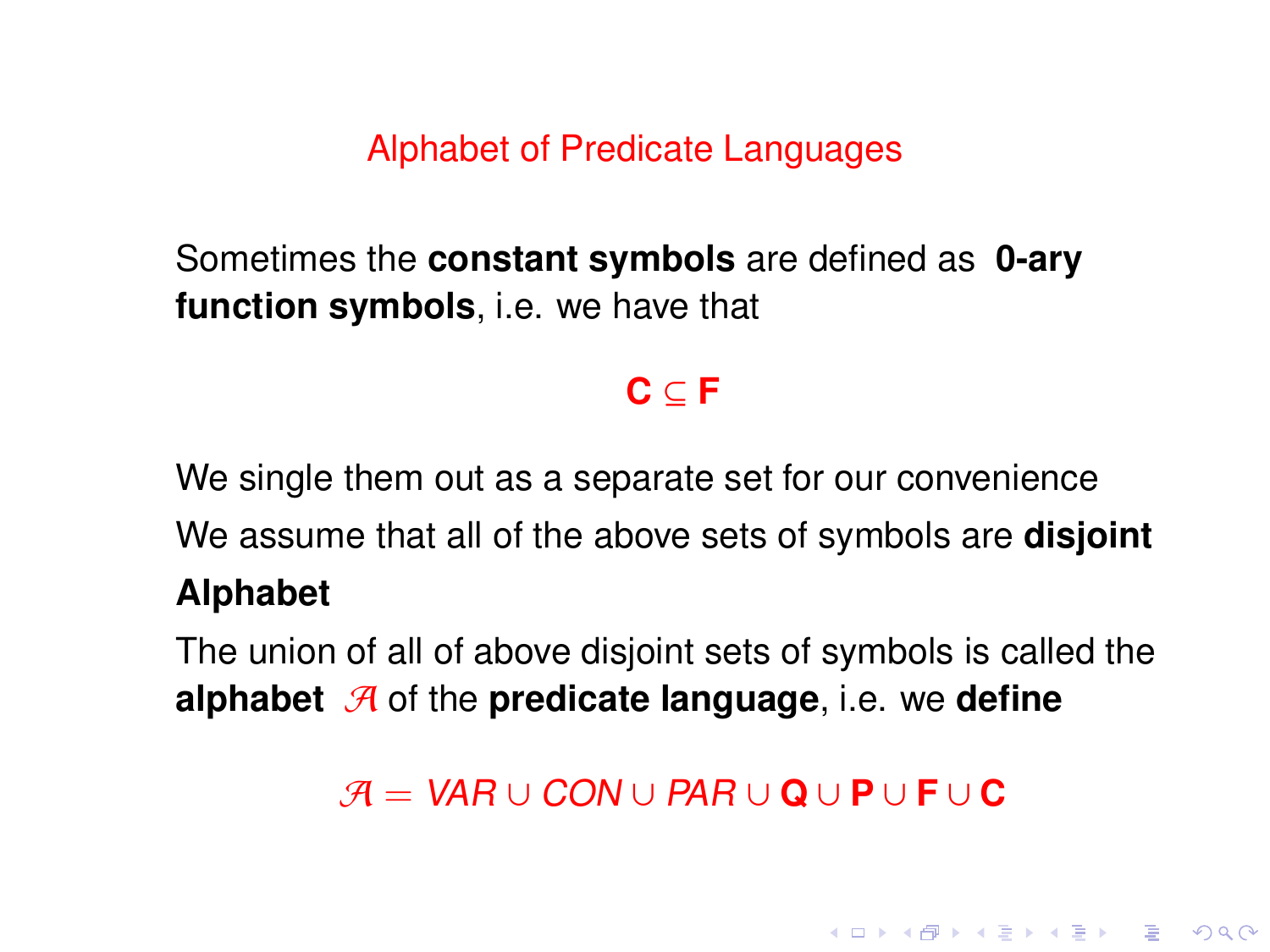Predicate Languages Notation

**Observe**, that once the set of propositional connectives is fixed, the **predicate language** is determined by the sets **P, F** and **C**

We use the **notation**

## $\mathcal{L}(\mathbf{P}, \mathbf{F}, \mathbf{C})$

for the **predicate language**  $\mathcal{L}$  determined by **P**, **F**, **C** 

If there is no danger of confusion, we may **abbreviate**  $\mathcal{L}(\mathsf{P},\mathsf{F},\mathsf{C})$  to just  $\mathcal{L}$ 

If the set of propositional connectives involved is not fixed, we also use the notation

## $\mathcal{L}_{CON}$ (P, F, C)

to denote the **predicate language** L **determined** by **P, F, C** and the set of propositional connectives CON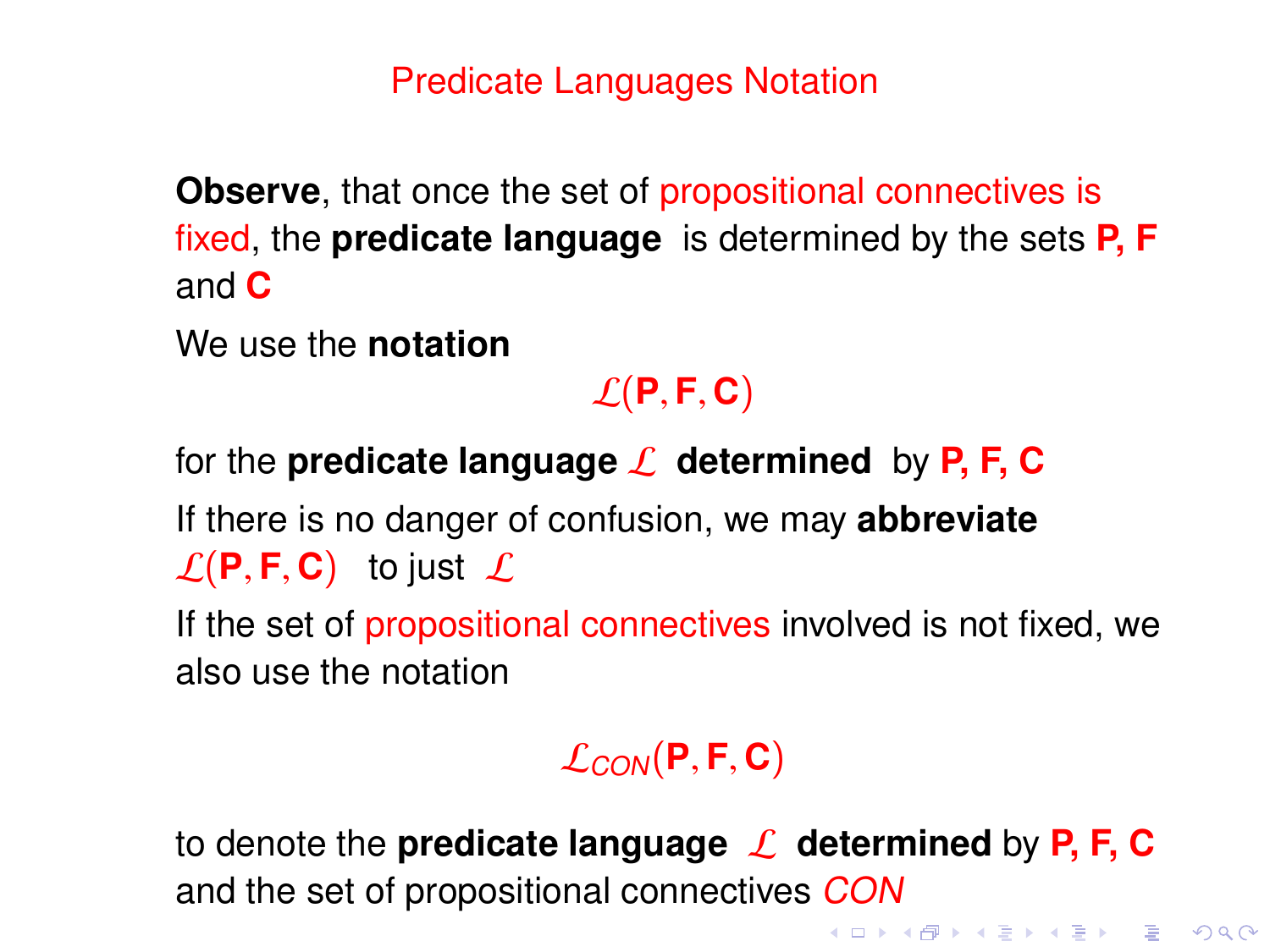## Predicate Languages Notation

We sometimes allow the same symbol to be used as an n-place relation symbol, and also as an m-place one; no confusion should arise because the different uses can be told apart easily

## **Example**

If we write  $P(x, y)$ , the symbol P denotes 2-argument predicate symbol

If we write  $P(x, y, z)$ , the symbol P denotes **3-argument** predicate symbol

**KORKA EXTER I DAR** 

Similarly for **function symbols**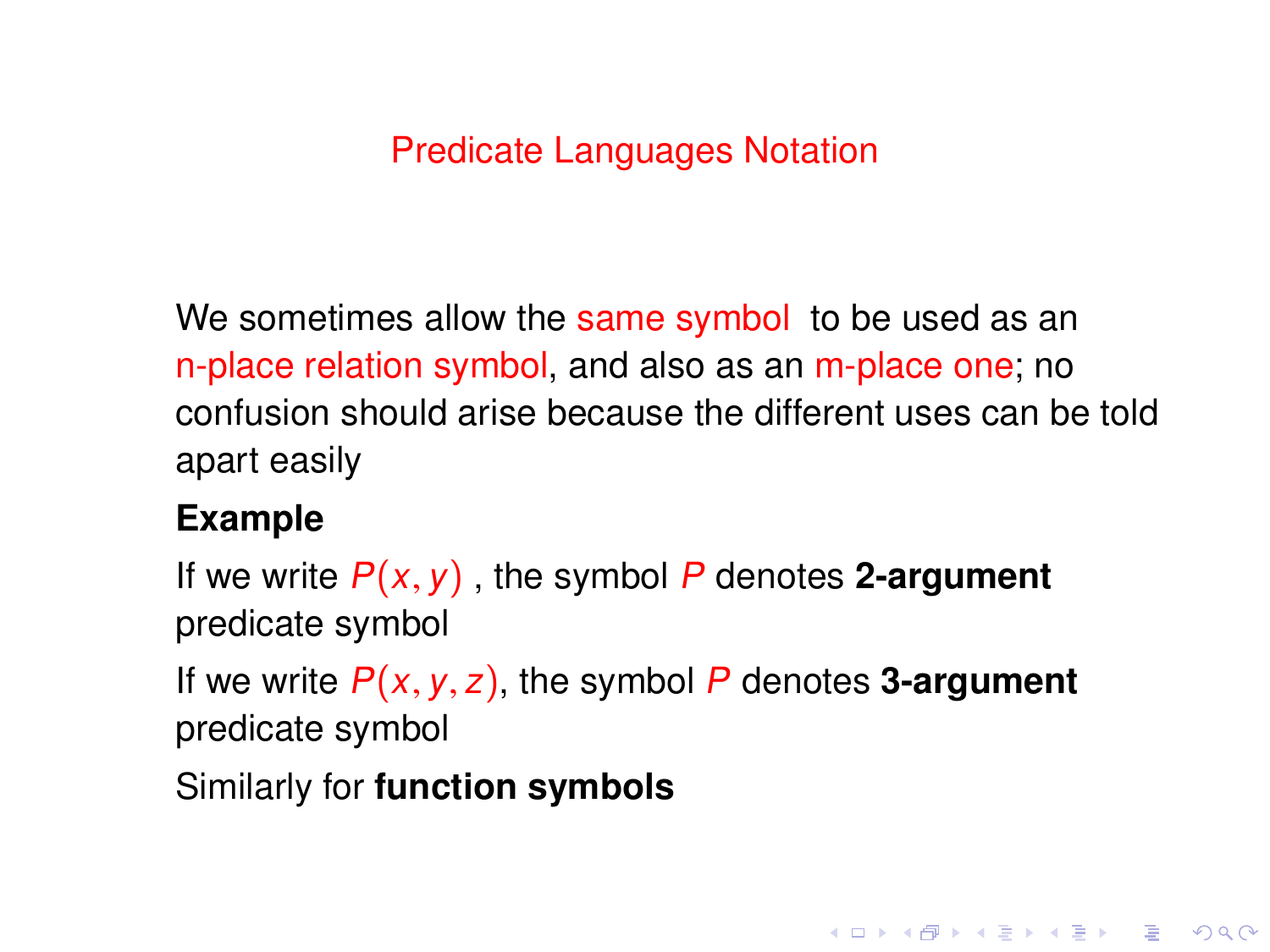#### Two more Predicate Language Components

Having defined the alphabet we now complete the formal **definition of the predicate language** by defining two more components:

**KORK EXTERNE PROVIDE** 

the set **T** of all **terms** and the set  $\mathcal F$  of all **well formed formulas** of the **language**  $\mathcal{L}(\mathbf{P}, \mathbf{F}, \mathbf{C})$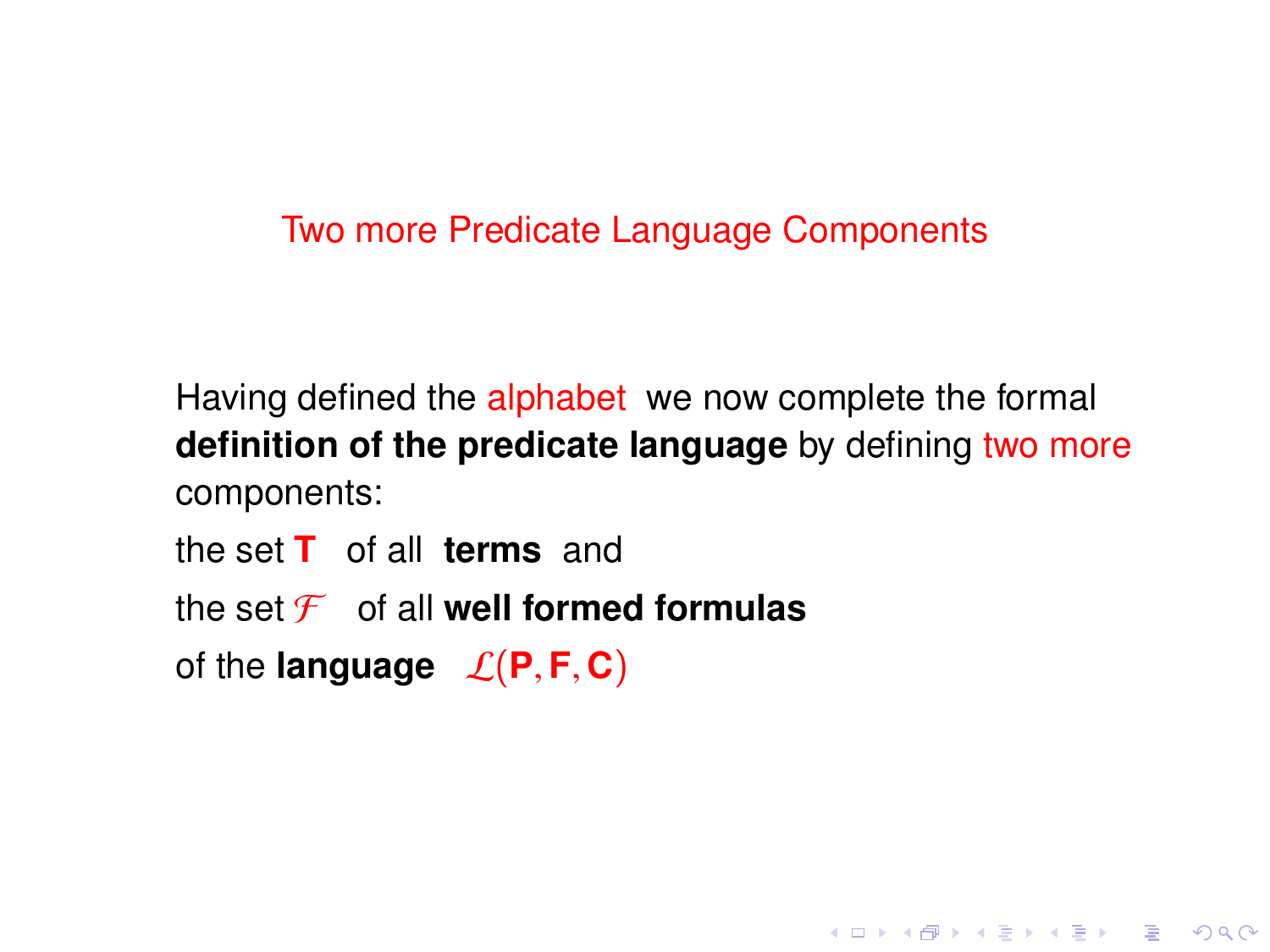## Set of Terms

#### **Terms**

The set **T** of **terms** of the **predicate language**  $\mathcal{L}(\mathbf{P}, \mathbf{F}, \mathbf{C})$ is the **smallest** set

 $\mathbf{T} \subseteq \mathcal{A}^*$ 

meeting the conditions:

- 1. any variable is a **term**, i.e. VAR ⊆ **T**
- 2. any constant symbol is a **term,** i.e. **C** ⊆ **T**
- 3. if f is an n-place **function symbol**, i.e.  $f \in \mathbf{F}$  and  $\#f = n$ and  $t_1, t_2, ..., t_n \in T$ , then  $f(t_1, t_2, ..., t_n) \in T$

**KORKA EXTER I DAR**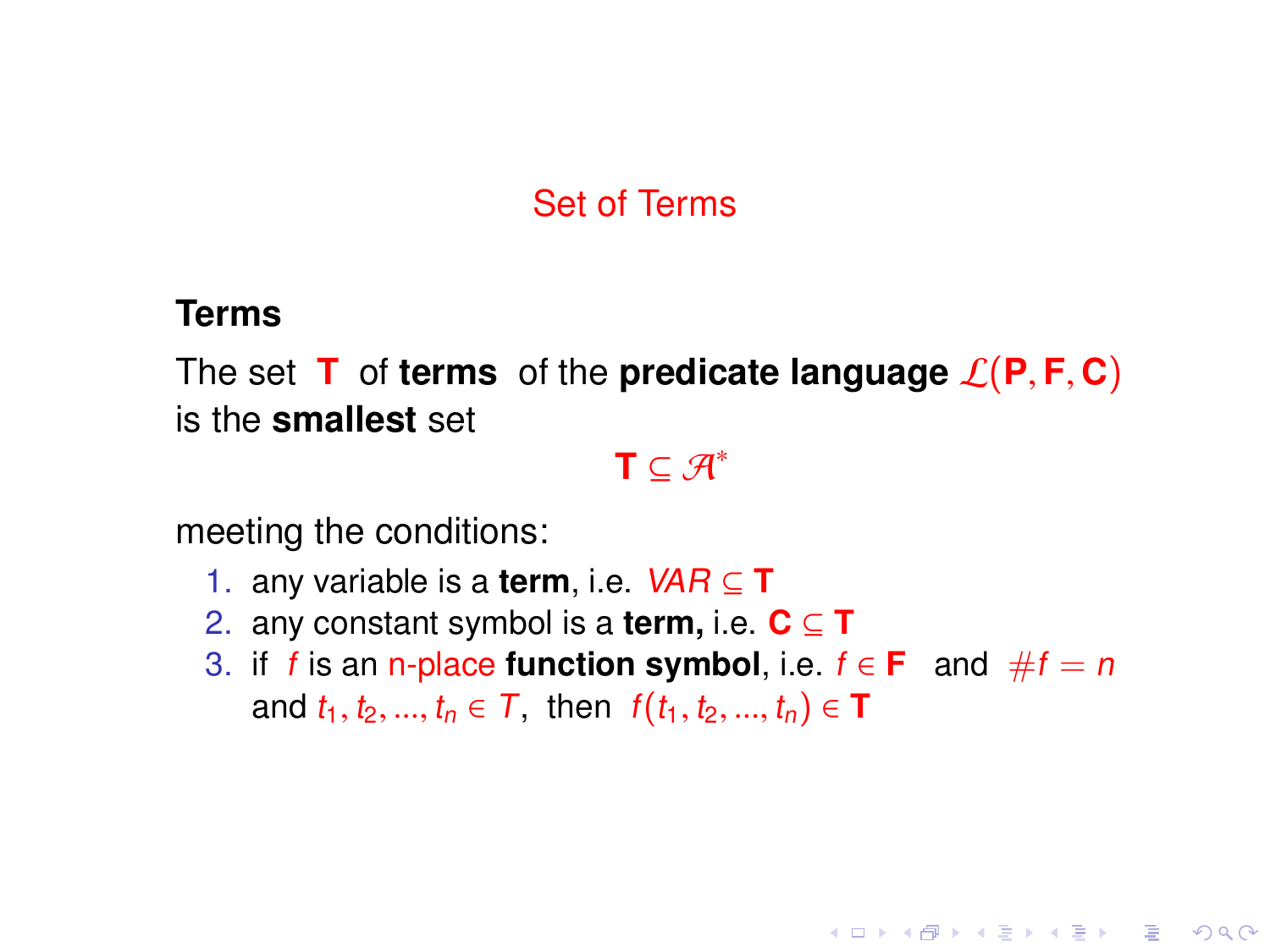## Terms Examples

## **Example 1**

Let  $f \in \mathbf{F}$ ,  $\# f = 1$ , i.e. f is a 1-place **function symbol** Let  $x, y$  be **variables**,  $c, d$  be **constants**, i.e.  $x, y \in \text{VAR}, c, d \in \mathbf{C}$ 

Then the following expressions are **terms**:

x, y,  $f(x)$ ,  $f(y)$ ,  $f(c)$ ,  $f(d)$ ,  $f(f(x))$ ,  $f(f(y))$ ,  $f(f(c))$ ,  $f(f(d))$ ,...

#### **Example 2**

Let  $\mathbf{F} = \emptyset$ ,  $\mathbf{C} = \emptyset$ 

In this case terms consists of **variables only**, i.e.

$$
T = VAR = \{x_1, x_2, ....\}
$$

**KORKA EXTER I DAR**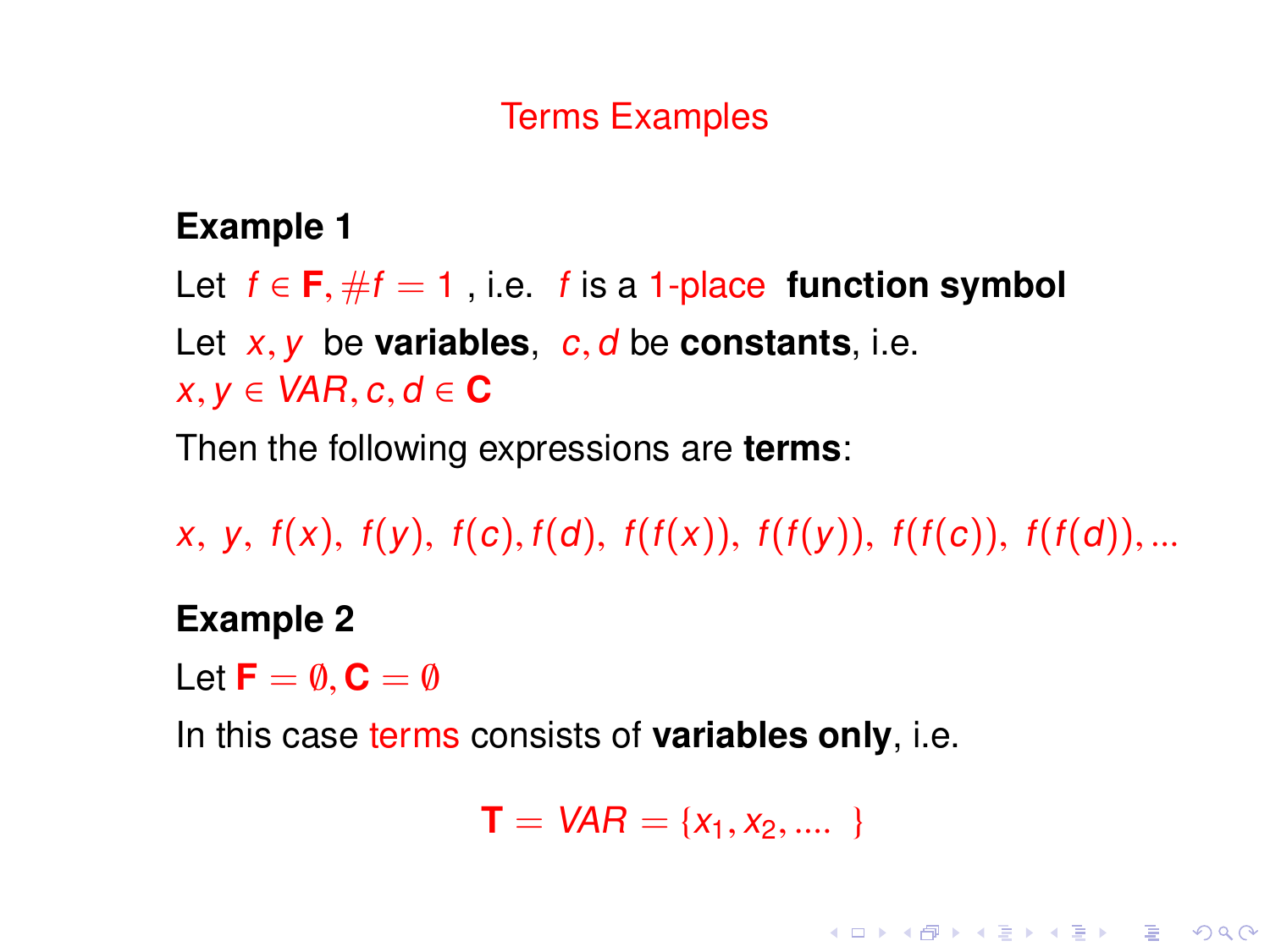## Terms Examples

# Directly from the **Example 2** we get the following **REMARK**

For any predicate language  $\mathcal{L}(\mathbf{P}, \mathbf{F}, \mathbf{C})$ , the set **T** of its **terms** is always **non-empty**

## **Example 3**

Let  $f \in \mathbf{F}$ ,  $\#f = 1$ ,  $g \in \mathbf{F}$ ,  $\#g = 2$ ,  $x, y \in \text{VAR}$ ,  $c, d \in \mathbf{C}$ 

Some of the **terms** are the following:

 $f(g(x, y)), f(g(c, x)), g(f(f(c)), g(x, y)),$ 

 $g(c, g(x, f(c))), g(f(g(x, y)), g(x, f(c)))$  ....

**KORK EXTERNE PROVIDE**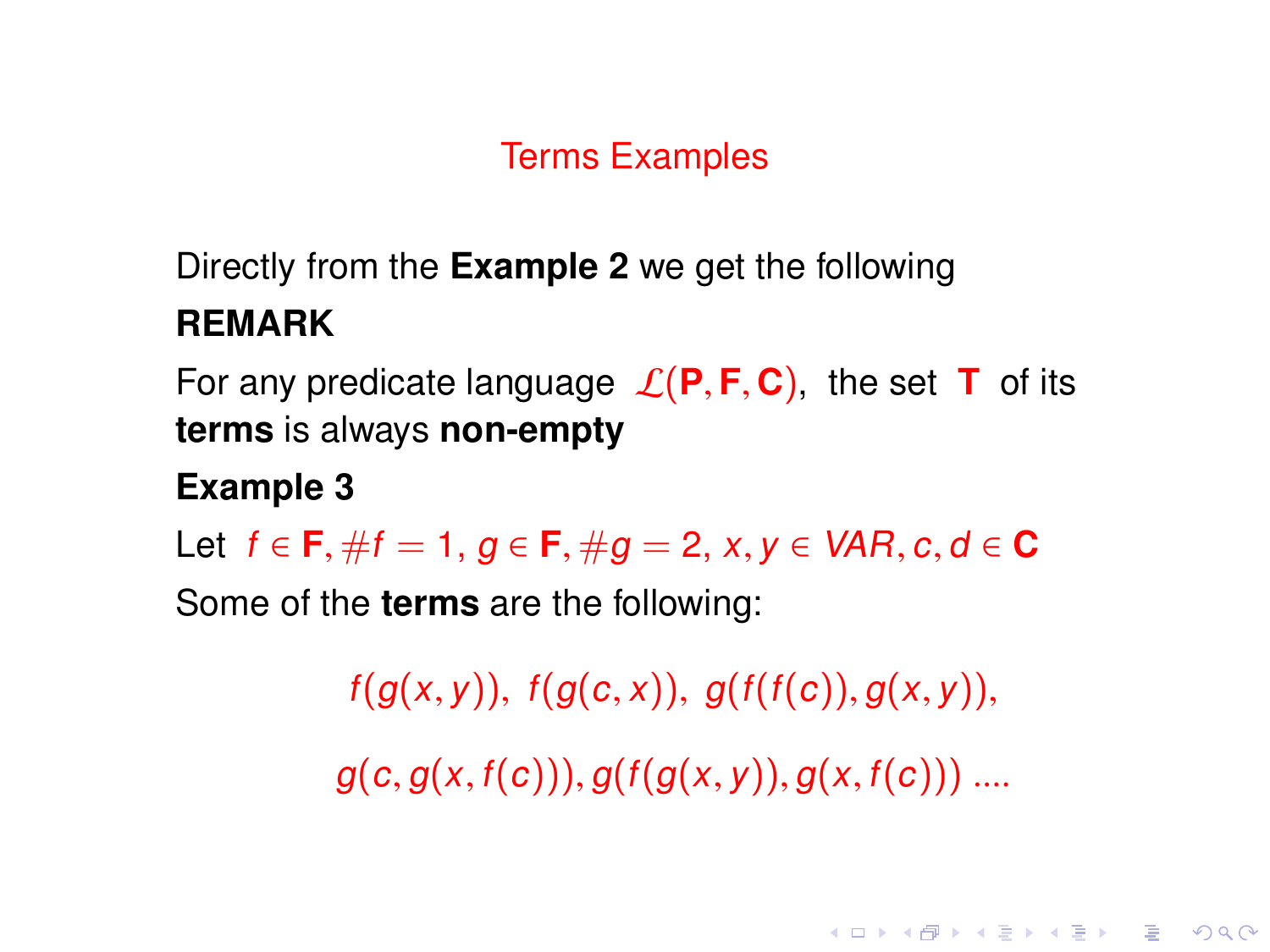## Terms Notation

From time to time, the logicians are and we may be informal about how we write terms

#### **Example**

If we **denote** a 2- place function symbol  $q$  by  $+$ , we **may write**  $x + y$  instead  $+(x, y)$ 

Because in this case we can think of  $x + y$  as an unofficial way of designating the "real" term  $g(x, y)$ 

**KORKA EXTER I DAR**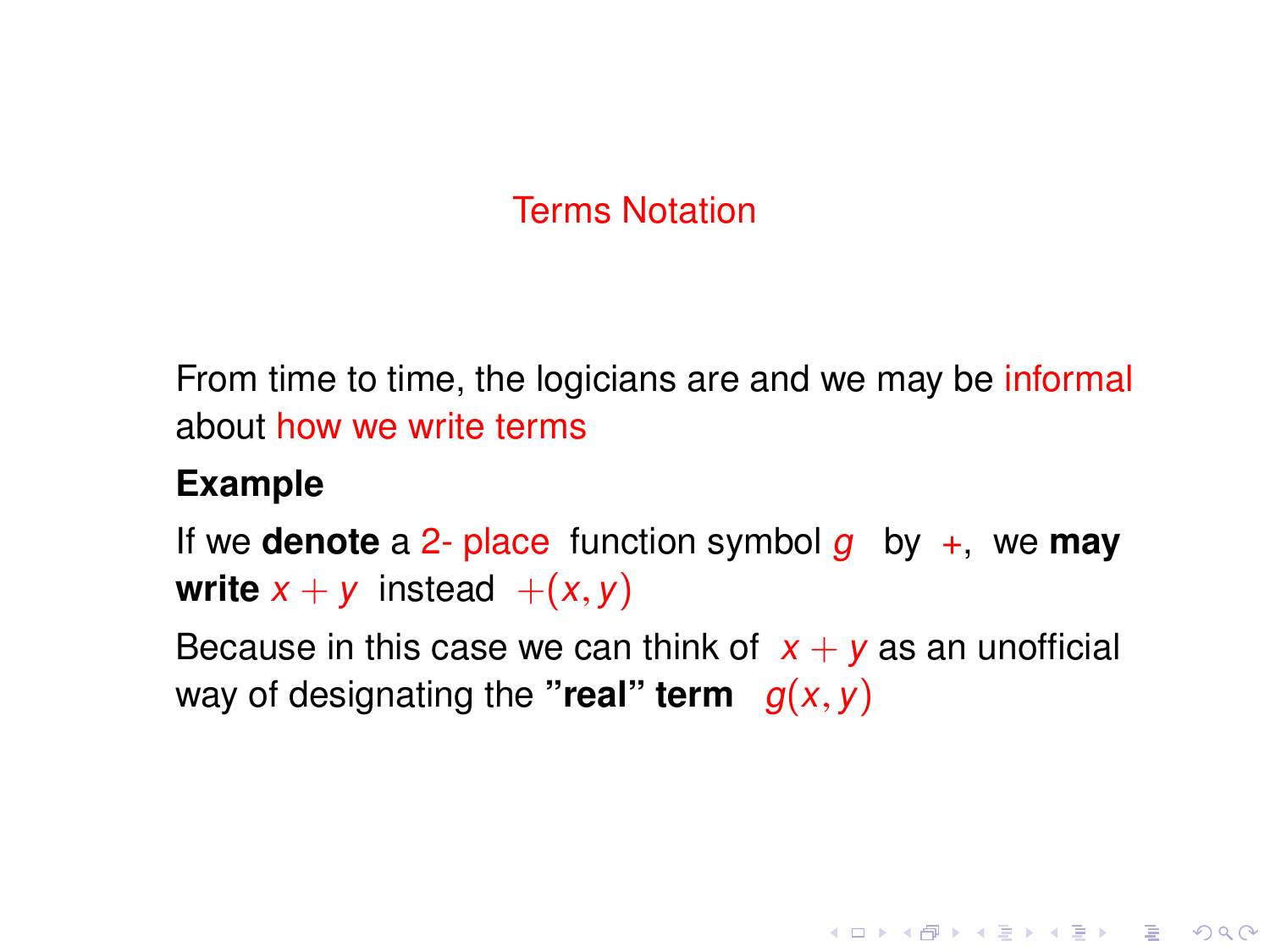## Atomic Formulas

Before we define the **set of formulas**, we need to define one more set; the set of **atomic**, or **elementary** formulas

**Atomic formulas** are the simplest formulas as the propositional variables were in the case of **propositional languages**

**KORK EXTERNE PROVIDE**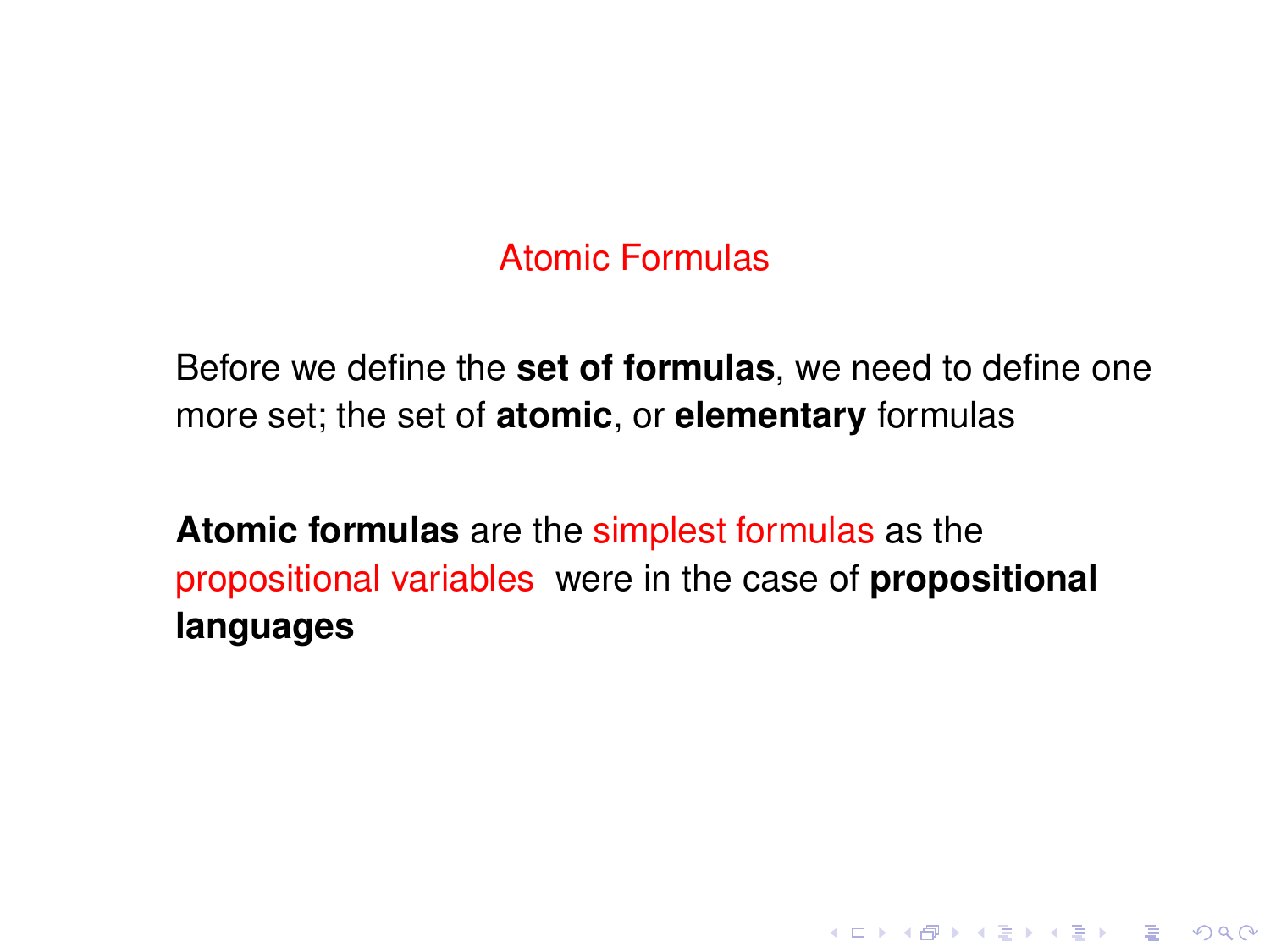## Atomic Formulas

#### **Definition**

An **atomic formula** of a **predicate language**  $\mathcal{L}(P, F, C)$  is any element of  $\mathcal{A}^*$  of the form

 $R(t_1, t_2, ..., t_n)$ 

where  $R \in \mathbf{P}, \#R = n$  and  $t_1, t_2, ..., t_n \in \mathbf{T}$ 

I.e.  $R$  is n-ary **relational symbol** and  $t_1, t_2, ..., t_n$  are any **terms**

The set of all **atomic formulas** is denoted by  $A\mathcal{F}$  and is defined as

 $A\mathcal{F} = \{H(t_1, t_2, ..., t_n) \in \mathcal{A}^* : \quad R \in \mathbf{P}, t_1, t_2, ..., t_n \in \mathbf{T}, n \geq 1\}$ 

**KORKAPRASHASH SHOAC**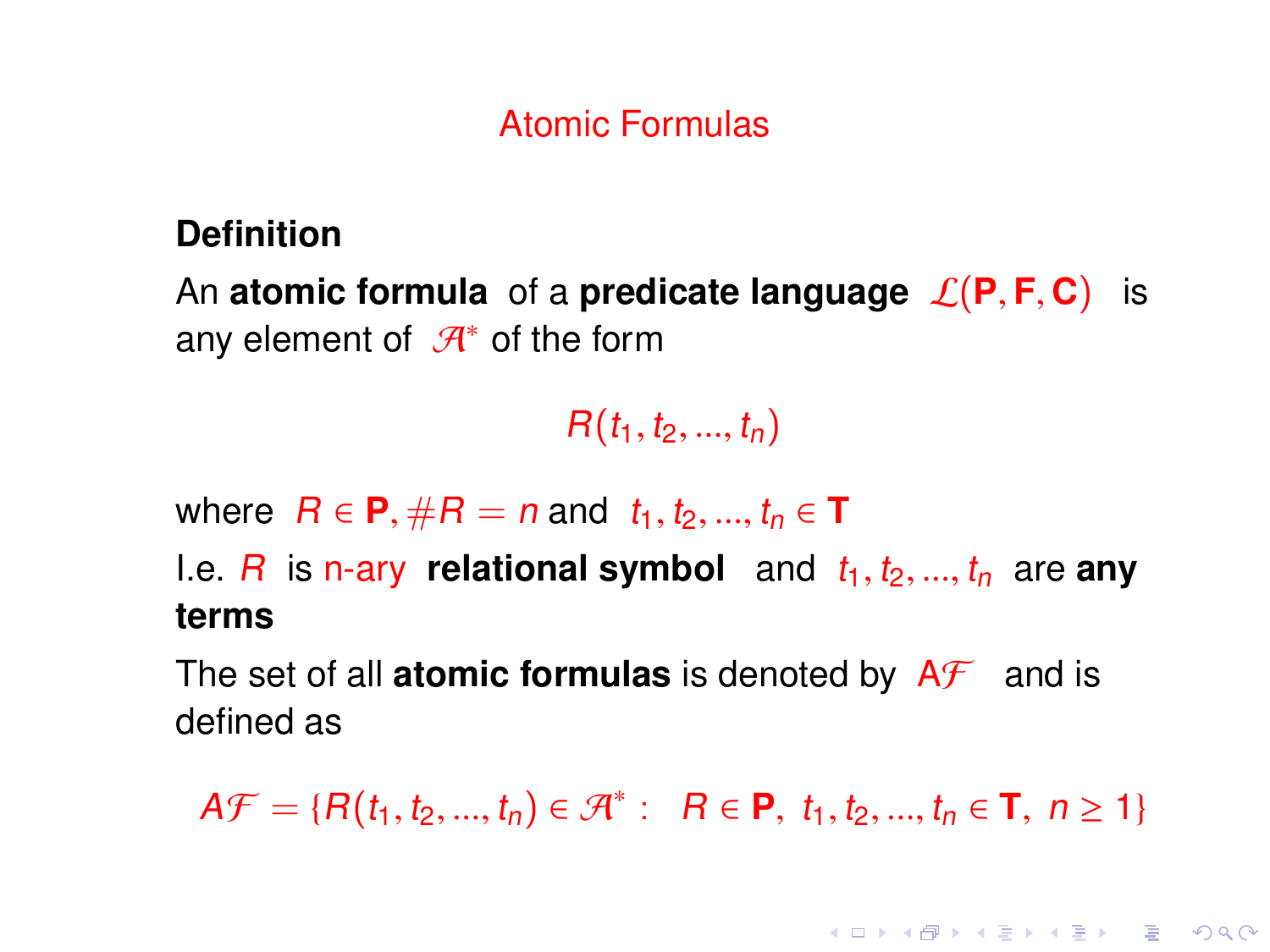Atomic Formulas Examples

#### **Example 1**

Consider a language  $\mathcal{L}(\{P\}, \emptyset, \emptyset)$ , for #P = 1 Our language

 $\mathcal{L} = \mathcal{L}(\{P\}, \emptyset, \emptyset)$ 

is a language **without** neither **functional**, nor **constant** symbols, and with one, 1-place **predicate** symbol P The set of **atomic formulas** contains all formulas of the form  $P(x)$ , for x any variable, i.e.

 $A\mathcal{F} = \{P(x) : x \in VAR\}$ 

**KORKA EXTER I DAR**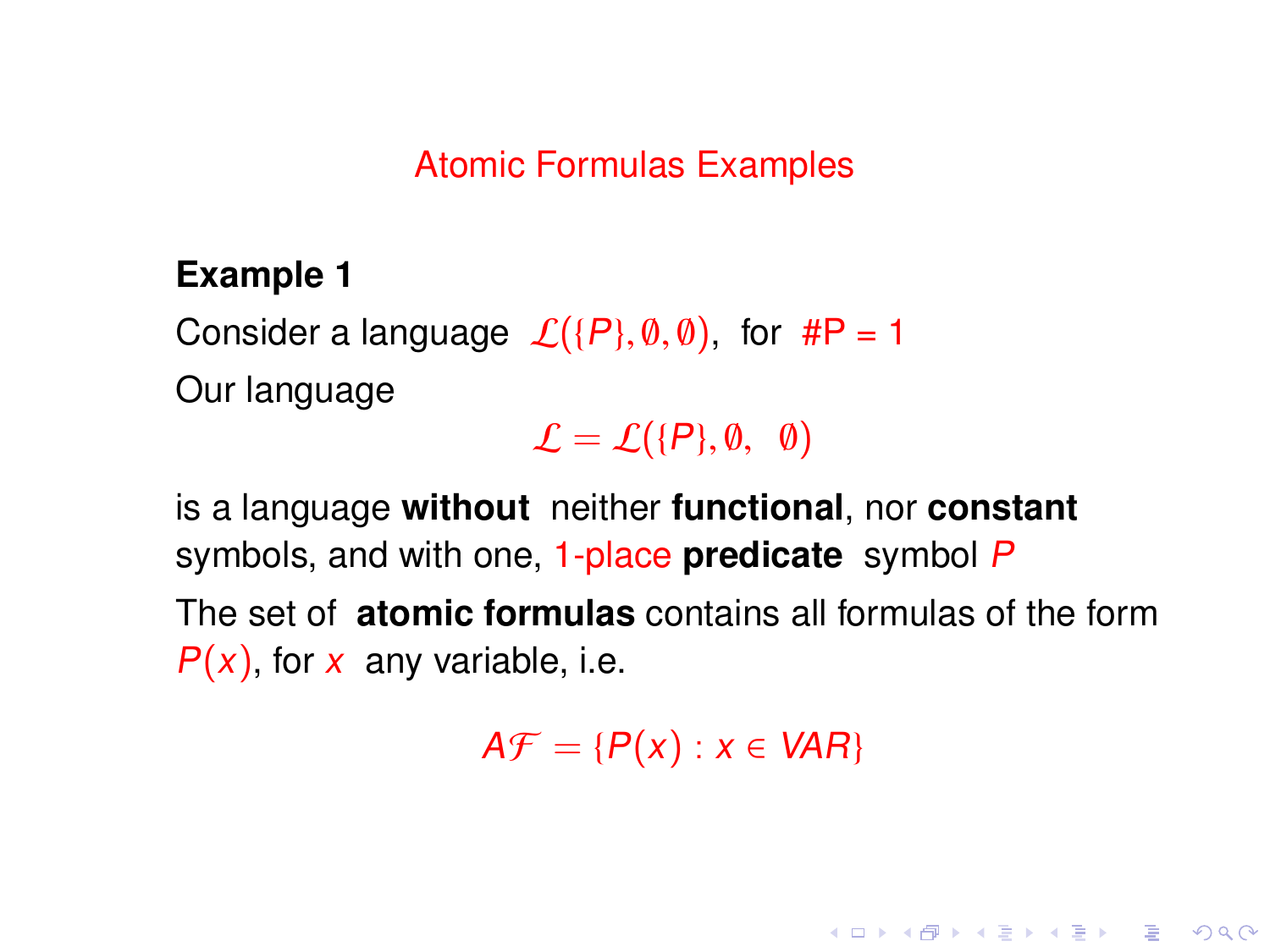#### Atomic Formulas Examples

### **Example 2**

Let now consider a **predicate language**

 $\mathcal{L} = \mathcal{L}(\lbrace R \rbrace, \lbrace f, g \rbrace, \lbrace c, d \rbrace)$ 

for  $\#f = 1, \#g = 2, \#R = 2$ 

The language L has **two functional symbols:** 1-place symbol f and 2-place symbol g, one 2-place **predicate symbol** R, and two **constants:** c,d

Some of the **atomic formulas** in this case are the following.

 $R(c, d), R(x, f(c)), R((g(x, y)), f(g(c, x))),$ 

 $R(y, g(c, g(x, f(d))))$  .....

**KORK EXTERNE PROVIDE**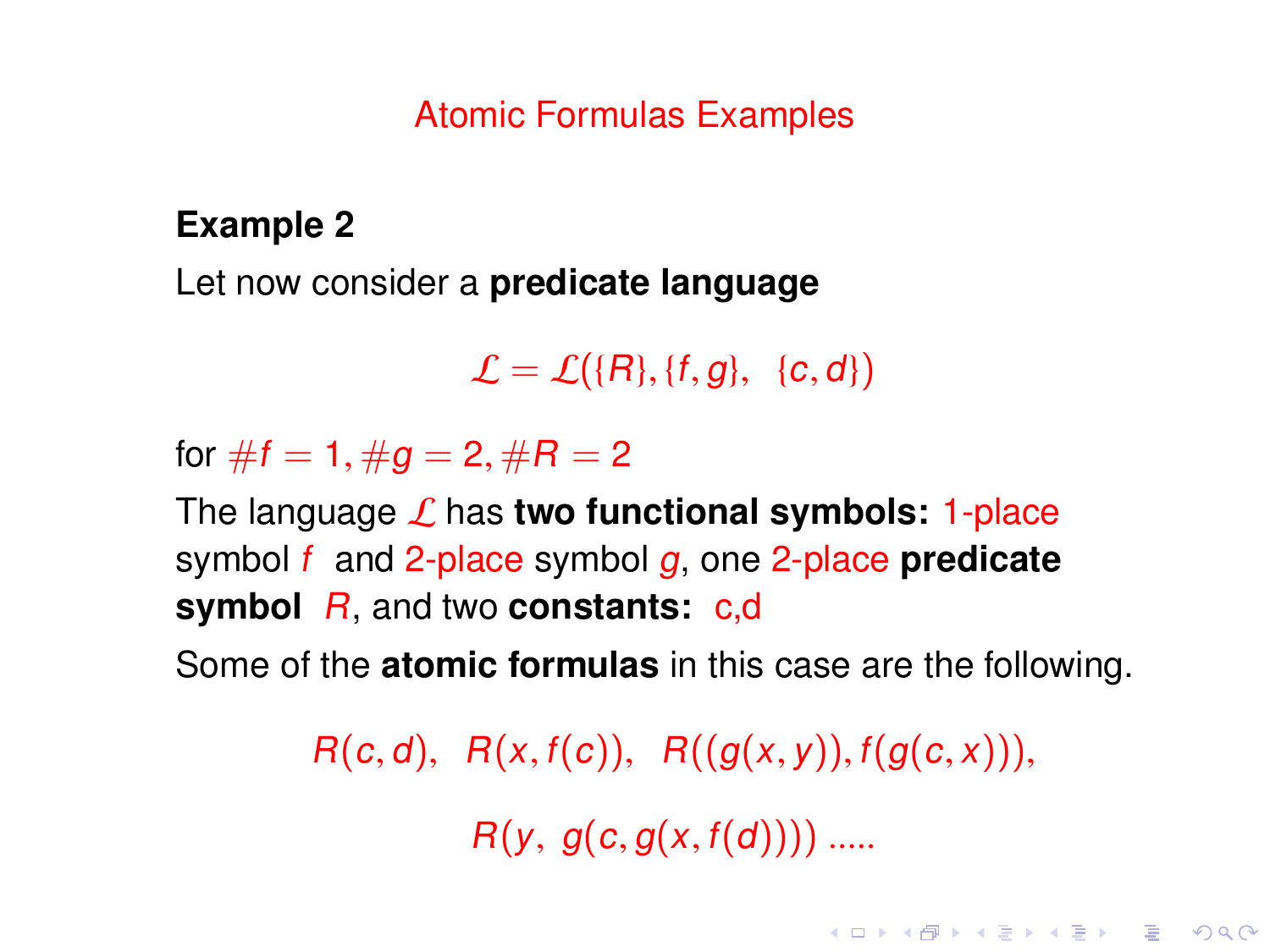## Set of Formulas Definition

Now we are ready to define the set  $\mathcal F$  of all **well formed formulas** of any **predicate language**  $\mathcal{L}(\mathbf{P}, \mathbf{F}, \mathbf{C})$ 

#### **Definition**

The set  $\mathcal F$  of all **well formed formulas**, called shortly **set of formulas**, of the language  $\mathcal{L}(P, F, C)$  is the smallest set meeting the following **four conditions:**

1. Any **atomic formula** of  $\mathcal{L}(P, F, C)$  is a **formula**, i.e.

## $A \mathcal{F} \subset \mathcal{F}$

2. If A is a formula of  $\mathcal{L}(\mathbf{P}, \mathbf{F}, \mathbf{C})$ ,  $\triangledown$  is an one argument **propositional connective**, then  $\nabla A$  is a formula of  $\mathcal{L}(\mathbf{P}, \mathbf{F}, \mathbf{C})$ , i.e. the following **recursive condition** holds

if  $A \in \mathcal{F}, \nabla \in C_1$  then  $\nabla A \in \mathcal{F}$ <br> $\Leftrightarrow$   $\Leftrightarrow$   $\Leftrightarrow$   $\Leftrightarrow$   $\Leftrightarrow$   $\Leftrightarrow$   $\Leftrightarrow$   $\Leftrightarrow$   $\Leftrightarrow$   $\Leftrightarrow$   $\Leftrightarrow$   $\Leftrightarrow$   $\Leftrightarrow$   $\Leftrightarrow$   $\Leftrightarrow$   $\Leftrightarrow$   $\Leftrightarrow$   $\Leftrightarrow$   $\Leftrightarrow$   $\Leftrightarrow$   $\Leftrightarrow$   $\Leftrightarrow$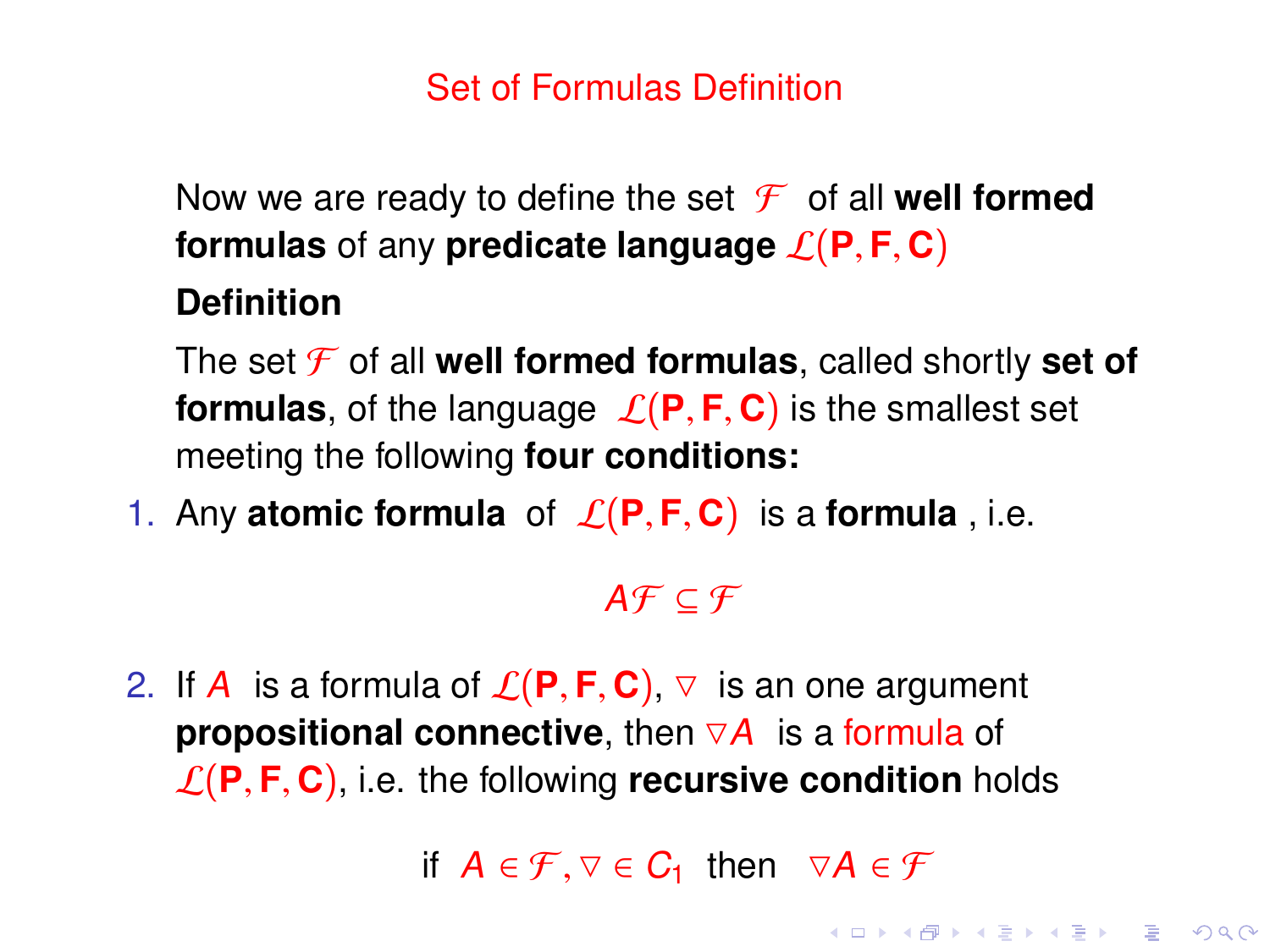#### Set of Formulas Definition

<span id="page-48-0"></span>3. If  $A, B$  are **formulas** of  $\mathcal{L}(P, F, C)$  and  $\circ$  is a two argument **propositional connective**, then (A ◦ B) is a **formula** of  $\mathcal{L}(\mathbf{P}, \mathbf{F}, \mathbf{C})$ , i.e. the following **recursive condition** holds

If  $A \in \mathcal{F}, \forall \in \mathcal{C}_2$ , then  $(A \circ B) \in \mathcal{F}$ 

4. If A is a **formula** of  $\mathcal{L}(\mathbf{P}, \mathbf{F}, \mathbf{C})$  and x is a **variable**,  $\forall$ ,  $\exists \in \mathbf{Q}$ , then <sup>∀</sup>xA, <sup>∃</sup>xA are **formulas** of <sup>L</sup>(**P**, **<sup>F</sup>**, **<sup>C</sup>**), i.e. the following recursive condition holds

If  $A \in \mathcal{F}$ ,  $x \in \text{VAR}$ ,  $\forall x \exists \in \mathbf{Q}$ , then  $\forall x A$ ,  $\exists x A \in \mathcal{F}$ 

**KORKAPRASHASH SHOAC**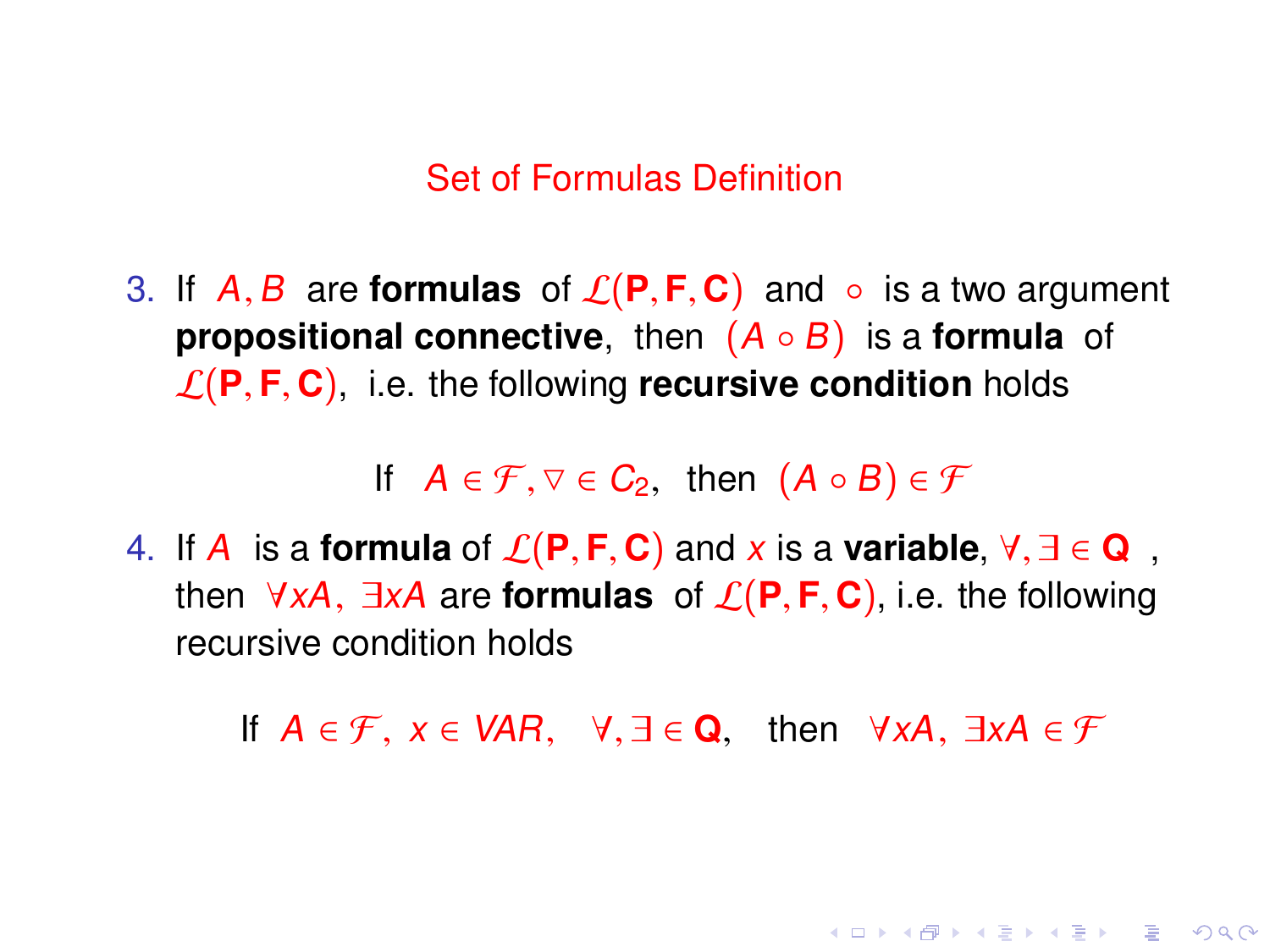## Scope of the Quantifier

<span id="page-49-0"></span>Another important notion of the **predicate language** is the notion of **scope of a quantifier**

It is defined as follows

## **Definition**

Given formulas  $\forall xA$ ,  $\exists xA$ , the formula A is said to be in the **scope of the quantifier** <sup>∀</sup>, <sup>∃</sup>, respectively. **Example 3**

Let  $\mathcal{L}$  be a language of the previous **Example 2** with the set of connectives {∩, <sup>∪</sup>, <sup>⇒</sup>, ¬} , i.e. let's consider

 $\mathcal{L} = \mathcal{L}_{\{0,1\} \Rightarrow \neg \mathcal{L}}(\{f, g\}, \{R\}, \{c, d\})$ 

for  $#f = 1, #g = 2, #R = 2$ 

Some of the formulas of  $\mathcal L$  are the following.

 $R(c, d)$ ,  $\exists y R(y, f(c))$ ,  $\neg R(x, y)$ ,  $(\exists xR(x, f(c)) \Rightarrow \neg R(x, y)), (R(c, d) \cap \forall zR(z, f(c))),$  $\forall yR(y, g(c, g(x, f(c))))$  $\forall yR(y, g(c, g(x, f(c))))$  $\forall yR(y, g(c, g(x, f(c))))$  $\forall yR(y, g(c, g(x, f(c))))$  $\forall yR(y, g(c, g(x, f(c))))$  $\forall yR(y, g(c, g(x, f(c))))$  $\forall yR(y, g(c, g(x, f(c))))$ [,](#page-50-0)  $\forall y \neg \exists xR(x, y)$  $\forall y \neg \exists xR(x, y)$  $\forall y \neg \exists xR(x, y)$  $\forall y \neg \exists xR(x, y)$  $\forall y \neg \exists xR(x, y)$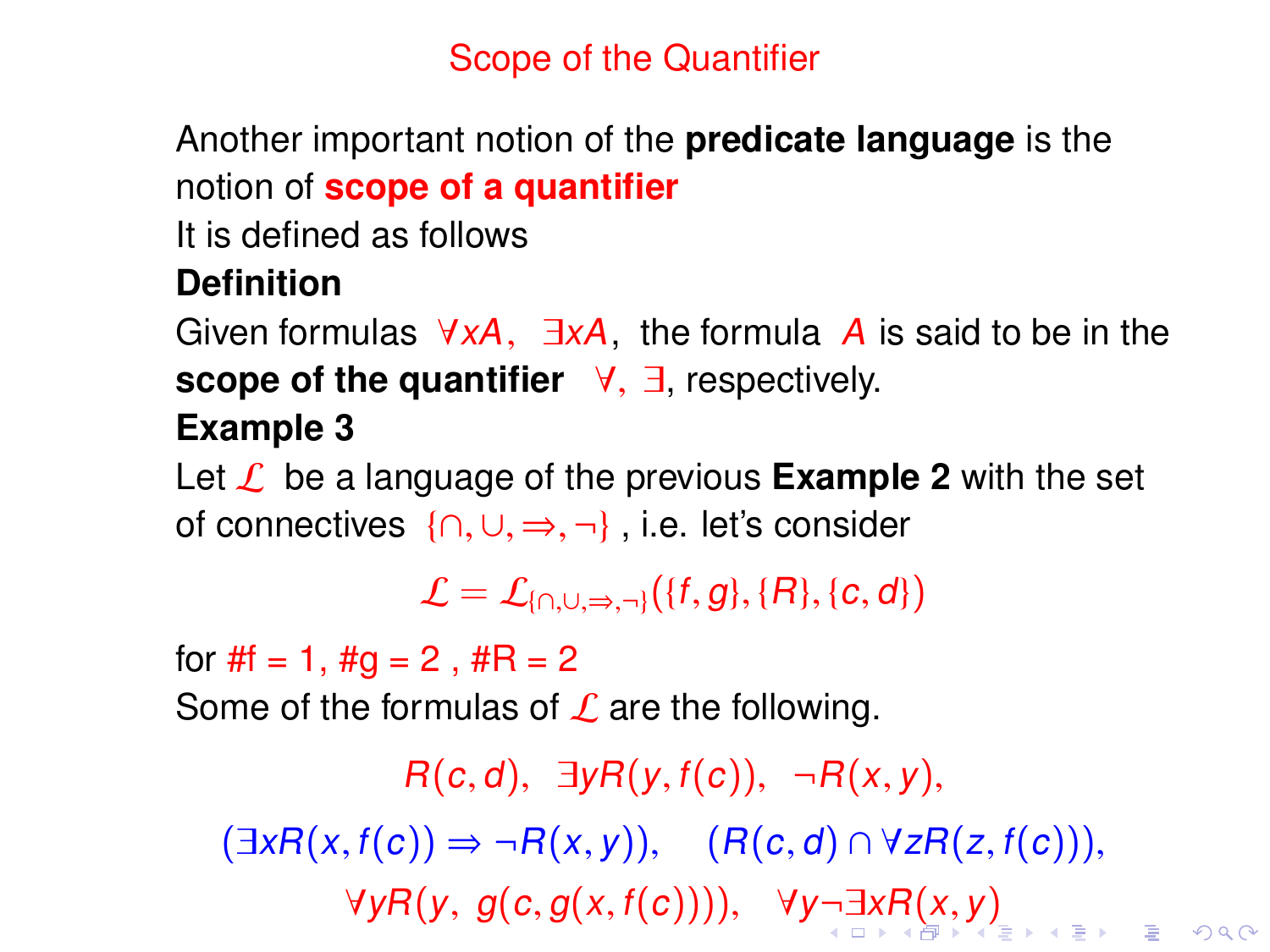#### Scope of Quantifiers

<span id="page-50-0"></span>The formula  $R(x, f(c))$  is in **scope of the quantifier**  $\exists$  in the formula

 $\exists x R(x, f(c))$ 

The formula  $(\exists x \ R(x, f(c)) \Rightarrow \neg R(x, y))$  **is not in scope of any quantifier**

The formula  $(\exists x R(x, f(c)) \Rightarrow \neg R(x, y))$  is in **scope** of quantifier ∀ in the formula

 $\forall y(\exists x R(x, f(c)) \Rightarrow \neg R(x, y))$ 

**KORKAPRA ERKER DAGA**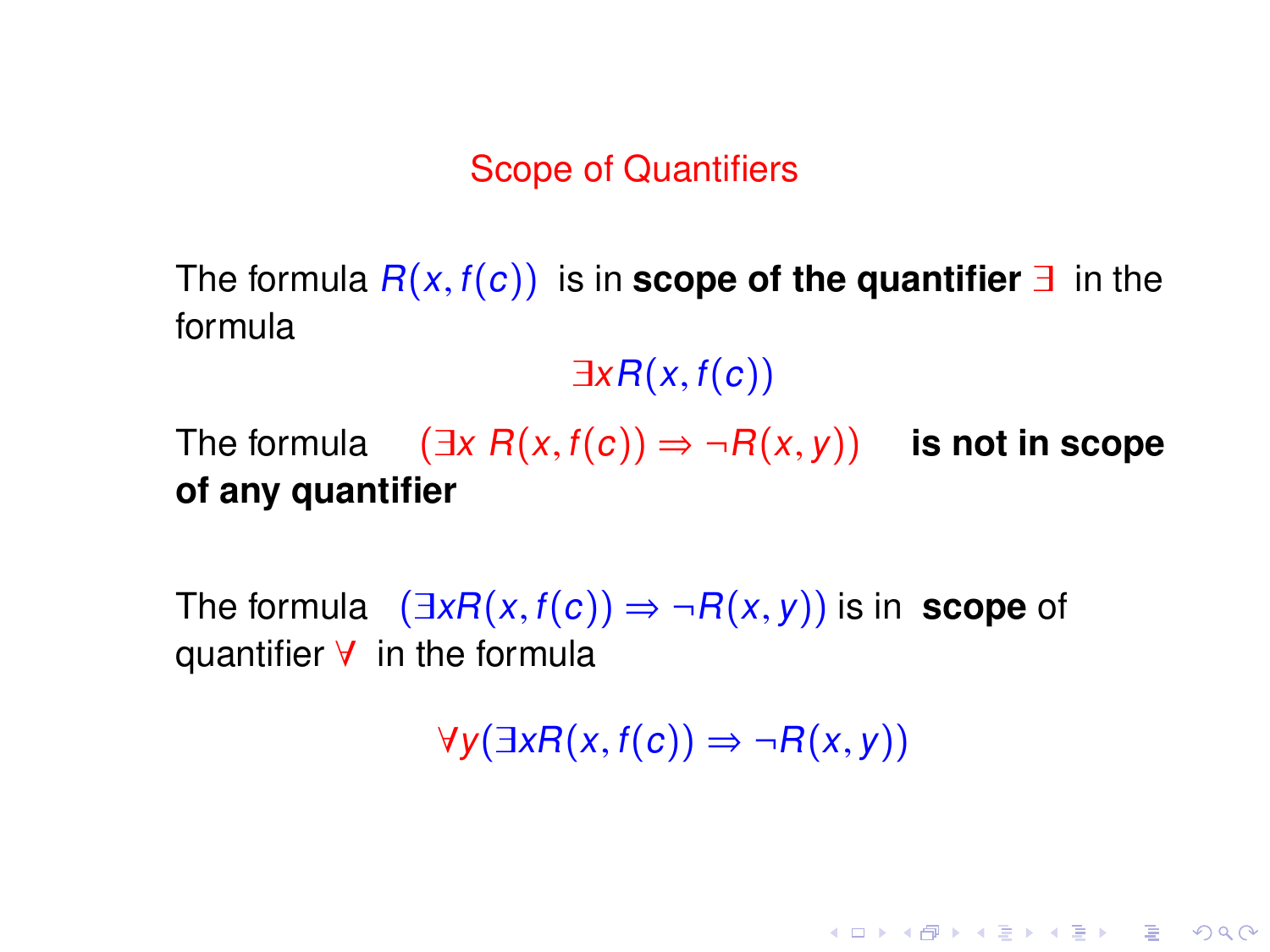## Predicate Language Definition

<span id="page-51-0"></span>Now we are ready to define formally a **predicate language**

Let  $\mathcal{A}, \mathcal{T}, \mathcal{F}$  be the **alphabet**, the set of **terms** and the set of **formulas** as already defined

**Definition**

A **predicate language**  $\mathcal{L}$  is a triple

 $\mathcal{L} = (\mathcal{A}, \mathbf{T}, \mathcal{F})$ 

As we have said before, the language  $\mathcal L$  is determined by the **choice** of the symbols of its **alphabet**, namely of the **choice** of **connectives**, **predicates**, **functions** , and **constants** symbols

If we want specifically mention these **choices**, we write

 $\mathcal{L} = \mathcal{L}_{CON}(\mathbf{P}, \mathbf{F}, \mathbf{C})$  $\mathcal{L} = \mathcal{L}_{CON}(\mathbf{P}, \mathbf{F}, \mathbf{C})$  $\mathcal{L} = \mathcal{L}_{CON}(\mathbf{P}, \mathbf{F}, \mathbf{C})$  or  $\mathcal{L} = \mathcal{L}(\mathbf{P}, \mathbf{F}, \mathbf{C})$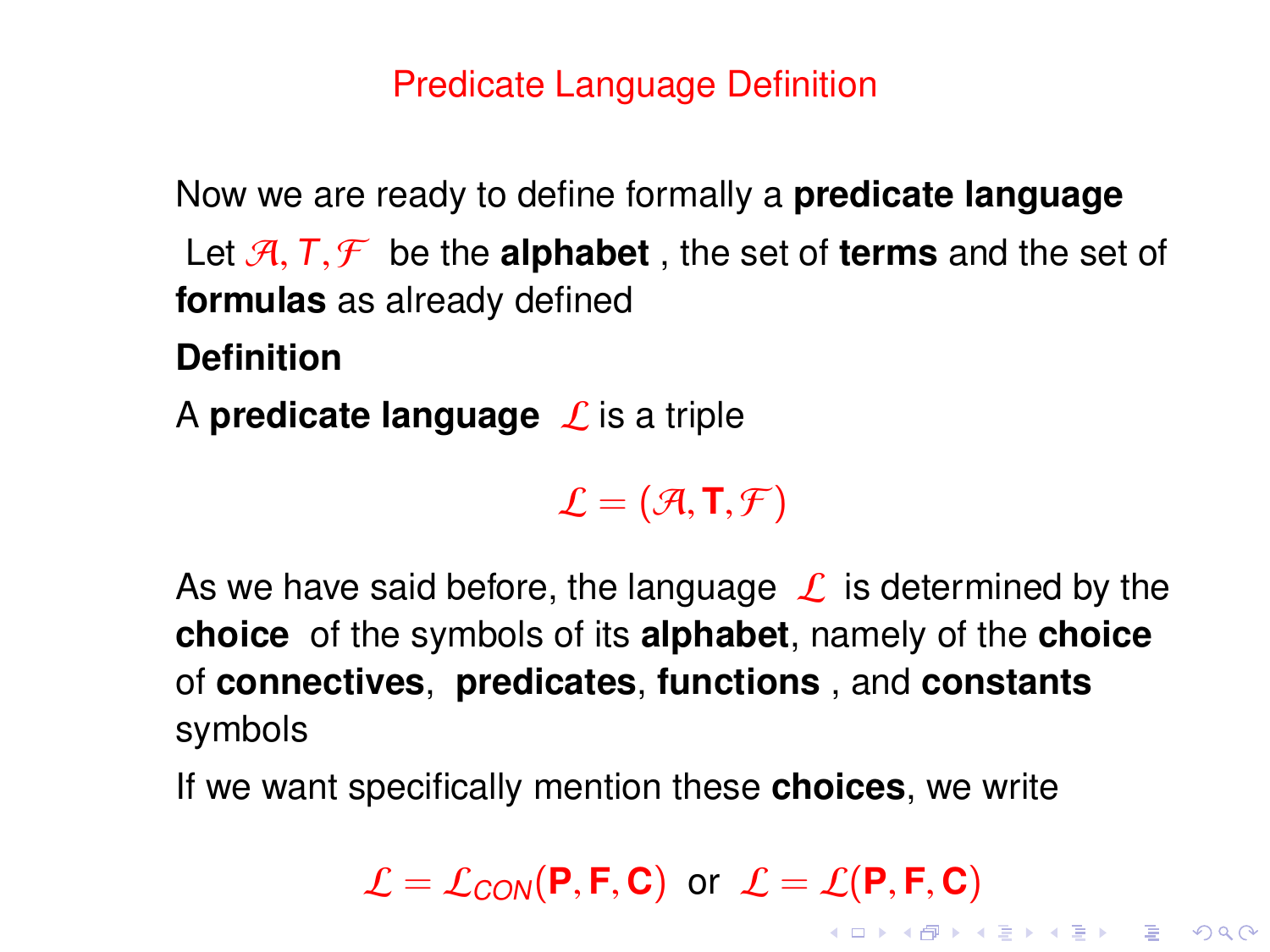#### Free and Bound Variables

<span id="page-52-0"></span>Given a **predicate language**  $\mathcal{L} = (\mathcal{A}, T, \mathcal{F})$ , we must distinguish between formulas like

 $P(x, y)$ ,  $\forall x P(x, y)$  and  $\forall x \exists y P(x, y)$ 

This is done by introducing the notion of **free** and **bound** variables, and **open** and **closed** formulas Closed formulas are also called **sentences** Informally, in the formula

## $P(x, y)$

both variables x and y are called **free** variables

They **are not** in the **scope** of any quantifier

The formula of that type, i.e. formula **without quantifiers** is an **open formula**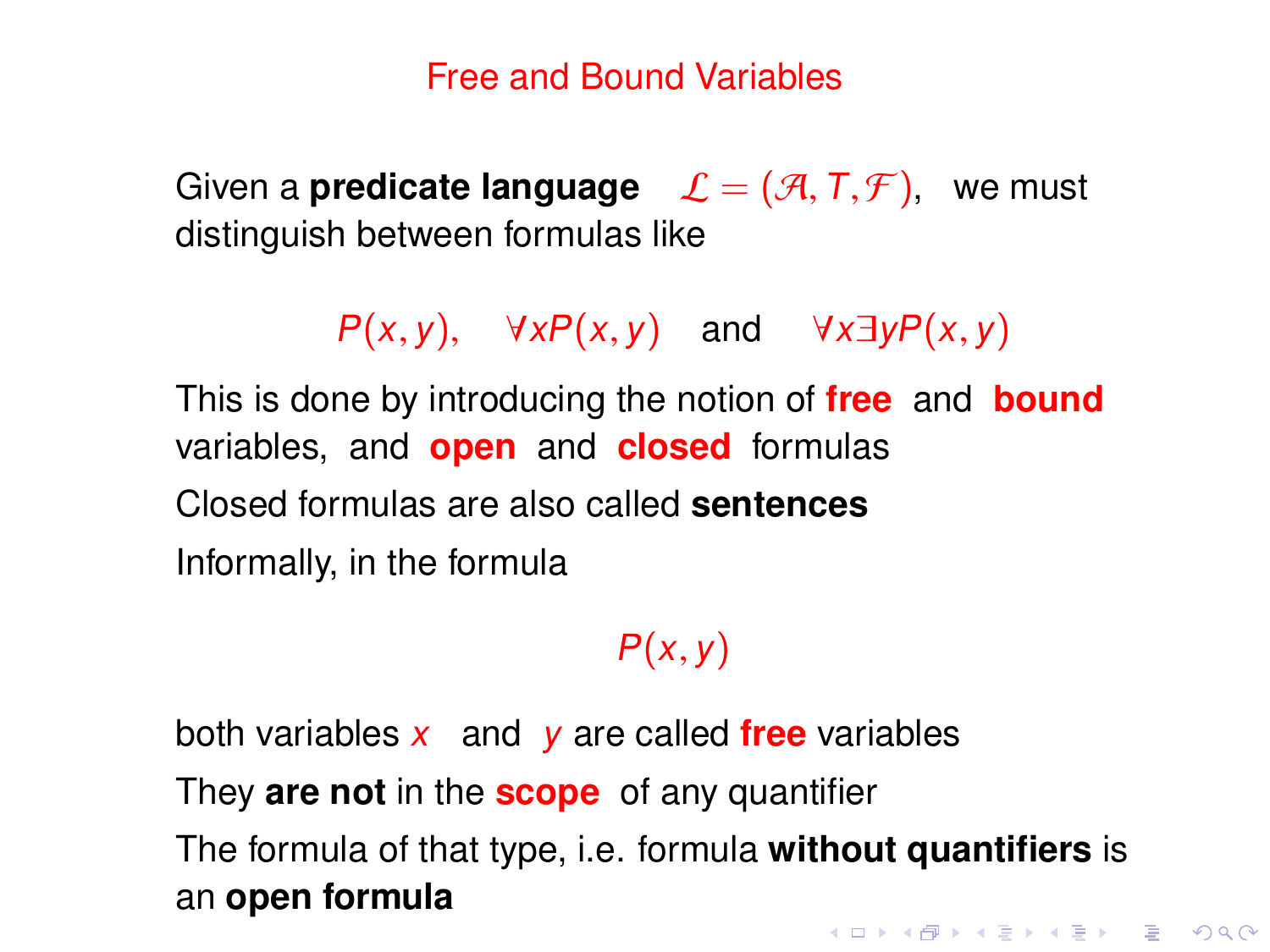#### Free and Bound Variables

In the formula

 $\forall y P(x, y)$ 

the variable  $x$  is **free**, the variable  $y$  is **bounded** by the the quantifier ∀

In the formula

 $\forall z P(x, y)$ 

both x and y are **free**

In the formulas

 $\forall z P(z, y), \quad \forall x P(x, y)$ 

K ロ ▶ K @ ▶ K 할 ▶ K 할 ▶ . 할 | K 9 Q Q

only the variable y is **free**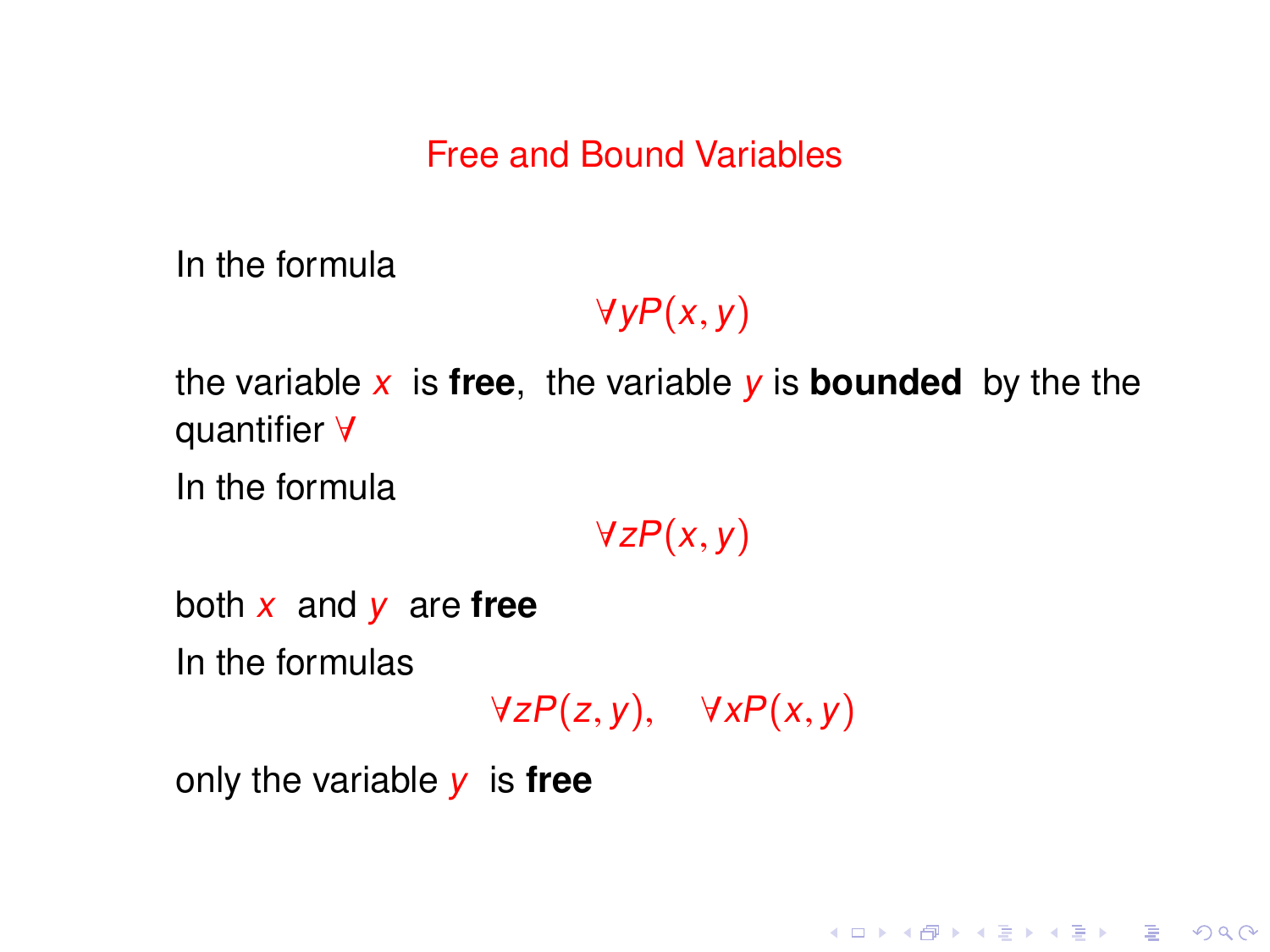Free and Bound Variables

In the formula

 $\forall x(P(x) \Rightarrow \exists y Q(x, y))$ 

there is **no free variables**

In the formula

 $(\forall x P(x) \Rightarrow \exists y Q(x, y))$ 

the variable x (in  $Q(x, y)$ ) is **free** 

Sometimes in order to distinguish more easily **which** variable is **free** and which is **bound** in the formula we might use the bold face type for the quantifier bound variables, i.e. to write the last formulas as

(∀**x**P(**x**) ⇒ ∃**y**Q(x, **<sup>y</sup>**))

**KORKA EXTER I DAR**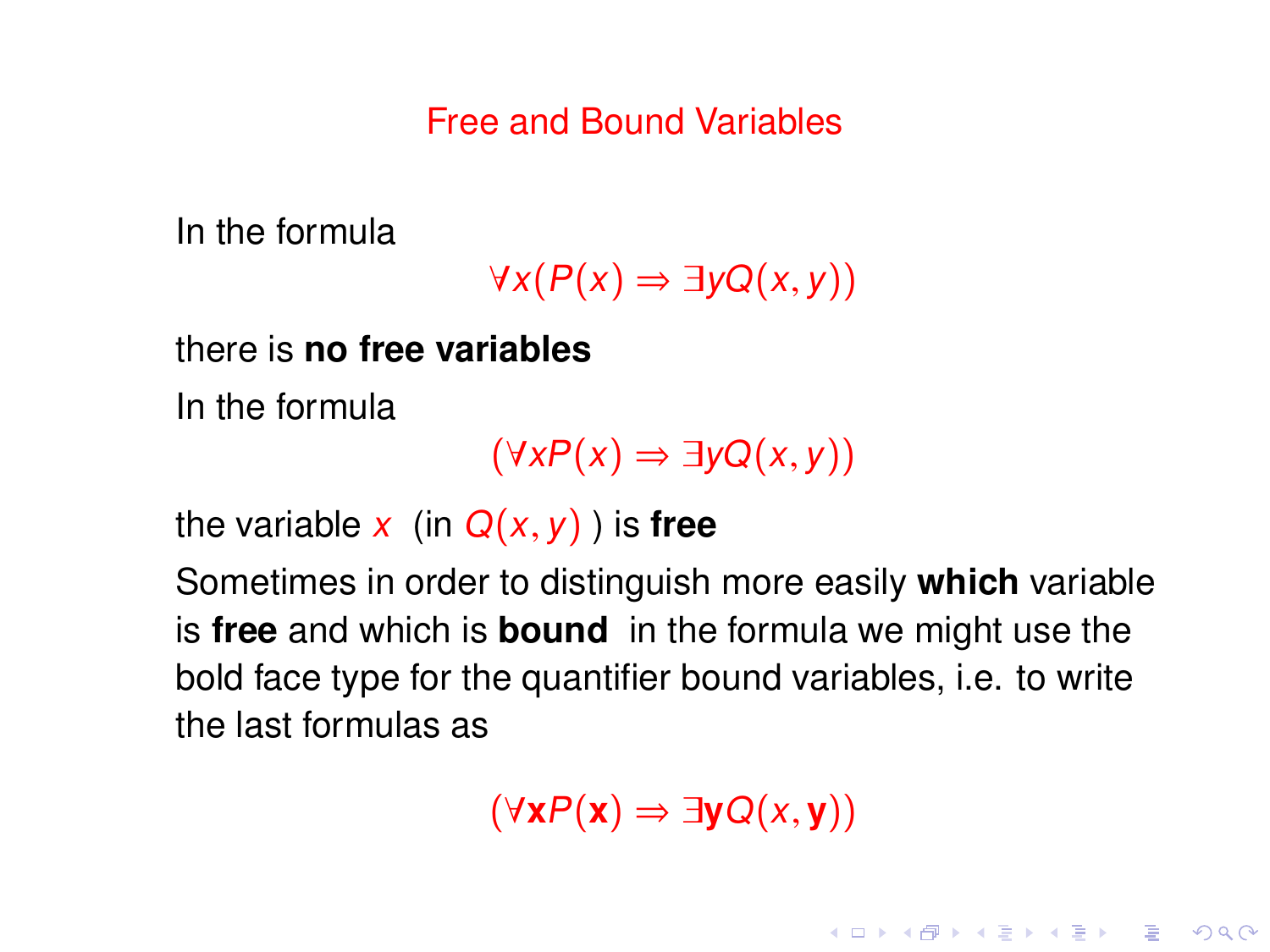#### Bound Variables, Sentence, Open Formula

**Bound variables**: a variable is called **bound** if it is not free **Sentence**: a formula with **no free variables** is called a sentence

**Open formula**: a formula with **no bound variables** is called an open formula

#### **Example**

The formulas

 $\exists x Q(c, q(x, d)), \quad \neg \forall x (P(x) \Rightarrow \exists y (R(f(x), y) \cap \neg P(c)))$ 

are **sentences**

The formulas

 $Q(c, q(x, d)), \neg (P(x) \Rightarrow (R(f(x), y) \cap \neg P(c)))$ 

**KORKAPRA ER ET AQO** 

are **open formulas**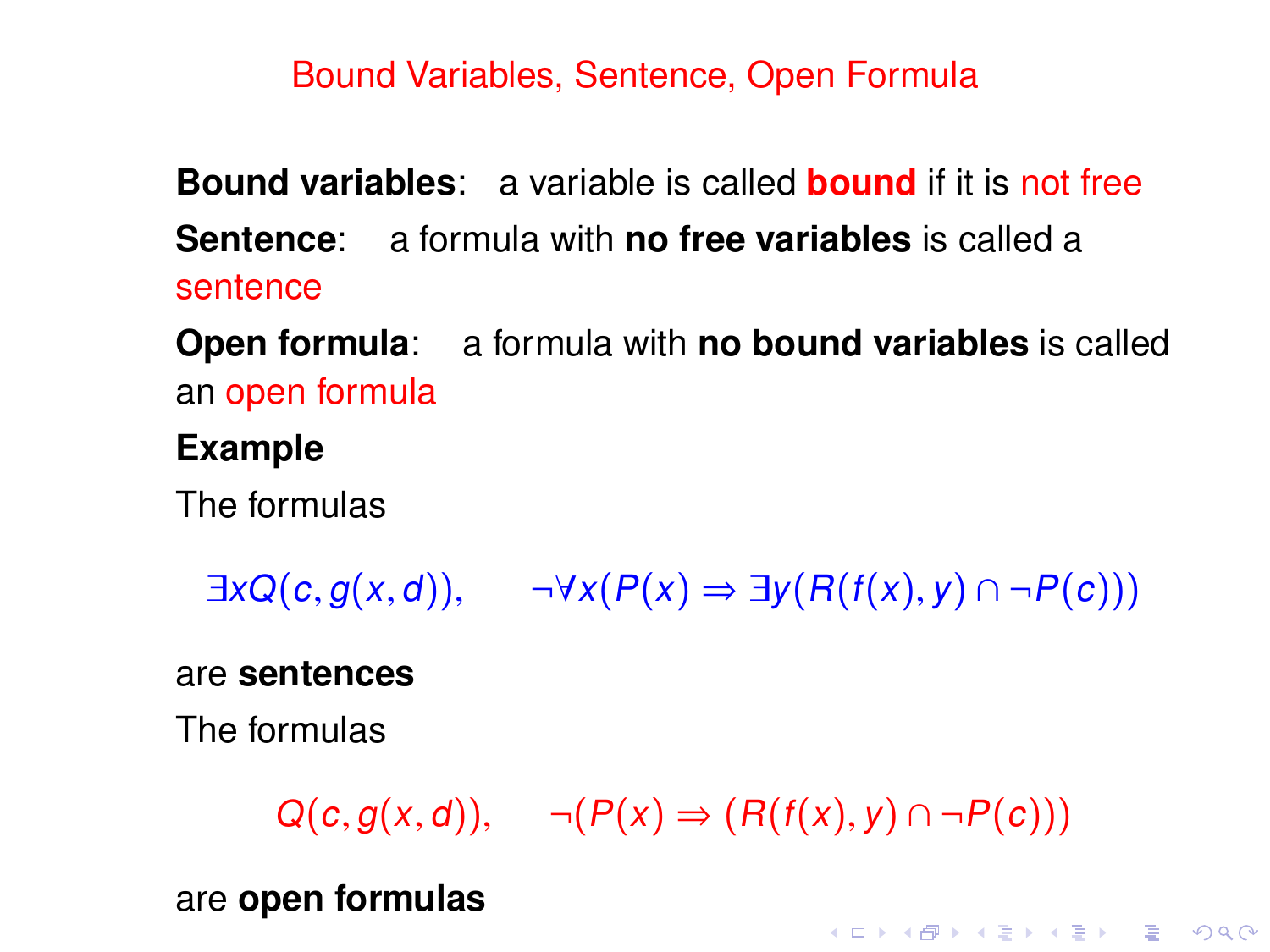#### **Examples**

#### **Example**

The formulas

 $\exists x Q(c, g(x, y)), \neg (P(x) \Rightarrow \exists y (R(f(x), y) \cap \neg P(c)))$ 

are **neither** sentences **nor** open formulas They contain **some free** and **some bound** variables;

the variable <sup>y</sup> is **free** in <sup>∃</sup>**x**Q(c, <sup>g</sup>(**x**, <sup>y</sup>))

the variable x is **free** in  $\neg (P(x) \Rightarrow \exists y (R(f(x), y) \cap \neg P(c)))$ 

**KORKA EXTER I DAR**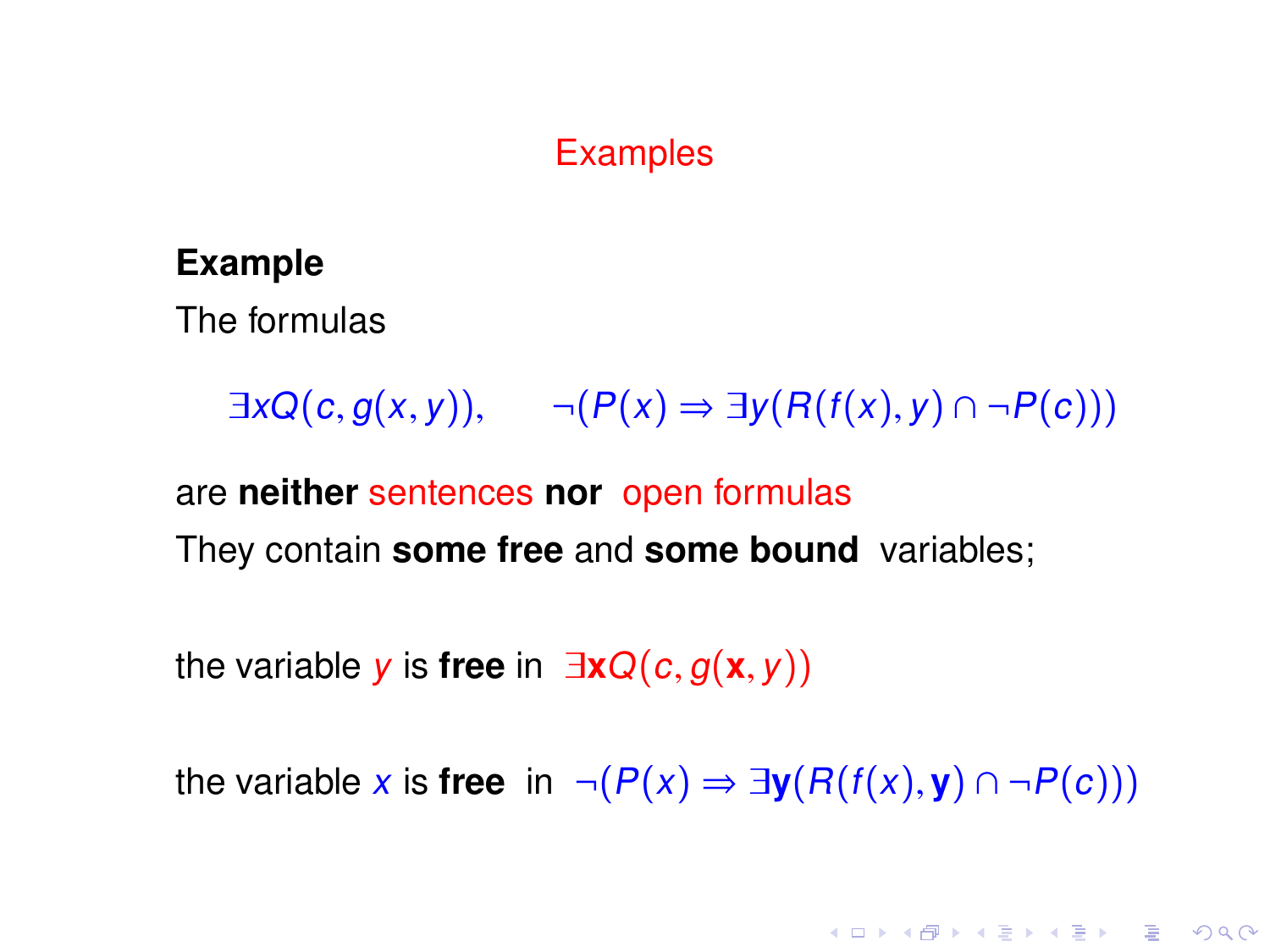#### **Notations**

**Notation:** It is common practice to use the notation

 $A(x_1, x_2, ..., x_n)$ 

to indicate that

 $FreeVariables(A) \subseteq \{x_1, x_2, ..., x_n\}$ 

without implying that **all of**  $x_1, x_2, ..., x_n$  are actually free in A

This is similar to the practice in **algebra** of writing  $w(a_0, a_1, ..., a_n) = a_0 + a_1x + ... + a_nx^n$  for a polynomial w<br>without implying that all of the coefficients  $a_0, a_1, ..., a_n$ without implying that **all** of the coefficients  $a_0, a_1, ..., a_n$  are nonzero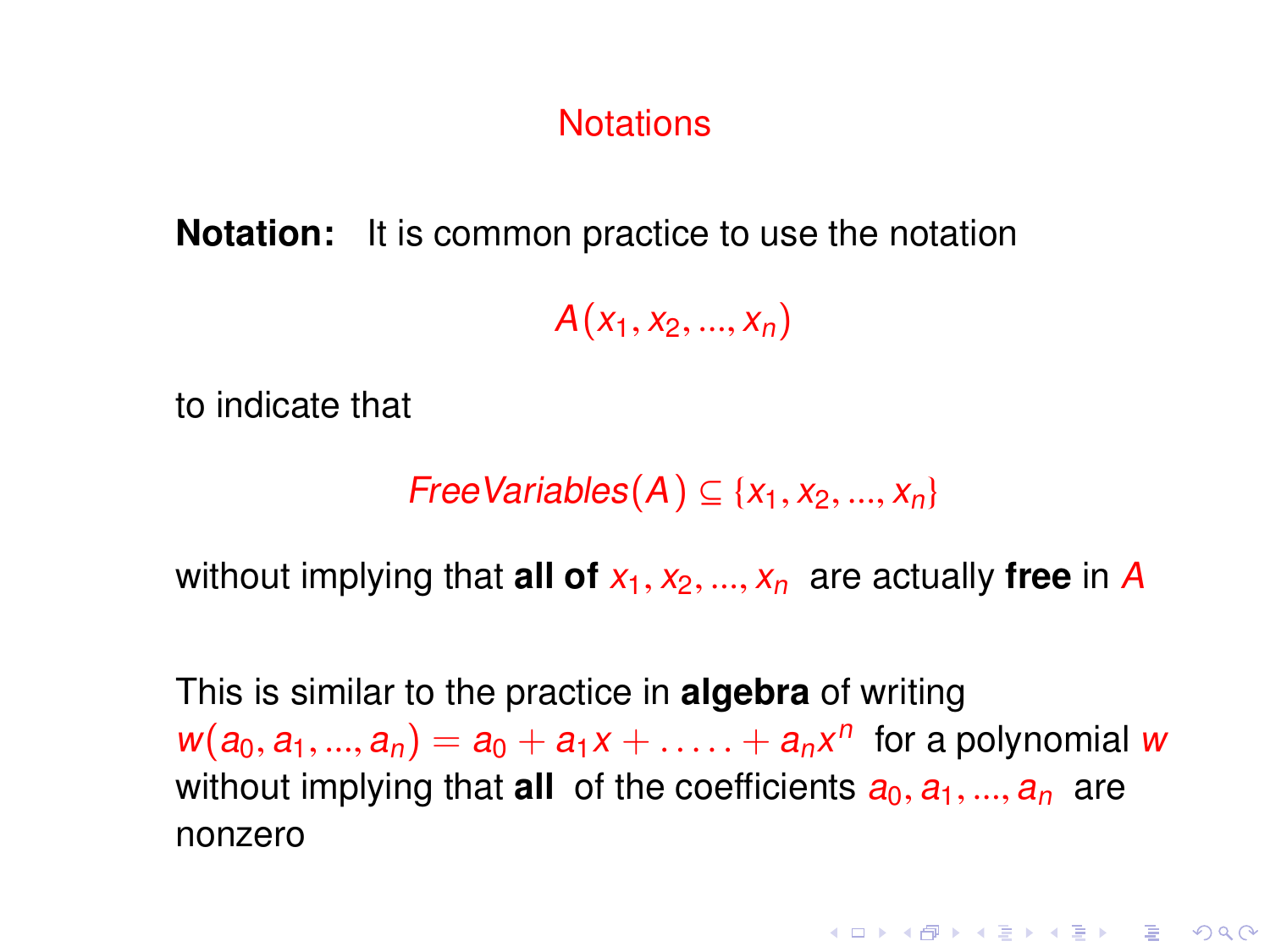Mathematical Statements

We often use logic symbols, while writing mathematical statements in a more symbolic way.

For example, mathematicians to say "all natural numbers are greater then zero and some integers are equal 1" often write

 $x \geq 0$ ,  $\forall_{x \in N}$  and  $\exists_{x \in Z}$ ,  $y = 1$ .

Some of them who are more "logic oriented" would write it as

 $\forall_{x\in N}$   $x \geq 0$   $\cap$   $\exists_{y\in Z}$   $y = 1$ ,

or even as

$$
(\forall_{x\in N} x\geq 0 \ \cap \ \exists_{y\in Z} y=1).
$$

**Observe** that none of the above symbolic statement are formulas of the predicate language.

These are mathematical statements written with mathematical and logic symbols. They are written with different degree of "logical precision", the last being, from a logician point of view **the most precise**.KID KA LI KED KE DA LI KA LI KA LI KA LI KA LI KA LI KA LI KA LI KA LI KA LI KA LI KA LI KA LI KA LI KA LI KA LI KA LI KA LI KA LI KA LI KA LI KA LI KA LI KA LI KA LI KA LI KA LI KA LI KA LI KA LI KA LI KA LI KA LI KA LI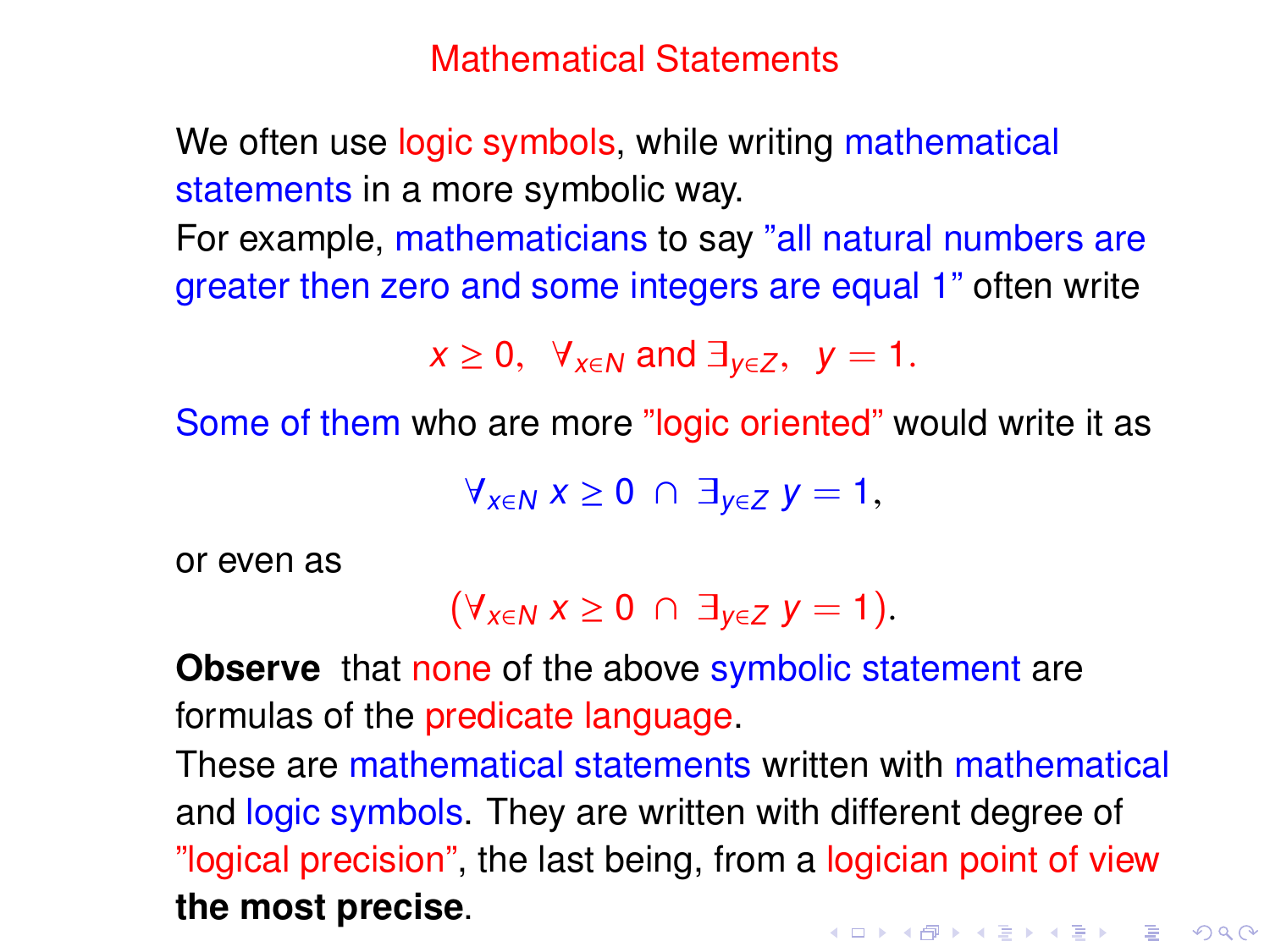Mathematical Statements Translations

**Our goal** now is to "translate" mathematical and natural language statement into correct formulas of the predicate language  $\mathcal{L}$ .

Let's start with some **observations**.

**O1** The quantifiers in  $\forall x \in \mathbb{N}$ ,  $\exists y \in \mathbb{Z}$  are not the one used in logic.

**O2** The predicate language **L** admits only quantifiers  $\forall x, \exists y$  for any variables  $x, y \in VAR$ .

**O3** The quantifiers  $\forall$ <sub>x∈N</sub>,  $\exists$ <sub>v∈Z</sub> are called **quantifiers with restricted domain**.

**KORKAPRA ER ET AQO** 

The **restriction** of the quantifier domain can, and often is given by more complicated statements.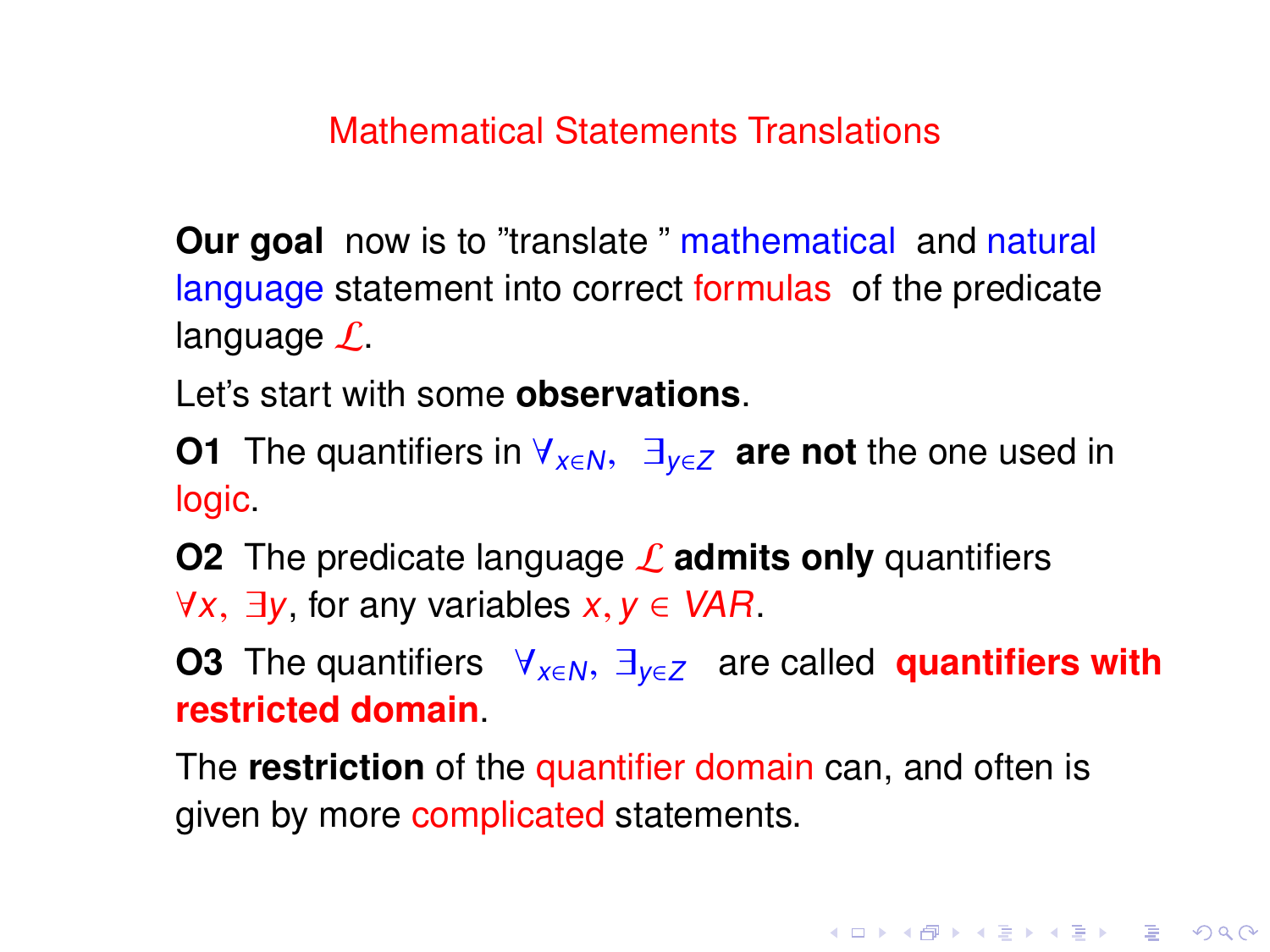Quantifiers with Restricted Domain

K ロ K K 레 K K ミ K K E K Y B K Y Q Q Q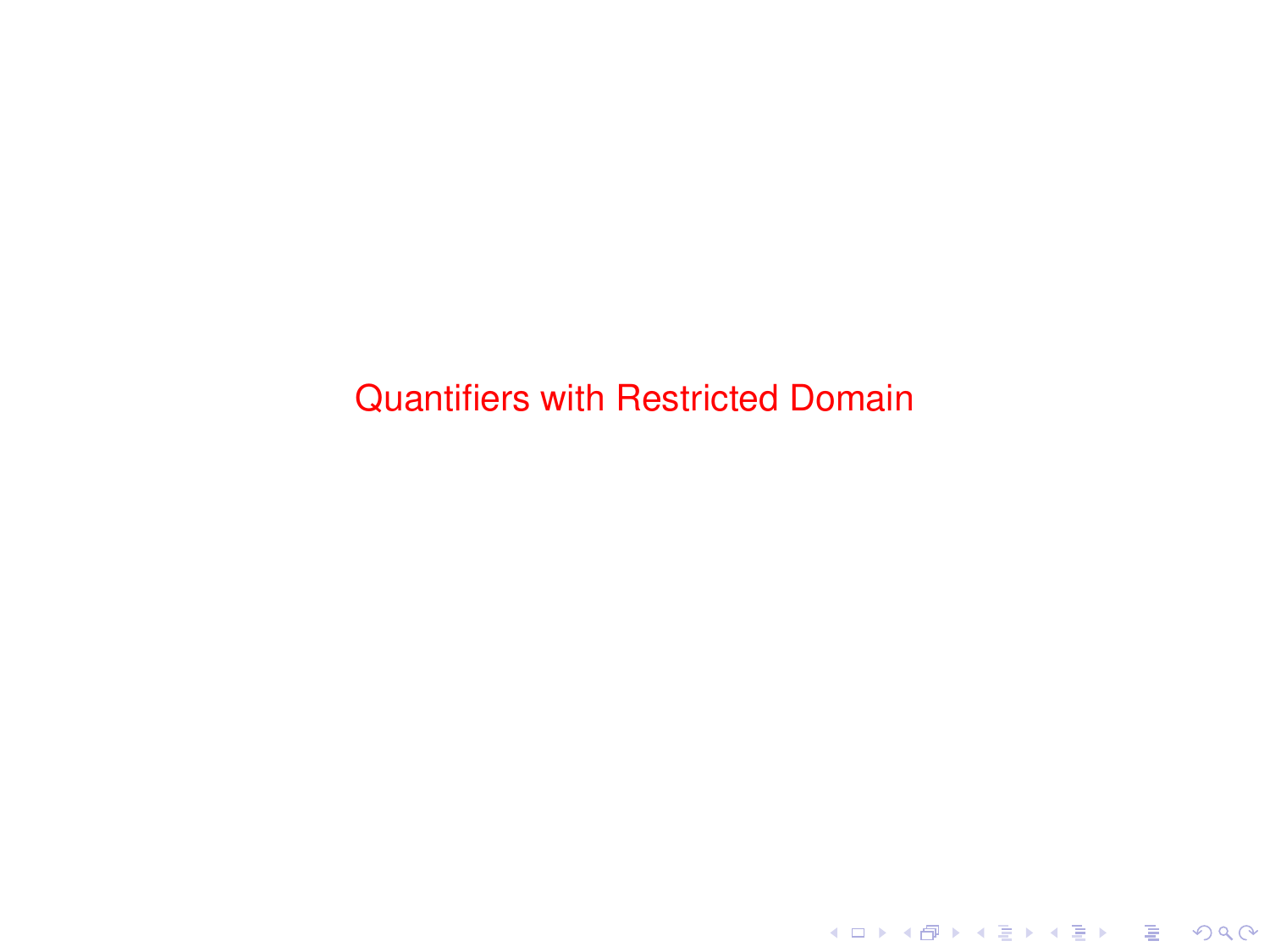#### Quantifiers with Restricted Domain

The quantifiers  $\forall_{A(x)}$  and  $\exists_{A(x)}$  are called quantifiers with **restricted domain** , or **restricted quantifiers** , where  $A(x) \in \mathcal{F}$  is any formula with a free variable  $x \in VAR$ . **Definition**

 $\forall_{A(x)} B(x)$  stands for a formula  $\forall x (A(x) \Rightarrow B(x)) \in \mathcal{F}$ .  $\exists_{A(x)}B(x)$  stands for a formula  $\exists x(A(x) \cap B(x)) \in \mathcal{F}$ . We write it as the following **transformations rules** for **restricted quantifiers**

> $\forall_{A(x)} B(x) \equiv \forall x (A(x) \Rightarrow B(x))$  $\exists_{A(x)} B(x) \equiv \exists x (A(x) \cap B(x))$

> > **KORKAPRA ER ET AQO**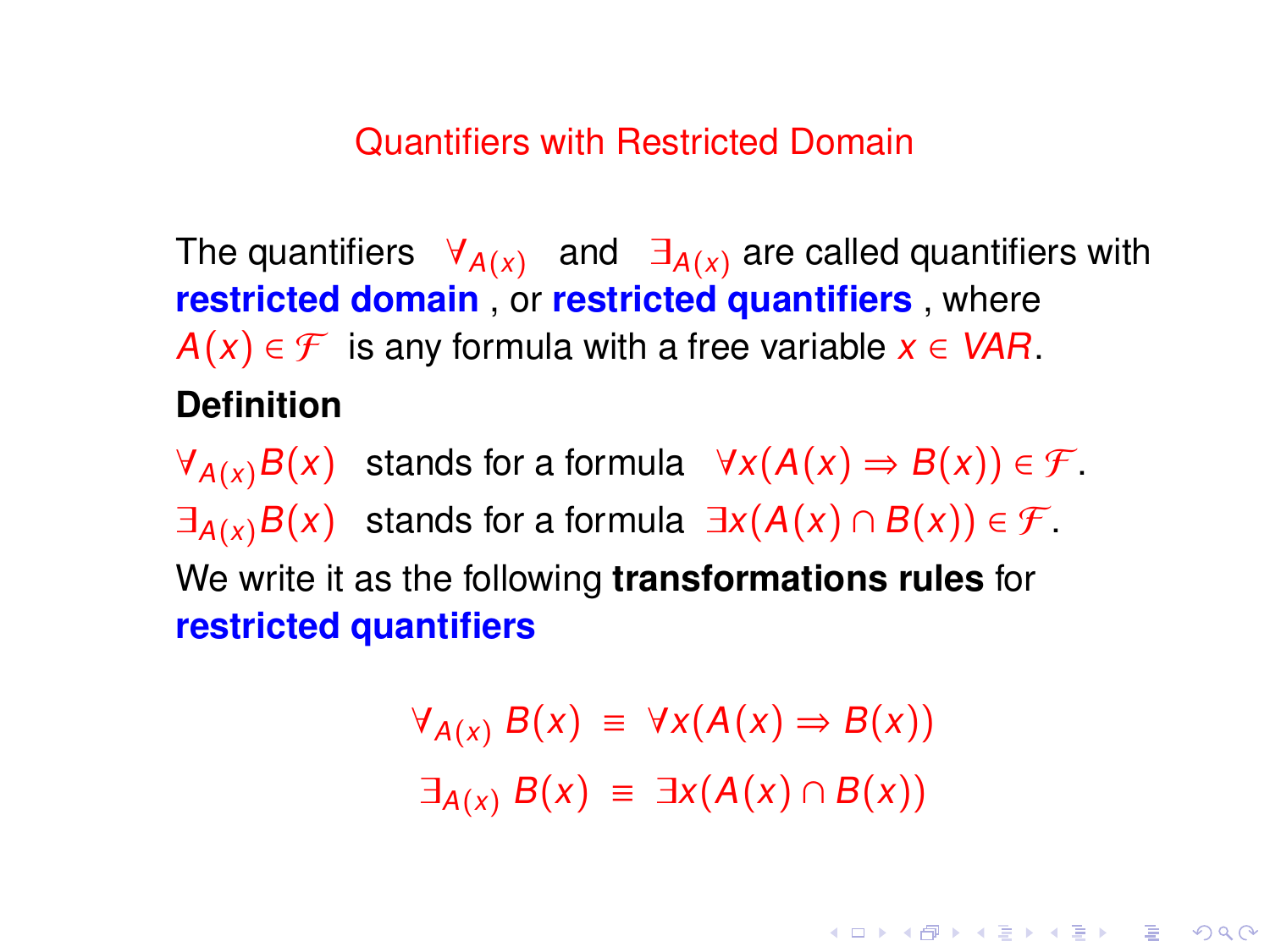## Translations to Formulas of  $L$

K ロ ▶ K @ ▶ K 할 ▶ K 할 ▶ 이 할 → 9 Q Q ·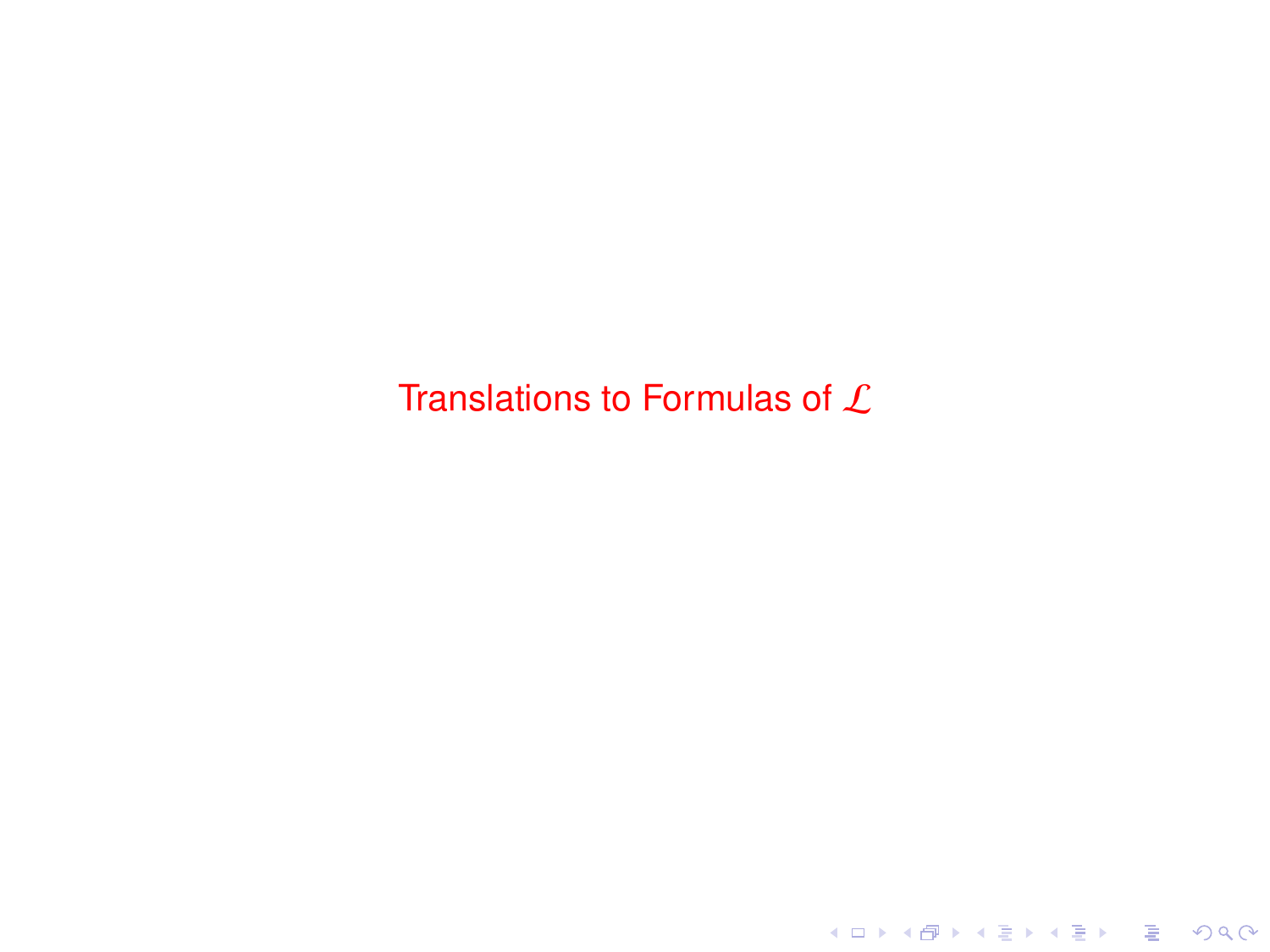## Translations to Formulas of  $\mathcal L$

Given a mathematical statement **S** written with logical symbols.

We obtain a formula  $A \in \mathcal{F}$  that is a **translation** of **S** into  $\mathcal{L}$  by conducting a following sequence of steps.

**Step 1** We **identify** basic statements in **S**, i.e. mathematical statements that involve only relations. They are to be translated into atomic formulas.

We **identify** the relations in the basic statements and **choose** the predicate symbols as their names.

We **identify** all functions and constants (if any) in the basic statements and **choose** the function symbols and constant symbols as their names.

**Step 2** We **write** the basic statements as **atomic formulas** of  $\mathcal{L}$ .

**KORKAPRA ER ET AQO**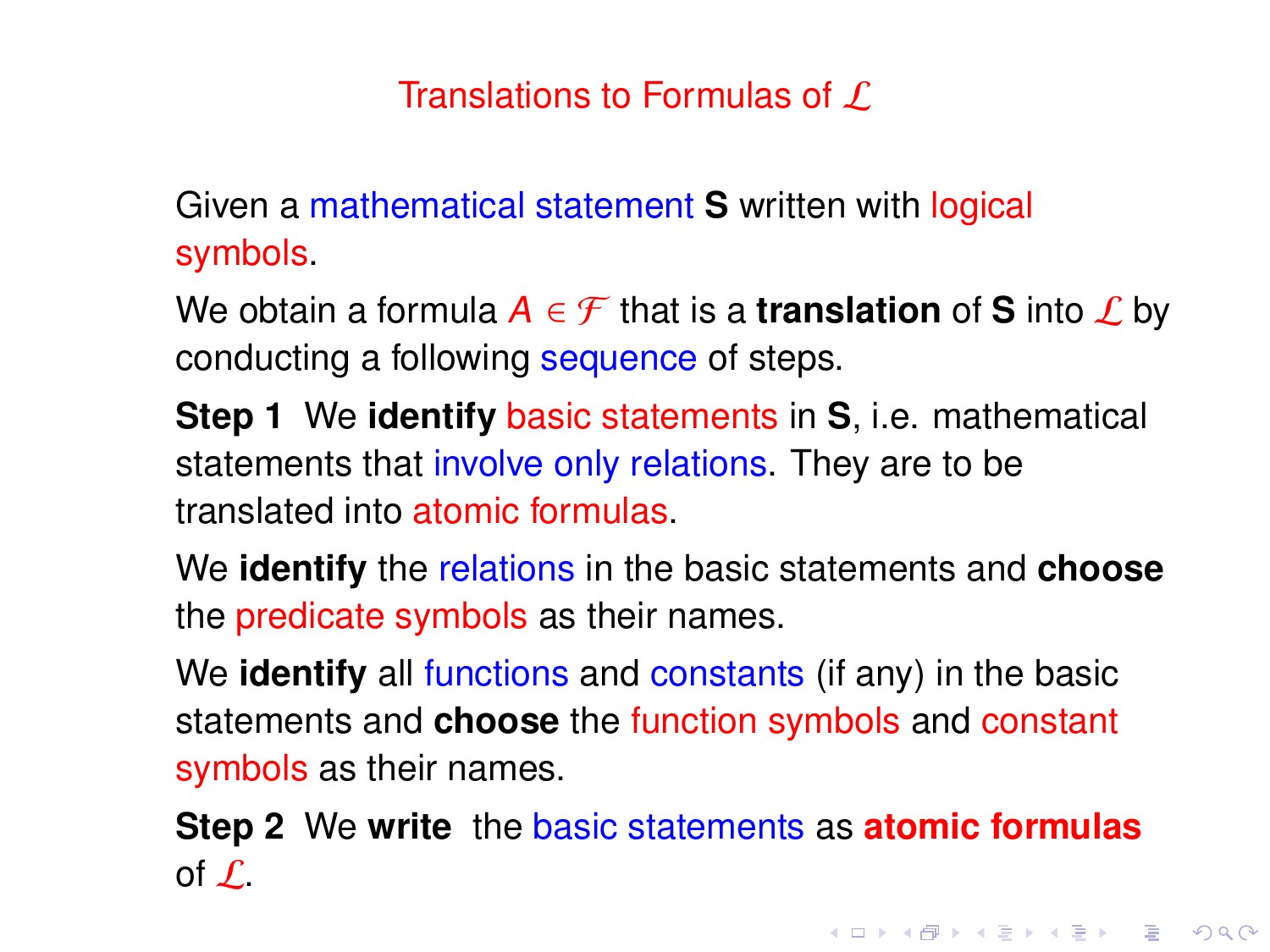#### Translations to Formulas of  $\Gamma$

**Remember** that in the predicate language  $\mathcal{L}$  we write a function symbol in front of the function arguments not between them as we write in mathematics.

The same applies to relation symbols.

**For example** we re-write a basic mathematical statement  $x + 2 > y$  as  $> (+(x, 2), y)$ , and then we write it as an **atomic formula**  $P(f(x, c), y)$ 

 $P \in \mathbf{P}$  stands for two argument relation >,

f ∈ **F** stands for two argument function +, and c ∈ **C** stands for the number 2.

**KORKA EXTER I DAR**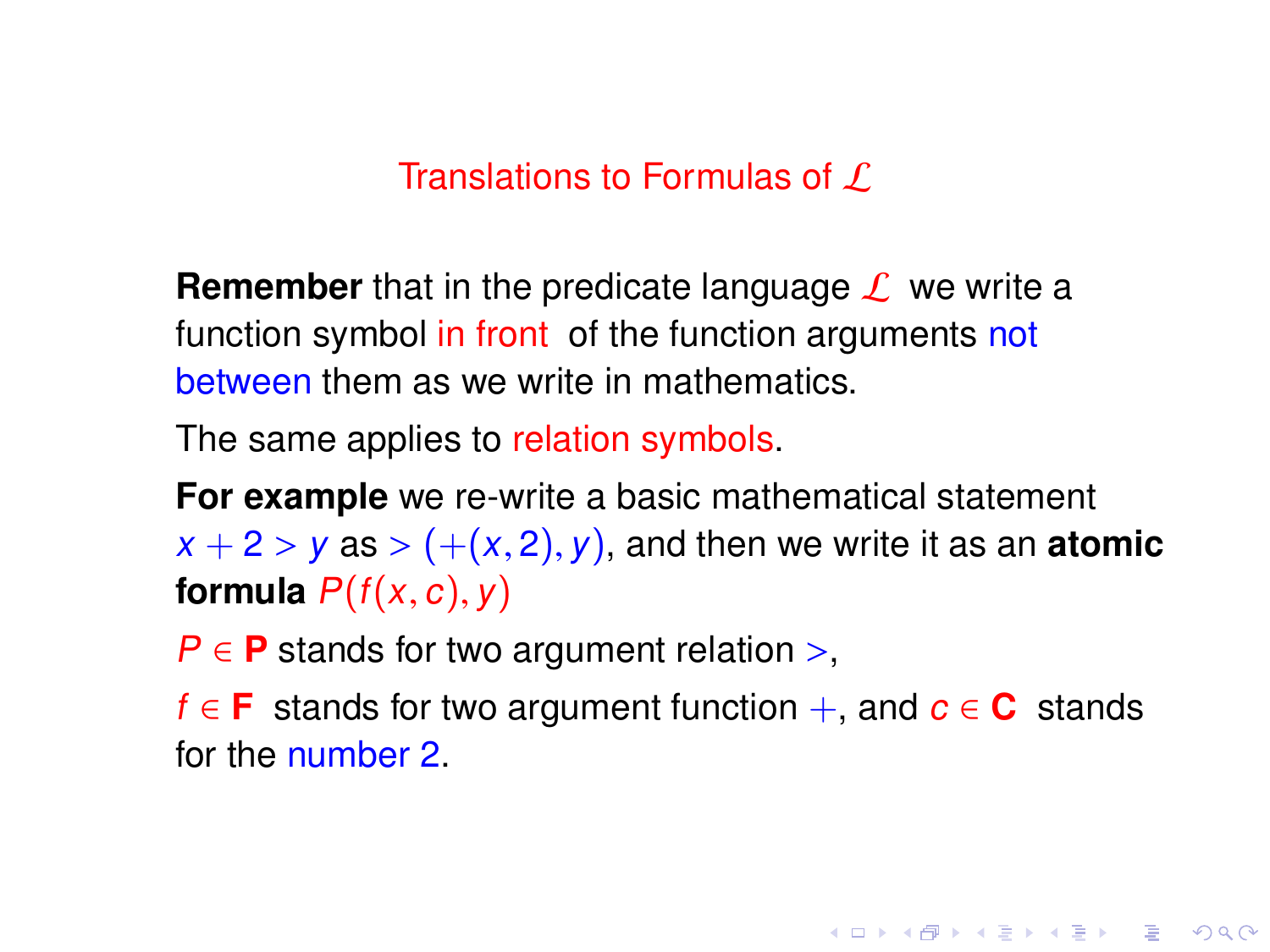Translations to Formulas of  $\Gamma$ 

**Step 3** We **write** the statement **S** a formula with restricted quantifiers (if needed)

**Step 4.** We **apply** the **transformations rules** for **restricted quantifiers** to the formula from Step 3 and **obtain** a proper formula A of L as a result, i.e. as a **transtlation** of the given mathematical statement **S**

In case of a translation from mathematical statement written without logical symbols **we add** a following step.

**Step 0** We **identify** propositional connectives and quantifiers and use them to re-write the statement in a form that is as close to the structure of a logical formula as possible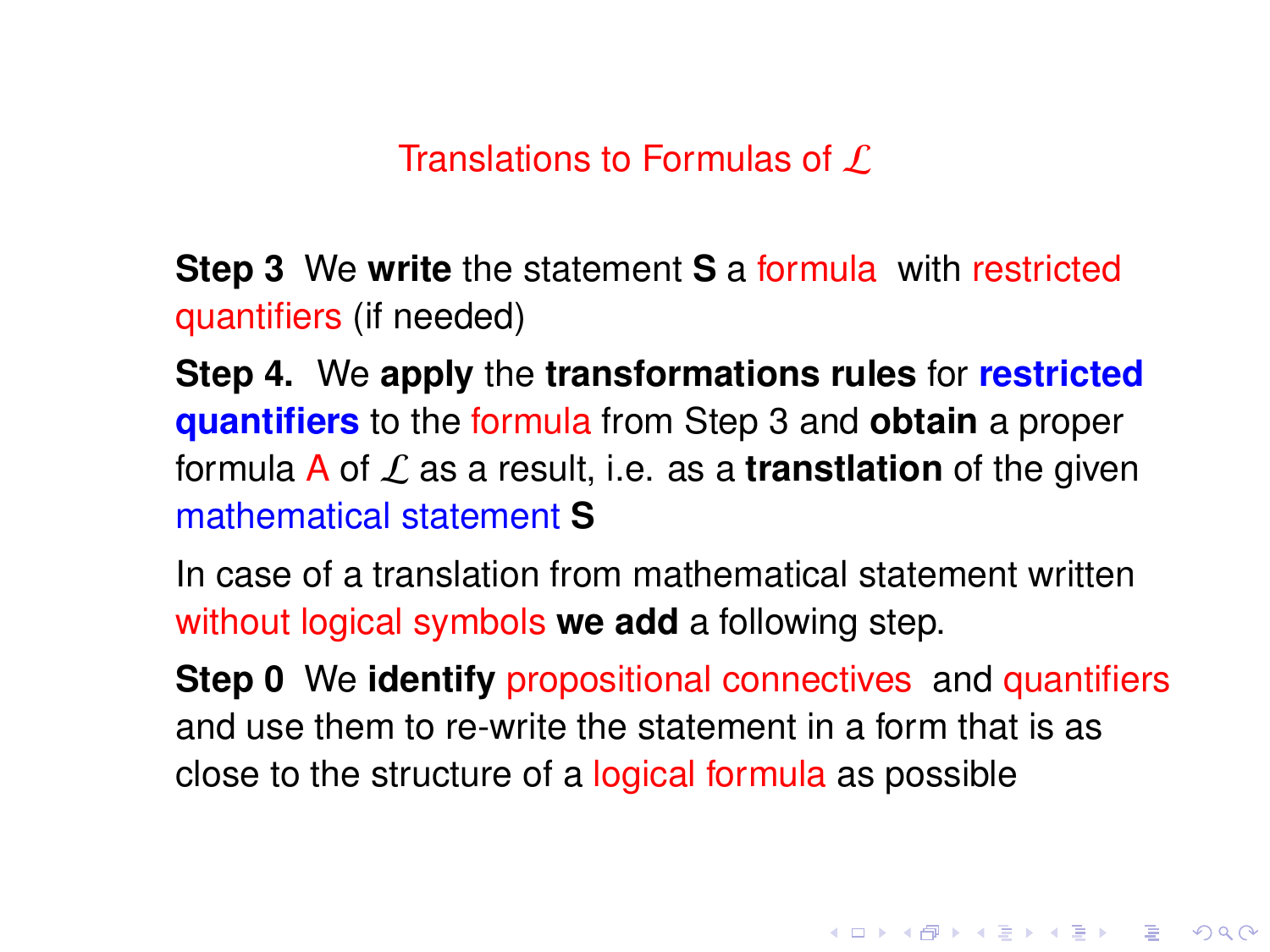## **Exercise**

Given a mathematical statement **S** written with logical symbols

$$
(\forall_{x\in N} x\geq 0 \ \cap \ \exists_{y\in Z} y=1)
$$

**1. Translate** it into a proper logical formula with restricted quantifiers i.e. into a formula of L that **uses** the restricted domain quantifiers.

**2. Translate** your restricted quantifiers formula into a correct formula **without** restricted domain quantifiers, i.e. into a proper formula of  $\mathcal L$ 

A **long** and **detailed solution** is given in Chapter 2, page 28. A short statement of the exercise and a short solution follows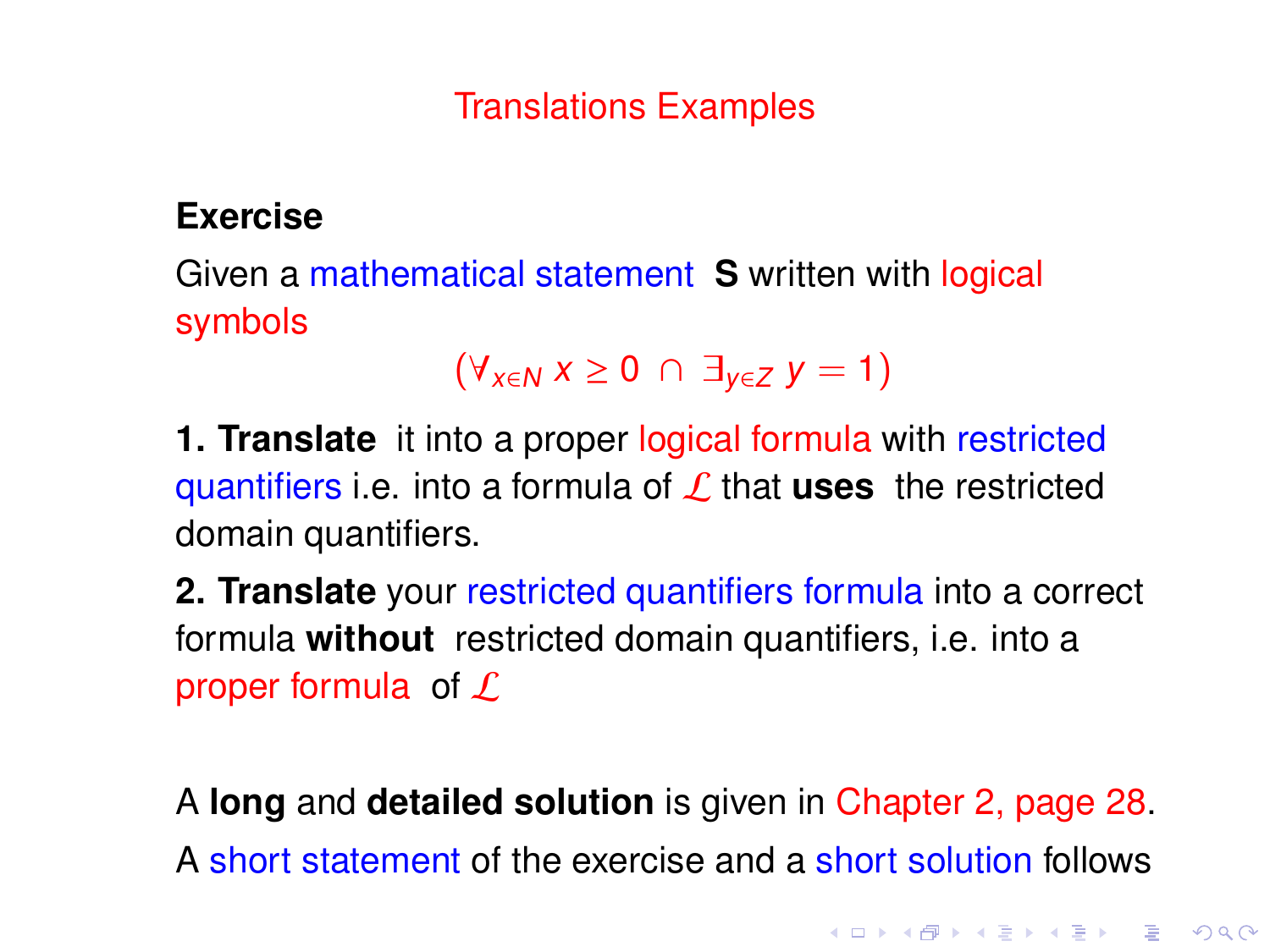#### <span id="page-67-0"></span>**Exercise**

Given a mathematical statement **S** written with logical symbols

 $(\forall_{x\in N} x \geq 0 \cap \exists_{y\in Z} y = 1)$ 

**Translate** it into a proper formula of L.

## **Short Solution**

The basic statements in **S** are:  $x \in N$ ,  $x \ge 0$ ,  $y \in Z$ ,  $y = 1$ 

The corresponding atomic formulas of  $\mathcal L$  are:  $N(x)$ ,  $G(x, c_1)$ ,  $Z(y)$ ,  $E(y, c_2)$ , for  $n \in \mathbb{N}, x \geq 0, y \in \mathbb{Z}, y = 1$ , respectively.

The statement **S** becomes restricted quantifiers formula

 $(\forall_{N(x}) G(x, c_1) \cap \exists_{Z(y)} E(y, c_2))$ 

By the **transformation rules** we get  $A \in \mathcal{F}$ :

 $(\forall x(N(x) \Rightarrow G(x, c_1)) \cap \exists y(Z(y) \cap E(y, c_2)))$  $(\forall x(N(x) \Rightarrow G(x, c_1)) \cap \exists y(Z(y) \cap E(y, c_2)))$  $(\forall x(N(x) \Rightarrow G(x, c_1)) \cap \exists y(Z(y) \cap E(y, c_2)))$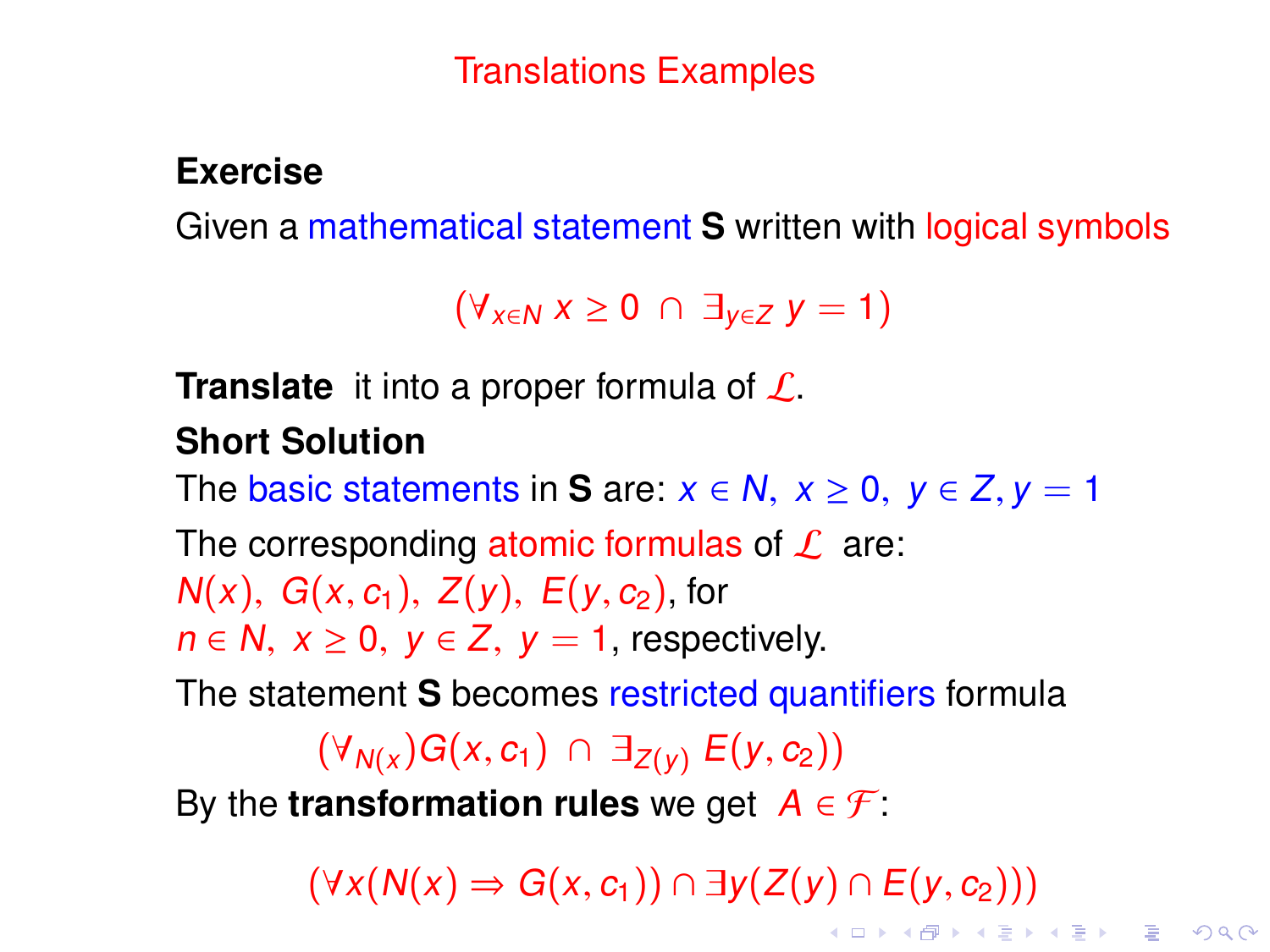#### <span id="page-68-0"></span>**Exercise**

Here is a mathematical statement **S**:

"For all real numbers x the following holds: If  $x < 0$ , then there is a natural number n, such that  $x + n < 0$ ."

**1.** Re-write **S** as a symbolic mathematical statement SF that only uses mathematical and logical symbols.

**2.** Translate the symbolic statement SF into to a corresponding formula  $A \in \mathcal{F}$  of the predicate language  $\mathcal{L}$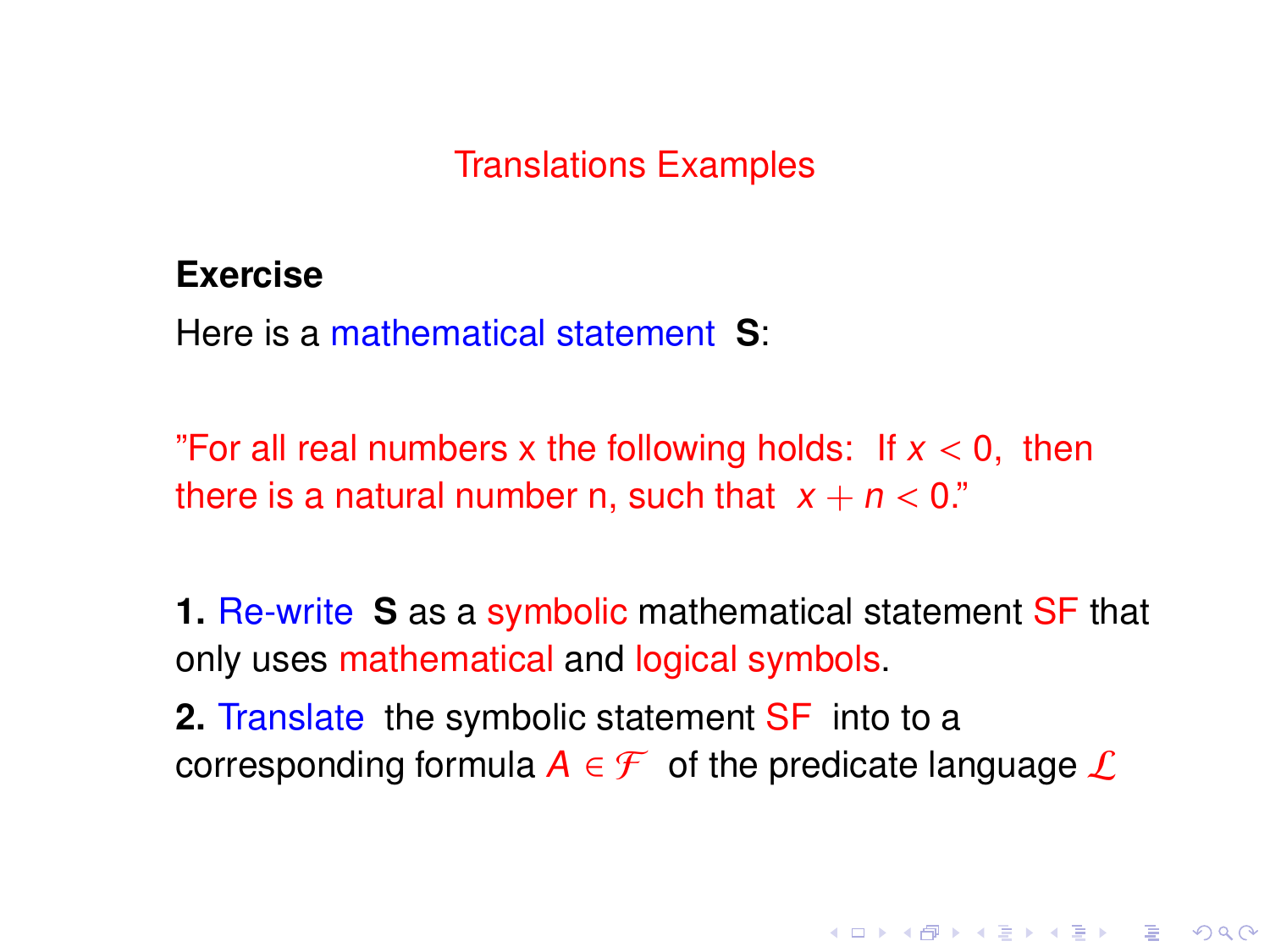## **Solution**

The statement **S** is:

"For all real numbers x the following holds: If  $x < 0$ , then there is a natural number n, such that  $x + n < 0$ ."

**S** becomes a symbolic mathematical statement SF

$$
\forall_{x\in R}(x<0\Rightarrow \exists_{n\in N} x+n<0)
$$

We write  $R(x)$  for  $x \in R$ ,  $N(y)$  for  $n \in N$ , a constant c for the number 0. We use  $L \in \mathbf{P}$  to denote the relation  $\lt$  We use  $f \in \mathbf{F}$  to denote the function  $+$ 

The statement  $x < 0$  becomes an **atomic formula**  $L(x, c)$ . The statement  $x + n < 0$  becomes  $L(f(x,y), c)$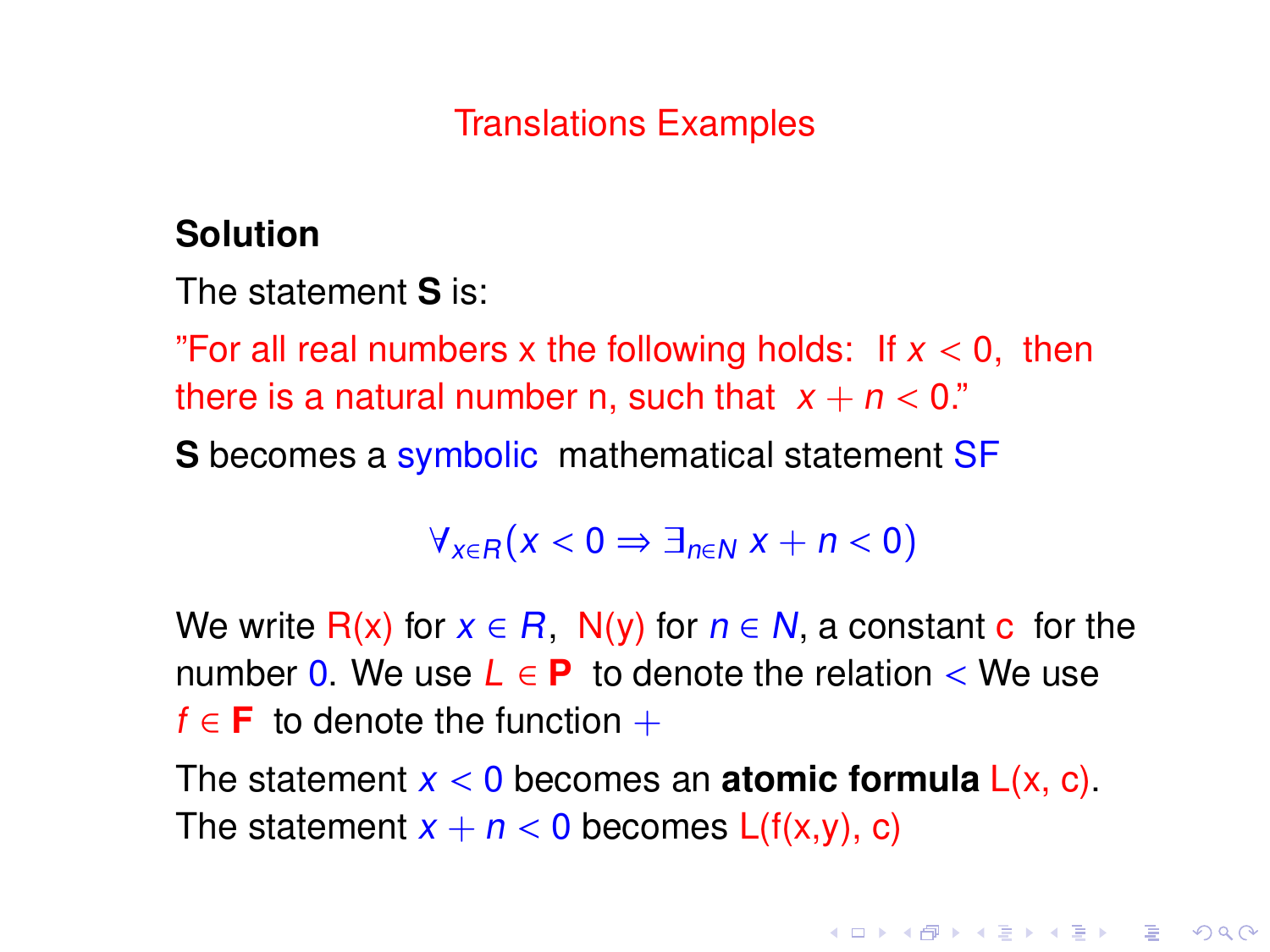**Solution** c.d.

The symbolic mathematical statement SF

 $\forall_{x \in R} (x < 0 \Rightarrow \exists_{n \in N} x + n < 0)$ 

becomes a restricted quantifiers formula

 $\forall_{R(x)}(L(x, c) \Rightarrow \exists_{N(y)}L(f(x, y), c))$ 

We apply now the **transformation rules** and get a corresponding formula  $A \in \mathcal{F}$ :

 $\forall x(N(x) \Rightarrow (L(x, c) \Rightarrow \exists y(N(y) \cap L(f(x, y), c)))$ 

**KORKAPRASHASH SHOAC**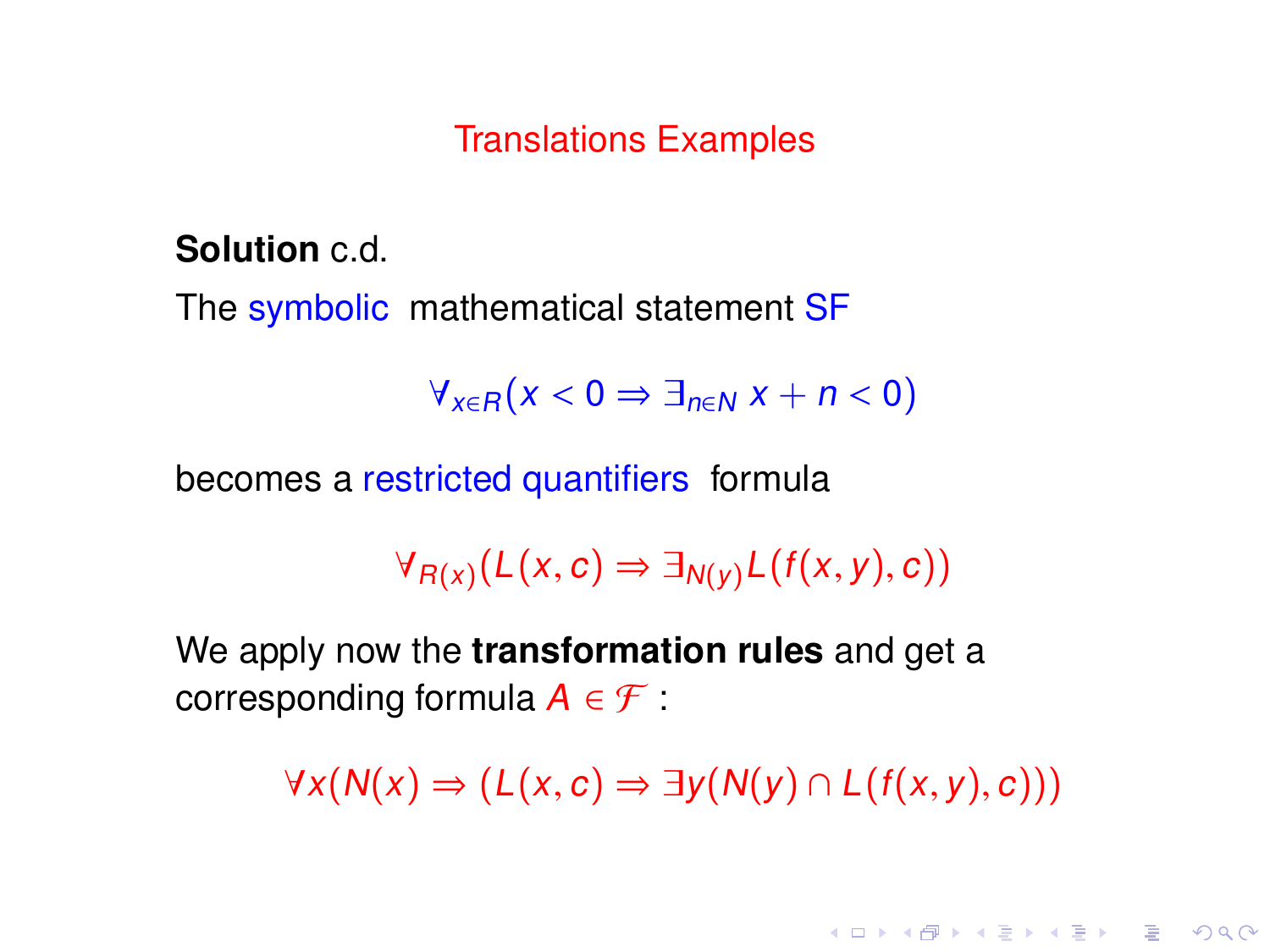PART 3: Translations to Predicate Languages

K ロ ▶ K @ ▶ K 할 ▶ K 할 ▶ . 할 . ⊙ Q Q\*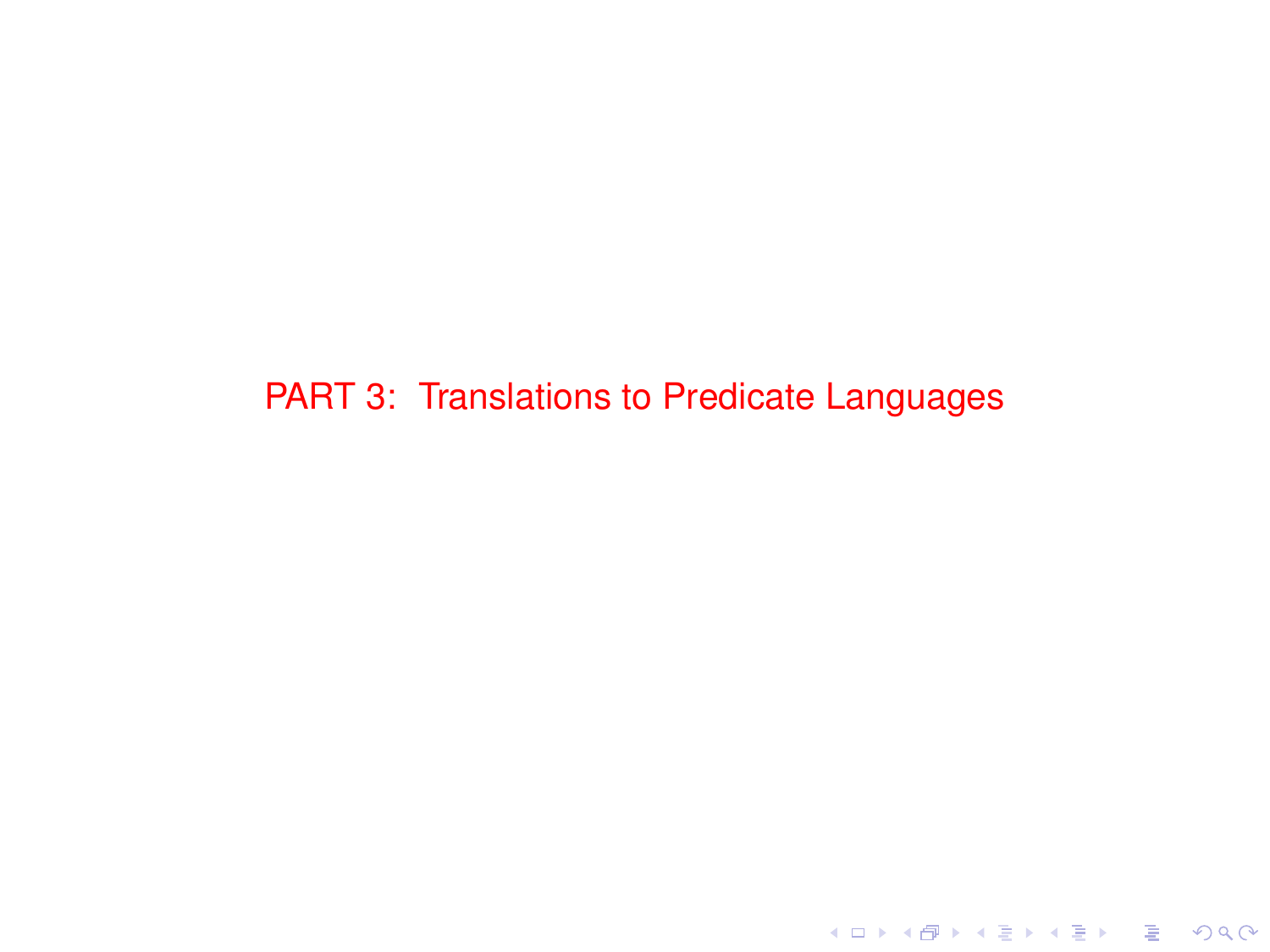#### Translations Exercises

**Exercise 1**

Given a Mathematical Statement written with logical symbols

 $\forall_{x \in R} \exists_{n \in N} (x + n > 0 \Rightarrow \exists_{m \in N} (m = x + n))$ 

**1.** Translate it into a proper logical formula with restricted domain quantifiers

**2.** Translate your restricted domain quantifiers logical formula into a correct logical formula **without** restricted domain quantifiers

**KORKA EXTER I DAR**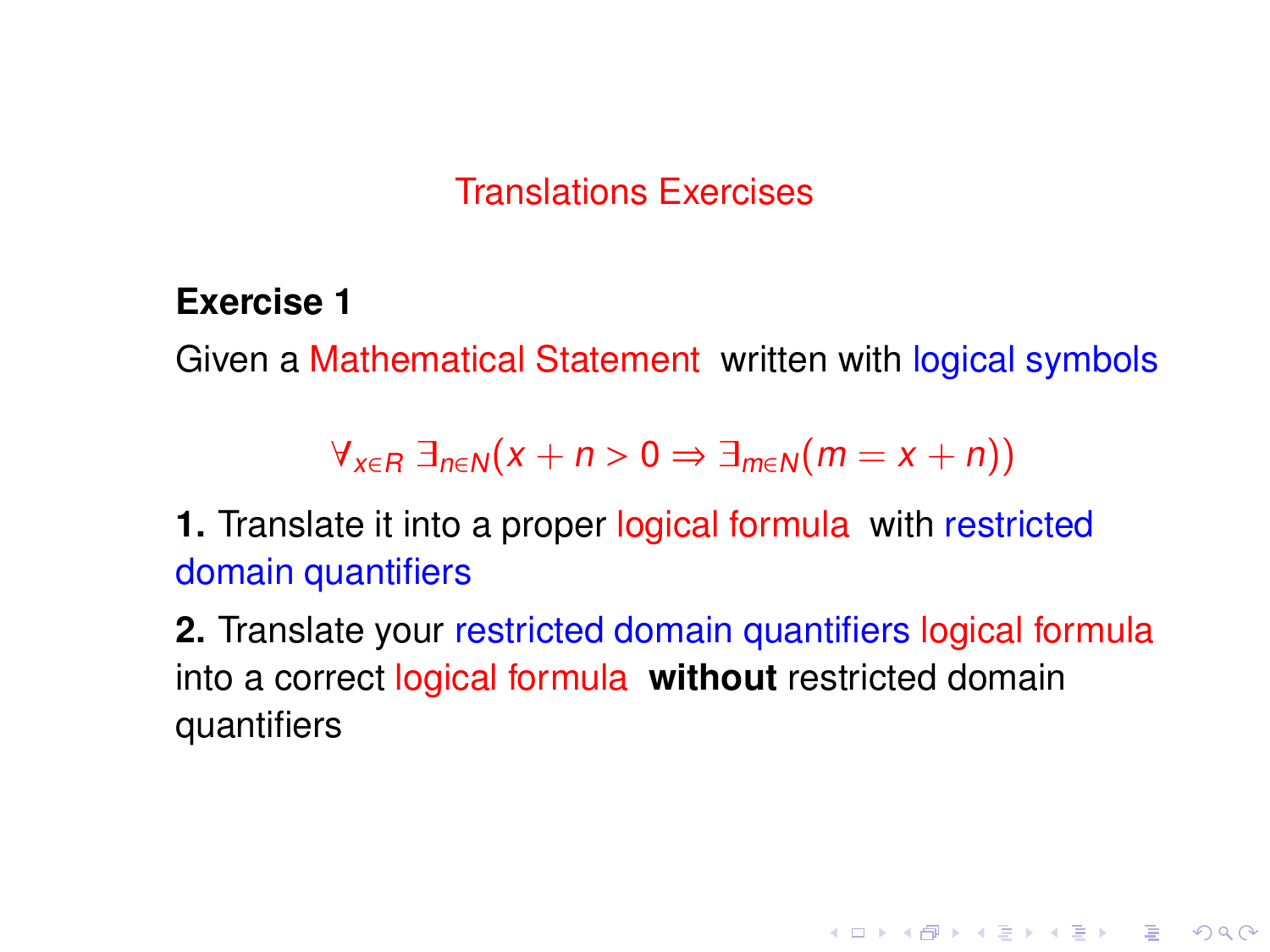<span id="page-73-0"></span>**1.** We translate the Mathematical Statement

 $\forall_{x \in R} \exists_{n \in N} (x + n > 0 \Rightarrow \exists_{m \in N} (m = x + n))$ 

**KORK EXTERNE PROVIDE** 

into a proper **logical formula** with restricted domain quantifiers as follows

## **Step 1**

We identify all **predicates** and use their **symbolic** representation as follows:

```
R(x) for x \in R
```

```
N(x) for n \in N
```
 $G(x,y)$  for relation  $\gt$ ,  $E(x,y)$  for relation  $=$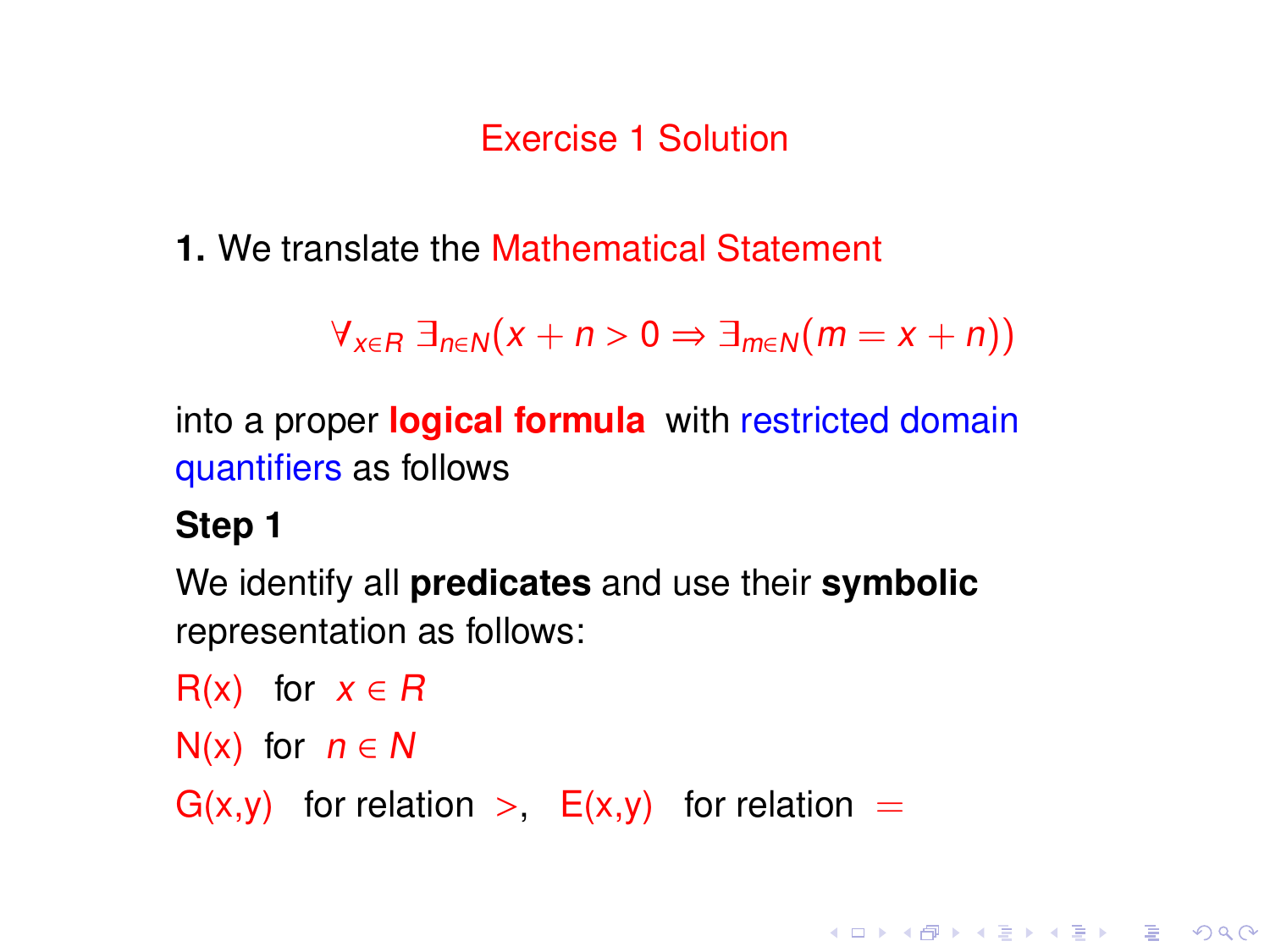## **Step 2**

We identify all **functions** and **constants** and their **symbolic** representation as follows:

 $f(x,y)$  for the function  $+$ , c for the constant 0

## **Step 3**

We write **mathematical** expressions in as **symbolic logic** formulas as follows:

G(f(x,y), c) for  $x + n > 0$  and E(z, f(x,y)) for  $m = x + n$ **Step 4**

We identify logical **connectives** and **quantifiers** and write the **logical formula** with restricted domain quantifiers as follows

 $\forall_{R(x)} \exists_{N(y)} (G(f(x,y), c) \Rightarrow \exists_{N(z)} E(z, f(x, y)))$  $\forall_{R(x)} \exists_{N(y)} (G(f(x,y), c) \Rightarrow \exists_{N(z)} E(z, f(x, y)))$  $\forall_{R(x)} \exists_{N(y)} (G(f(x,y), c) \Rightarrow \exists_{N(z)} E(z, f(x, y)))$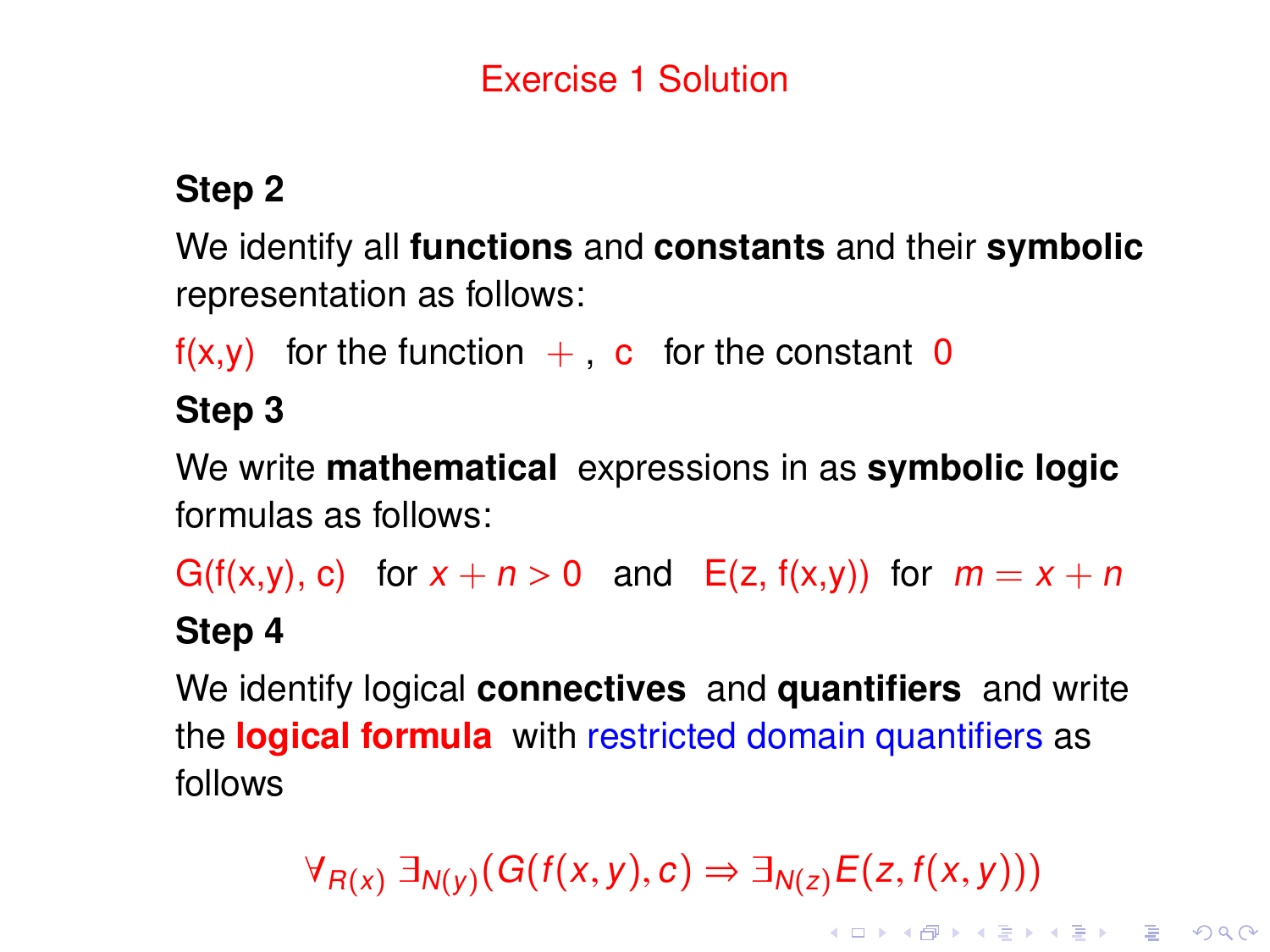<span id="page-75-0"></span>**2.** We translate the **logical formula** with restricted domain quantifiers

 $\forall_{R(x)} \exists_{N(y)} (G(f(x,y), c) \Rightarrow \exists_{N(z)} E(z, f(x,y)))$ 

into a correct **logical formula without** restricted domain quantifiers as follows

 $\forall x (R(x) \Rightarrow \exists_{N(y)} (G(f(x,y), c) \Rightarrow \exists_{N(z)} E(z, f(x, y))))$ 

 $\equiv \forall x (R(x) \Rightarrow \exists y (N(y) \cap (G(f(x, y), c) \Rightarrow \exists_{N(z)} E(z, f(x, y))))$ 

≡ ∀x(R(x) ⇒ ∃y(N(y) <sup>∩</sup> (G(f(x, <sup>y</sup>), <sup>c</sup>) ⇒ ∃z(N(z) <sup>∩</sup> <sup>E</sup>(z, <sup>f</sup>(x, <sup>y</sup>))))))

Correct **logical formula** is:

 $\forall x(R(x) \Rightarrow \exists y(N(y) \cap (G(f(x, y), c) \Rightarrow \exists z(N(z) \cap E(z, f(x, y))))))$ 

**KORKA EXTER I DAR**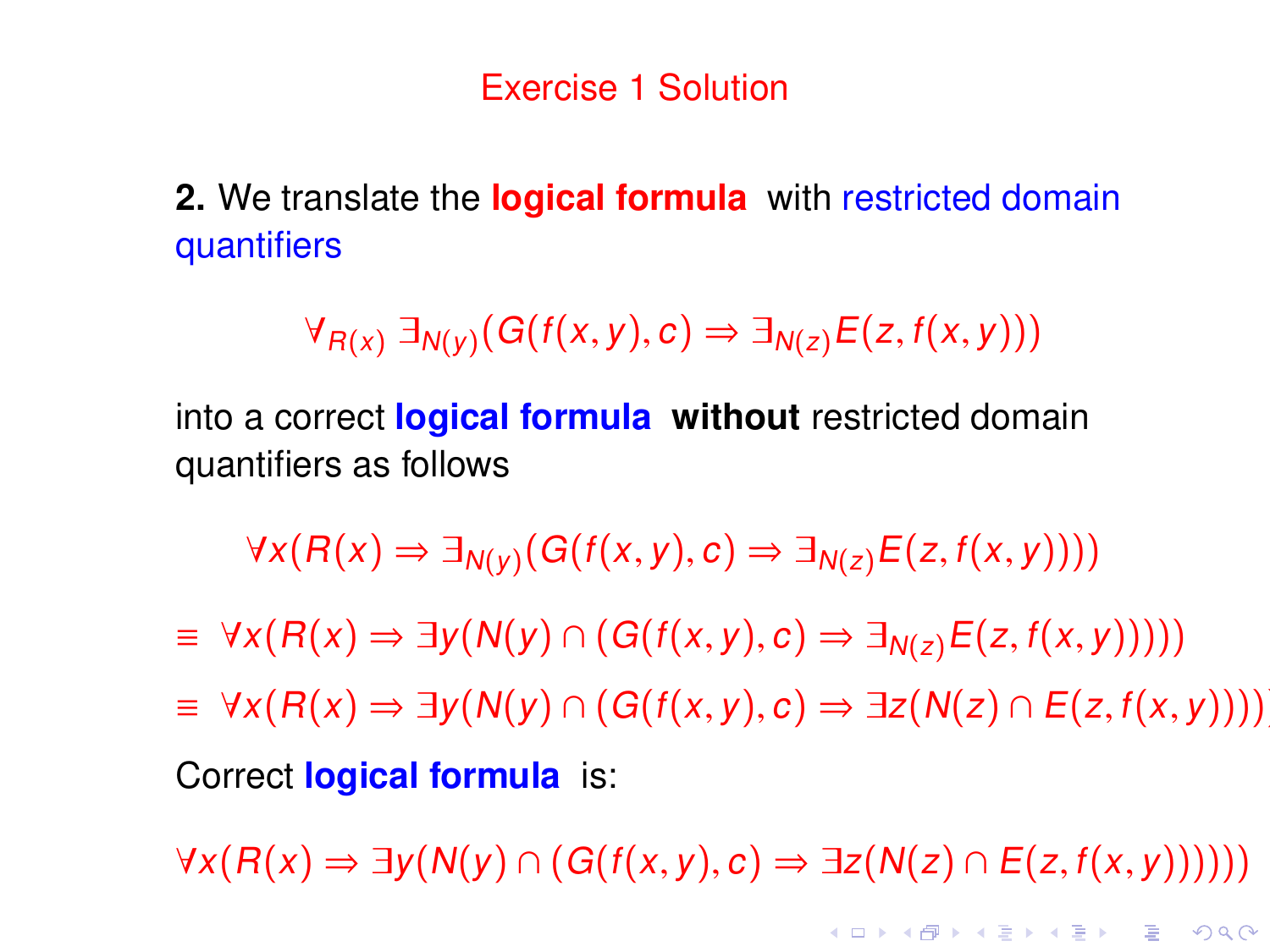## Translations Exercises

#### **Exercise 2**

Here is a mathematical statement **S**:

For all natural numbers n the following holds:

**If**  $n < 0$ , then there is a natural number m, such that  $m + n < 0$ 

**P1.** Re-write **S** as a Mathematical Statement "formula" **MSF** that only uses **mathematical** and **logical symbols**

**P2.** Translate your Mathematical Statement "formula" **MSF** into to a correct **predicate language formula LF**

**P3.** Argue whether the statement **S** it true of false

**P4.** Give an **interpretattion** of the **predicate language formula LF** under which it is **false**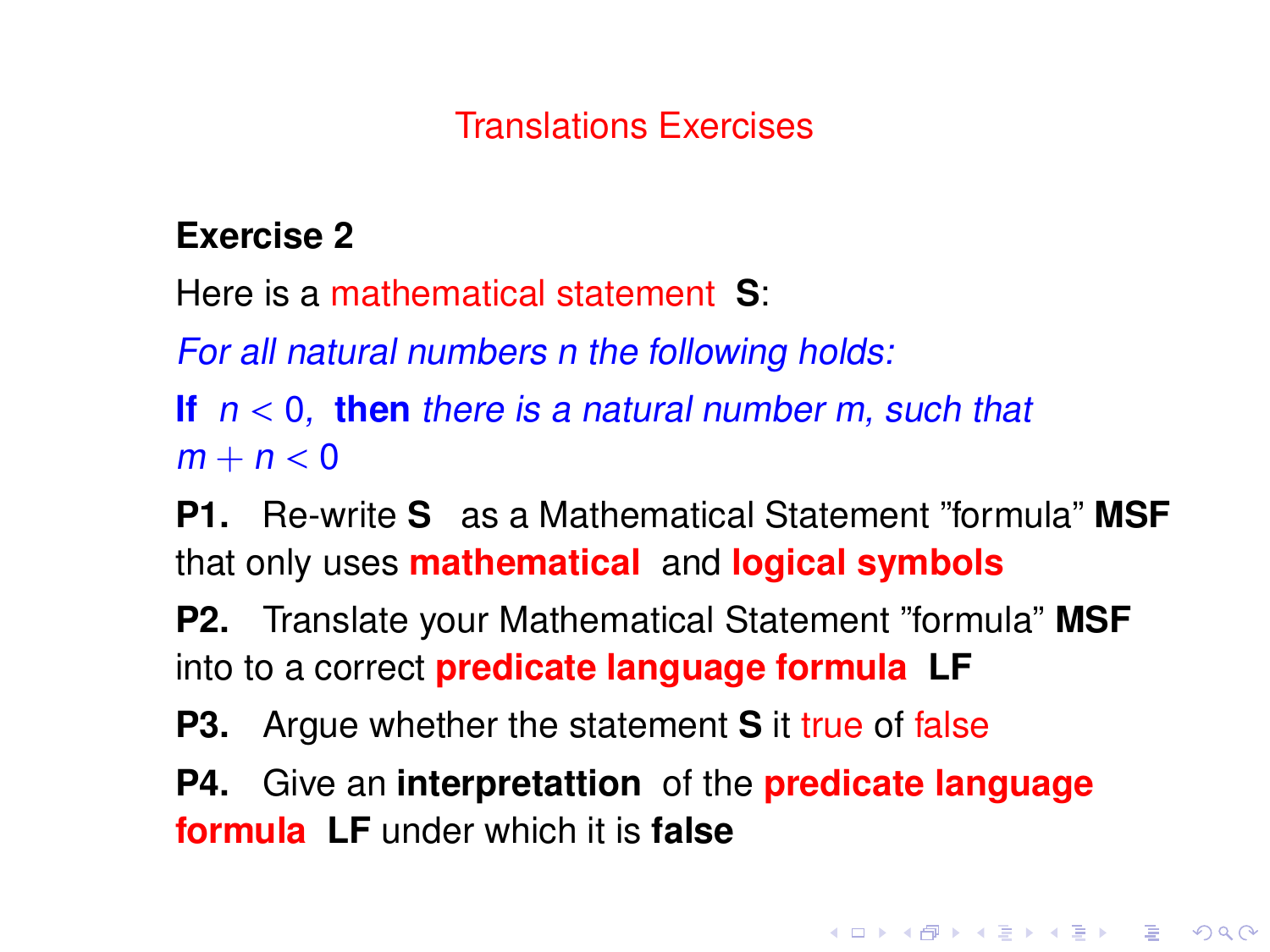**P1.** We **re-write** mathematical statement **S**

For all natural numbers n the following holds:

**If**  $n < 0$ , then there is a natural number m, such that  $m + n < 0$ 

as a Mathematical Statement "formula" **MSF** that only uses mathematical and logical symbols as follows

 $\forall_{n\in\mathbb{N}}(n < 0 \Rightarrow \exists_{m\in\mathbb{N}}(m+n < 0))$ 

**KORK EXTERNE PROVIDE**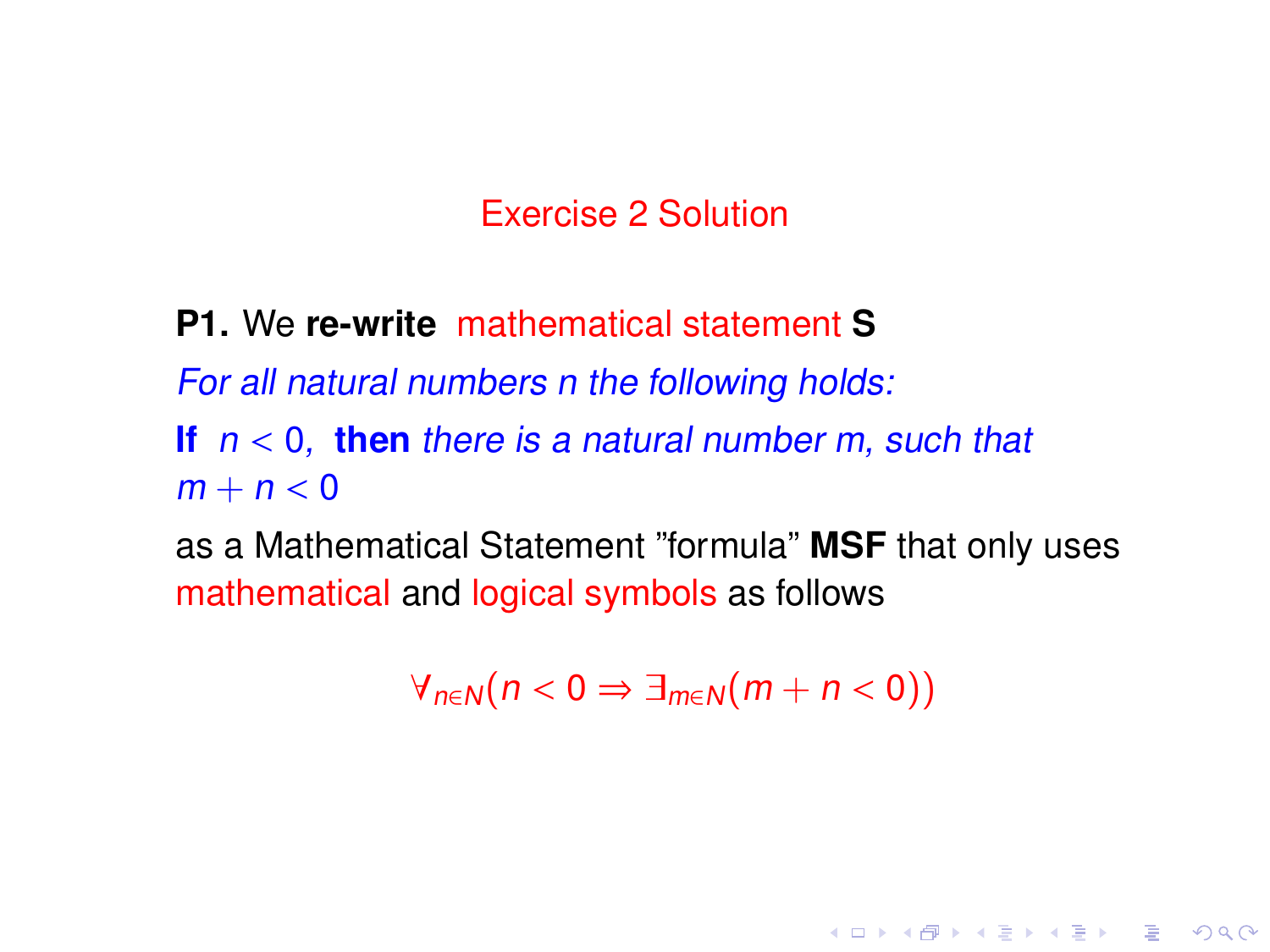**P2.** We translate the **MSF** "formula"

```
\forall_{n\in\mathbb{N}}(n<0 \Rightarrow \exists_{m\in\mathbb{N}}(m+n<0))
```
into a correct **predicate language formula** using the following **5** steps

## **Step 1**

We identify **predicates** and write their **symbolic** representation as follows

We write  $N(x)$  for  $x \in N$  and  $L(x,y)$  for relation <

# **Step 2**

We identify **functions** and **constants** and write their **symbolic** representation as follows

 $f(x,y)$  for the function  $+$  and c for the constant 0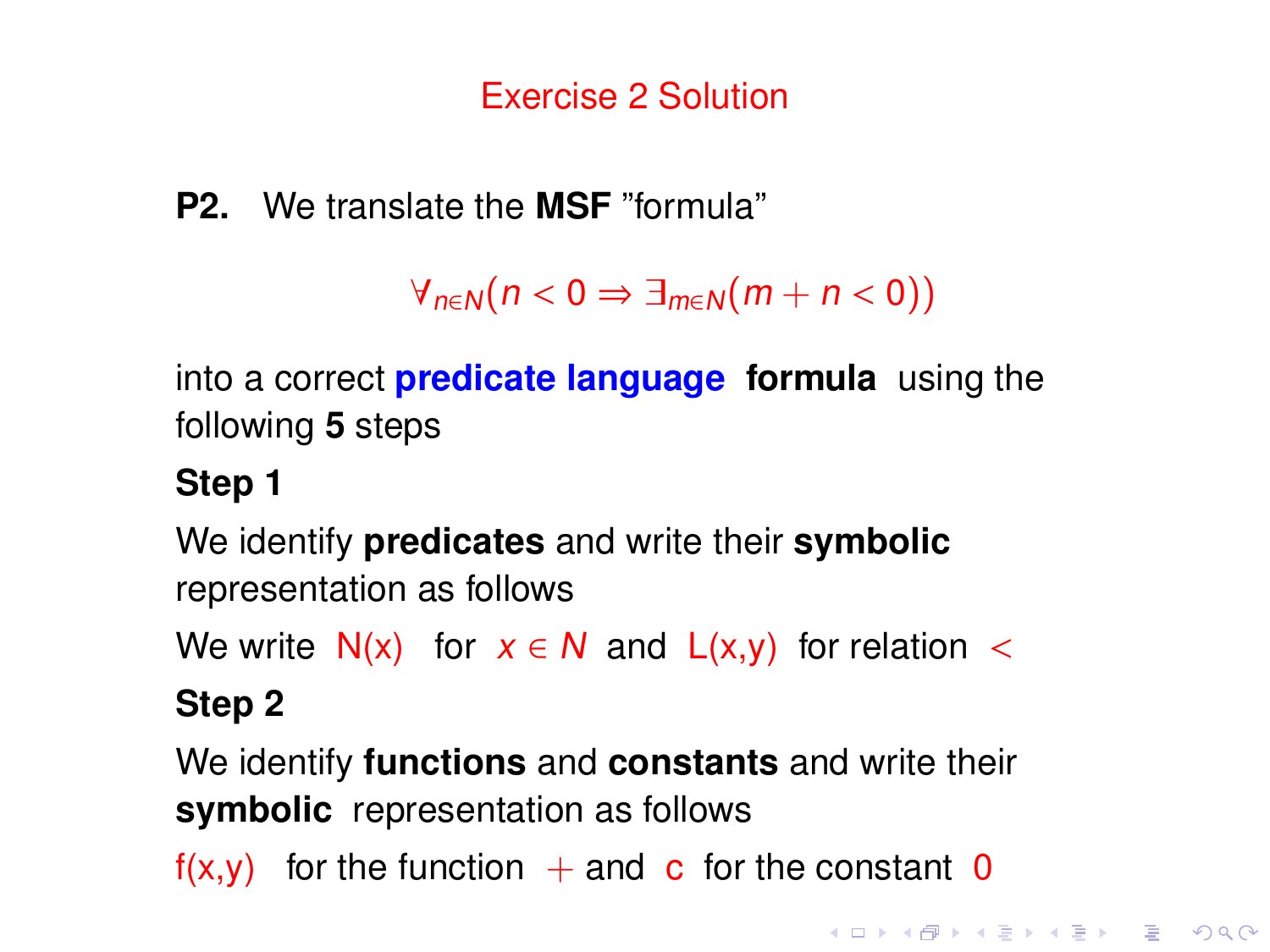## **Step 3**

We write the mathematical expressions in **S** as atomic formulas as follows:

 $L(f(y, c), c)$  for  $m + n < 0$ 

## **Step 4**

We identify logical **connectives** and **quantifiers** and write the **logical formula** with restricted domain quantifiers as follows

$$
\forall_{N(x)}(L(x,c) \Rightarrow \exists_{N(y)}L(f(y,c),c))
$$

**KORK EXTERNE PROVIDE**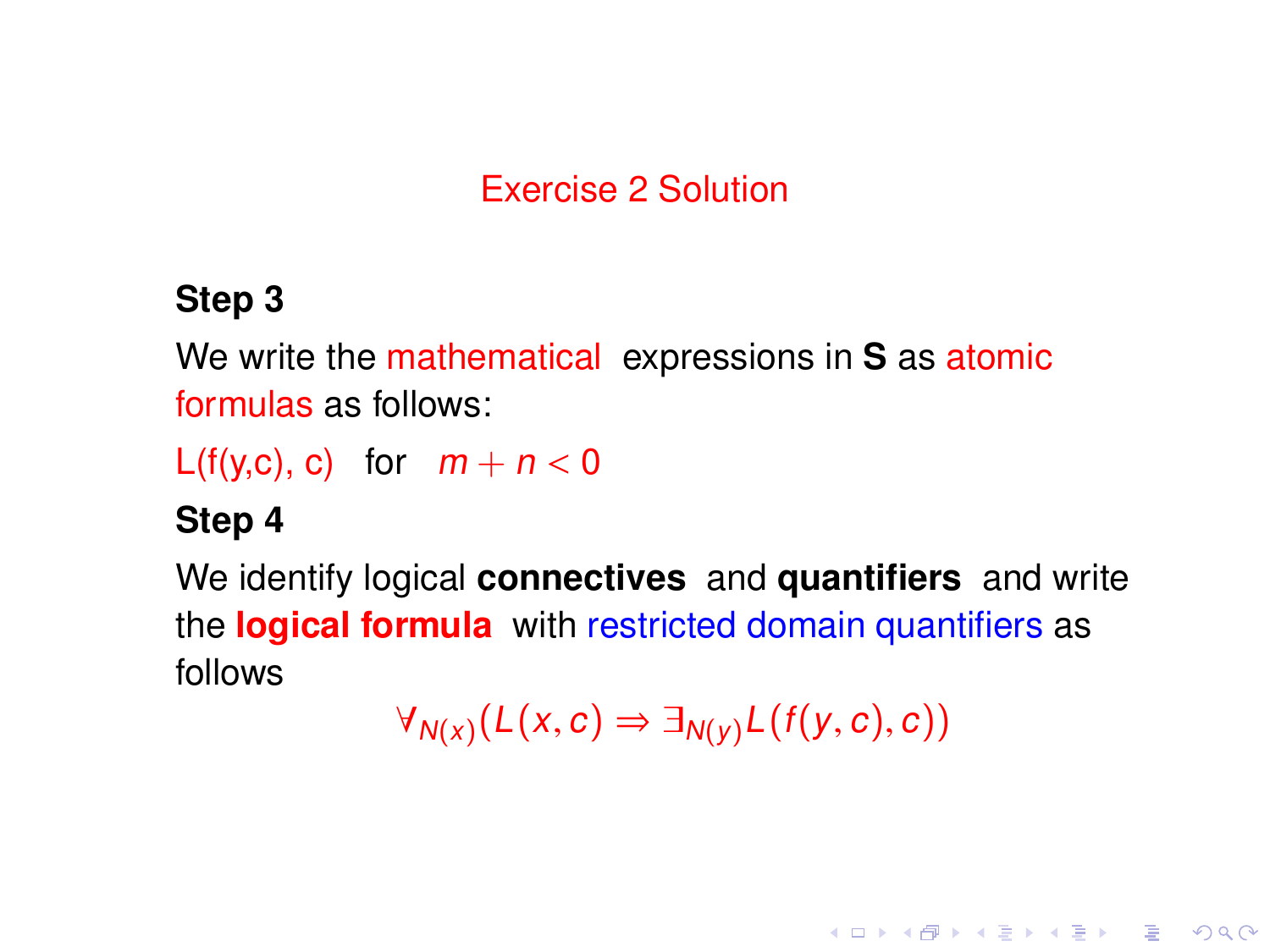#### **Step 5**

We translate the above into a correct **logical formula**

 $\forall x(N(x) \Rightarrow (L(x, c) \Rightarrow \exists y(N(y) \cap L(f(y, c), c)))$ 

**P3** Argue whether the statement **S** it true of false Statement  $\forall_{n\in\mathbb{N}}(n < 0 \Rightarrow \exists_{m\in\mathbb{N}}(m + n < 0))$  is TRUE as the statement  $n < 0$  is FALSE for all  $n \in N$  and the classical implication FALSE  $\Rightarrow$  Anyvalue is always TRUE

**KORKA EXTER I DAR**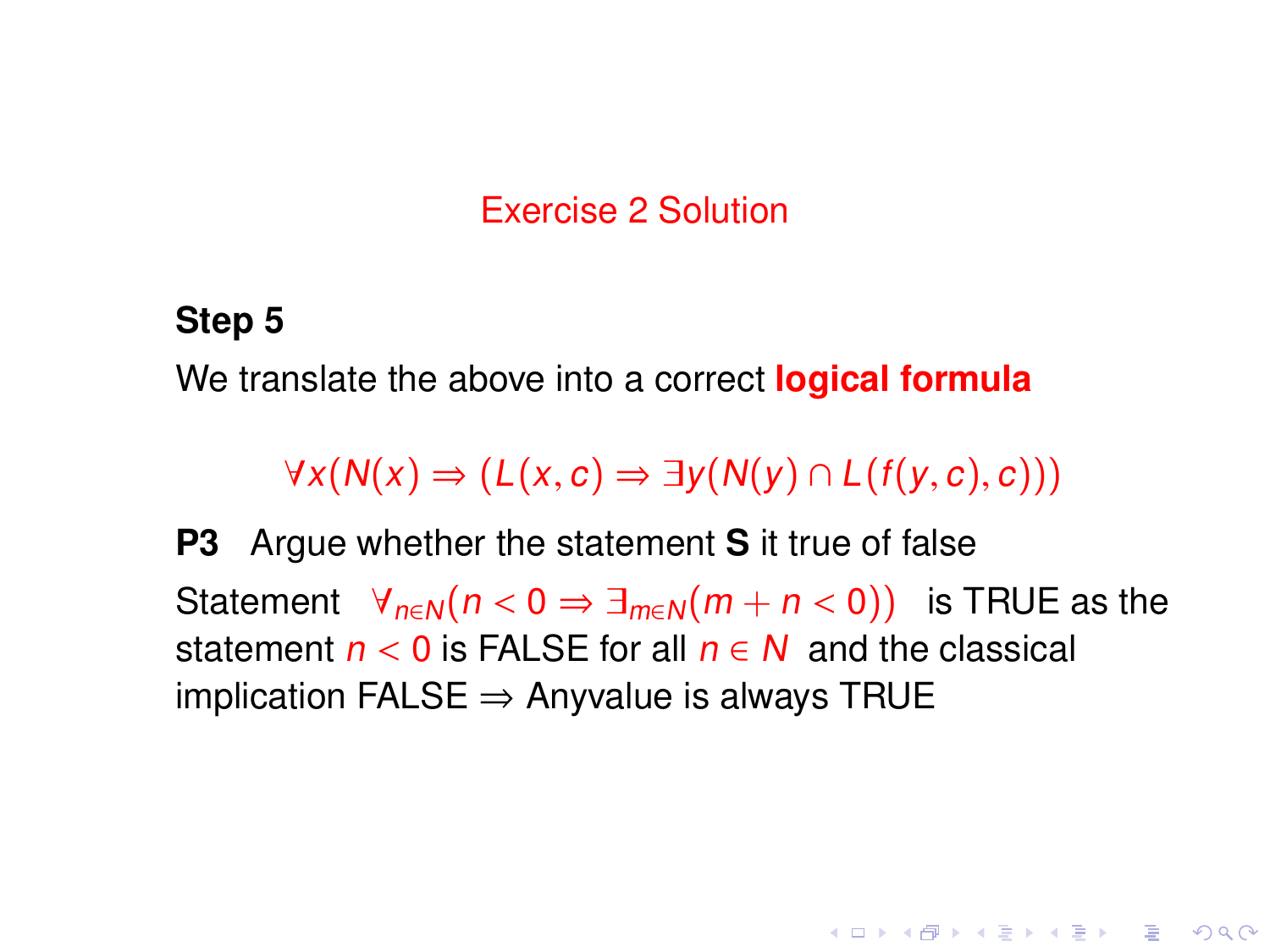**P4.** Here is an **interpretation** in a non-empty set X under which the **predicate language formula**

 $\forall x(N(x) \Rightarrow (L(x, c) \Rightarrow \exists y(N(y) \cap L(f(y, c), c)))$ 

**is false**

Take a set  $X = \{1, 2\}$ 

We **interpret**  $N(x)$  as  $x \in \{1, 2\}$ ,  $L(x, y)$  as  $x > y$ , and constant c as 1

We **interpret** f as a two argument function  $f_i$  defined on the set X by a formula  $f_1(y, x) = 1$  for all  $y, x \in \{1, 2\}$ The mathematical statement

 $\forall_{x \in \{1,2\}} (x > 1 \Rightarrow \exists_{y \in \{1,2\}} (f_1(y,x) > 1))$ 

is a **false statement** when  $x = 2$ In this case we have  $2 > 1$  is **true** and as  $f_1(y, 2) = 1$  for all  $y \in \{1, 2\}$  we get that  $\exists_{y \in \{1, 2\}} (f_1(y, 2) > 1)$  is **false** as  $1 > 1$  is **false** is **false**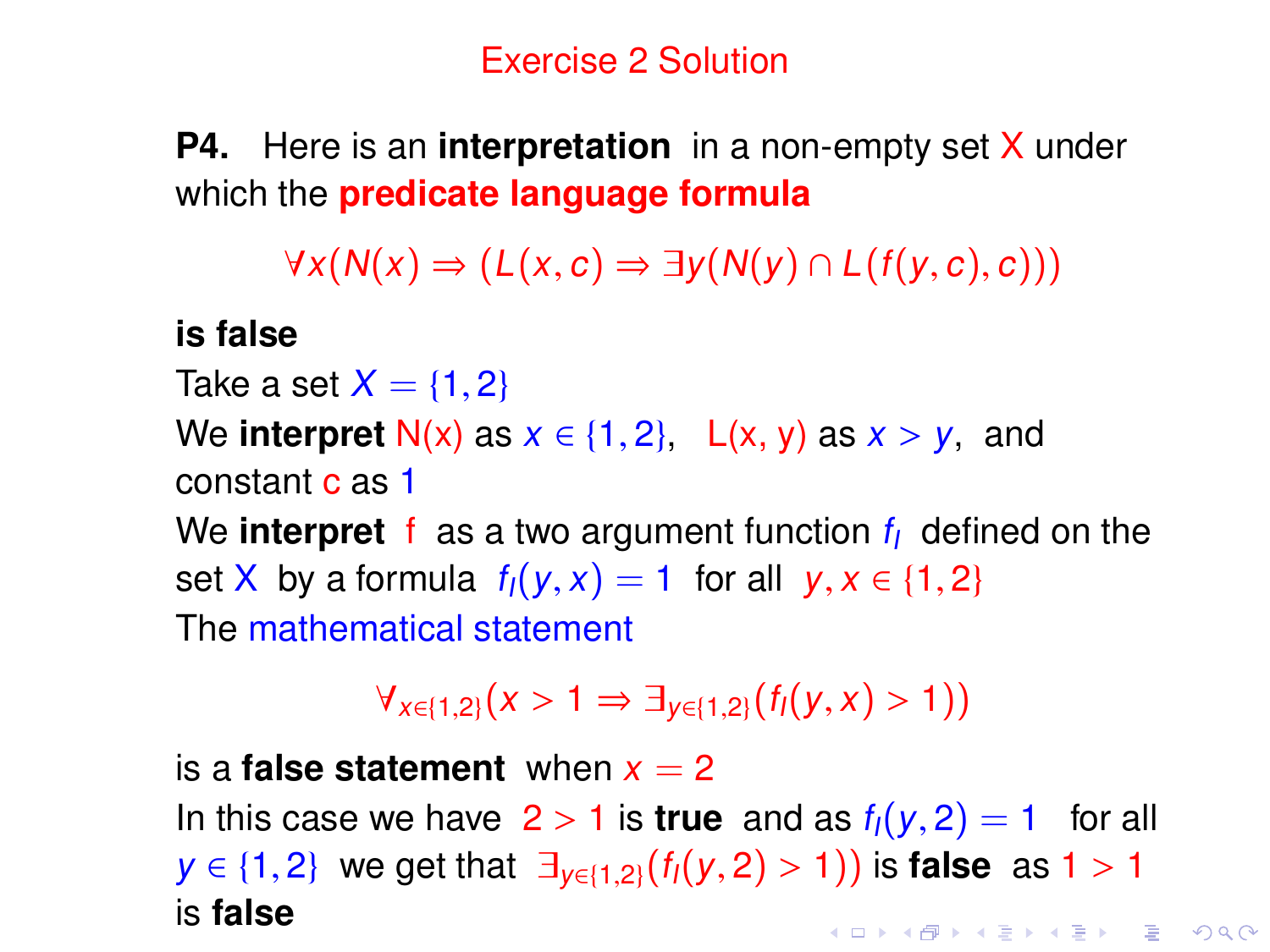#### Translations from Natural Language

**S**: "Any friend of Mary is a friend of John and Peter is not John's friend. Hence Peter is not May's friend"

**KORK EXTERNE PROVIDE** 

We use **constants** m, j, p for Mary, John, and Peter, respectively

We hence have the following **atomic formulas**:

 $F(x, m)$ ,  $F(x, i)$ ,  $F(p, i)$ , where

 $F(x, m)$  stands for "x is a friend of Mary".

- F(x, j) stands for "x is a friend of John", and
- F(p, j) stands for "Peter is a friend of John"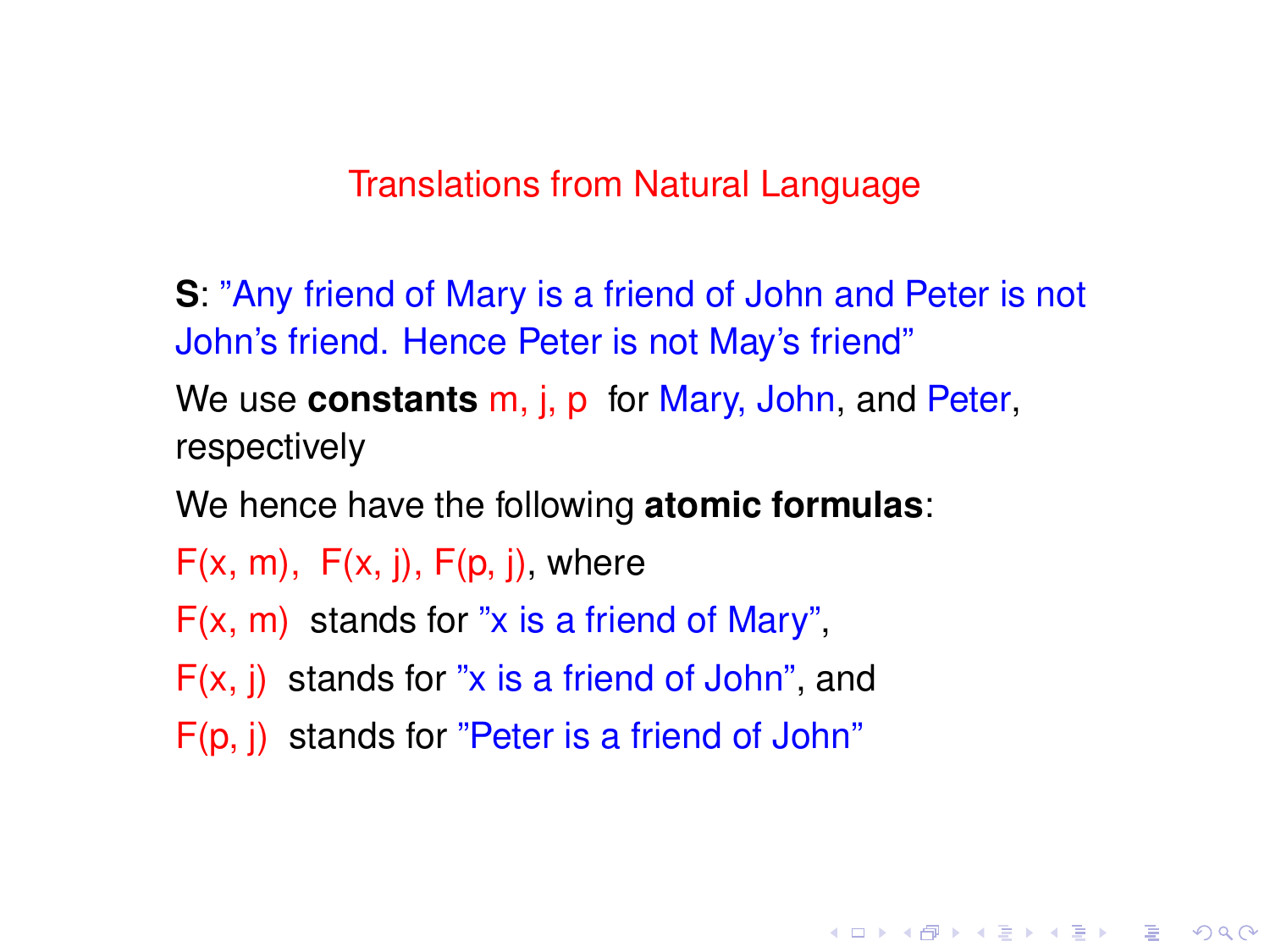Translations from Natural Language

**2.** Statement "Any friend of Mary is a friend of John" **translates** into a restricted quantifier formula  $\forall F(x,m) F(x,j)$ "Peter is not John's friend" **translates** into  $\neg F(p, j)$ , and "Peter is not May's friend" **translates** into  $\neg F(p, m)$ **3.** Restricted quantifiers formula for **S** is

 $((\forall_{F(x,m)}F(x, j) \cap \neg F(p, j)) \Rightarrow \neg F(p, m))$ 

and the formula  $A \in \mathcal{F}$  of  $\mathcal{L}$  is

 $((\forall x(F(x, m) \Rightarrow F(x, i)) \cap \neg F(p, i)) \Rightarrow \neg F(p, m))$ 

**KORKAPRA ER ET AQO**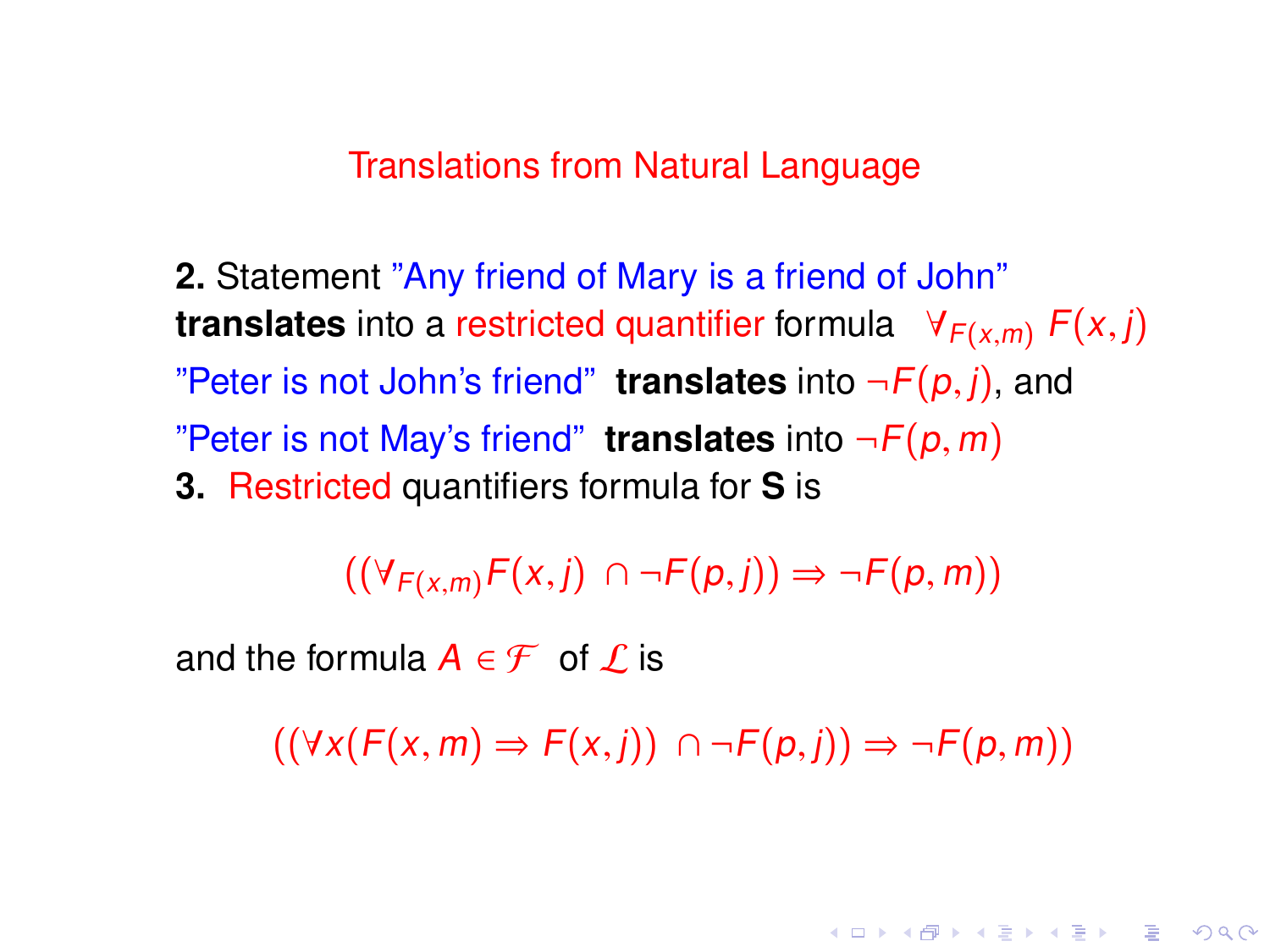**Rules of translation** from natural language to the predicate language  $\mathcal L$ 

**1.** Identify the basic relations and functions (if any) and **translate** them into **atomic formulas**

**2.** Identify propositional connectives and use symbols  $\neg, \cup, \cap, \Rightarrow, \Leftrightarrow$  for them

**3.** Identify quantifiers: restricted  $\forall_{A(x)}$ ,  $\exists_{A(x)}$ , and non-restricted  $\forall x \exists x$ non-restricted <sup>∀</sup>x, <sup>∃</sup><sup>x</sup>

**4.** Use the symbols from **1.** - **3.** and restricted quantifiers **transformation rules** to write  $A \in \mathcal{F}$  of the predicate language  $\mathcal L$ 

**KORKA EXTER I DAR**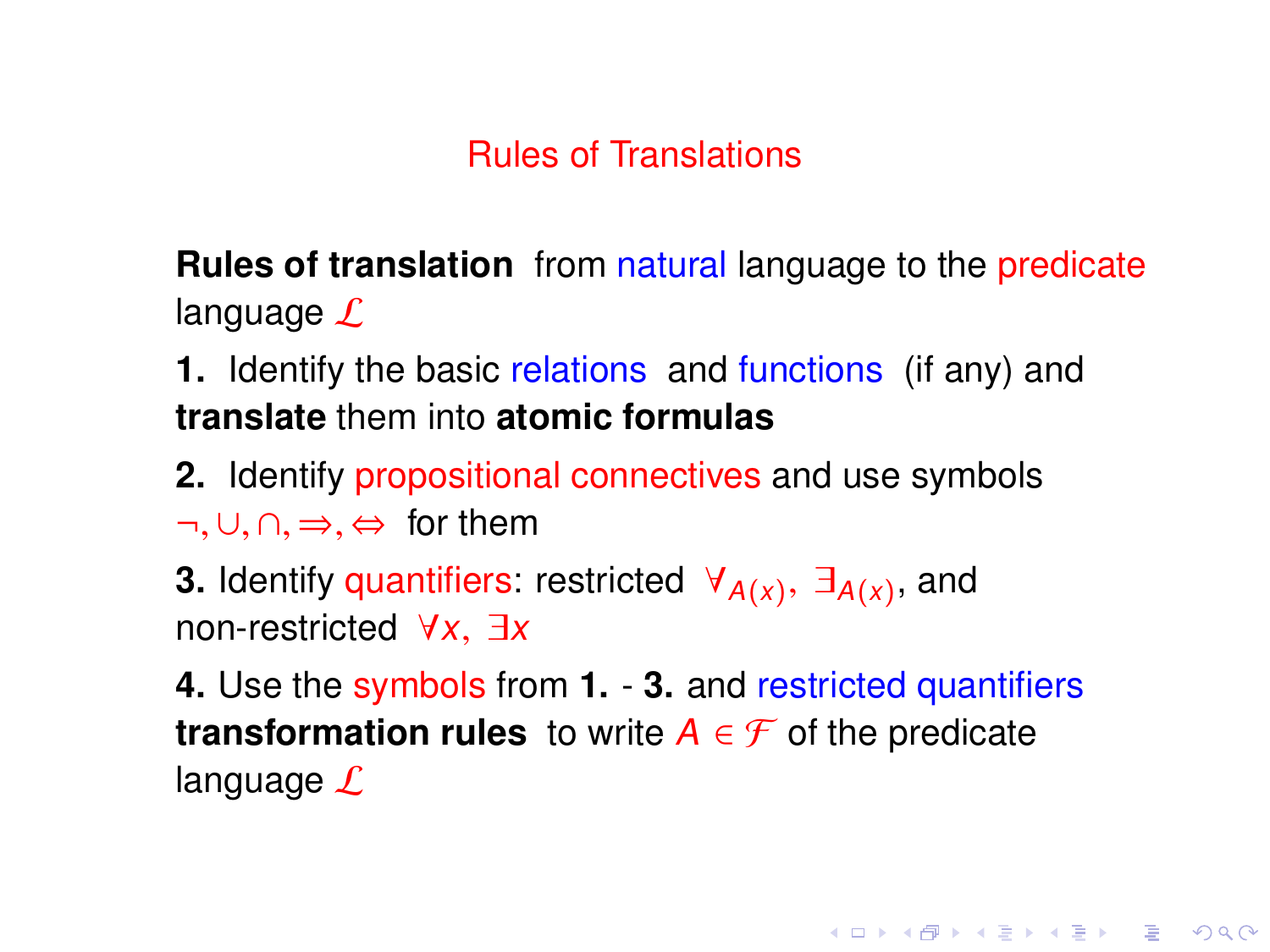### **Exercise**

Given a natural language statement

**S**: "For any bird one can find some birds that white"

Show that the **translation** of **S** into a formula of the predicate language  $\mathcal L$  is  $\forall x(B(x) \Rightarrow \exists x(B(x) \cap W(x)))$ 

### **Solution**

We follow the rules of translation to **verify** the correctness of the translation

**1.** Atomic formulas: B(x), W(x)

 $B(x)$  stands for " x is a bird" and  $W(x)$  stands for " x is white"

**2.** There is no propositional connectives in **S**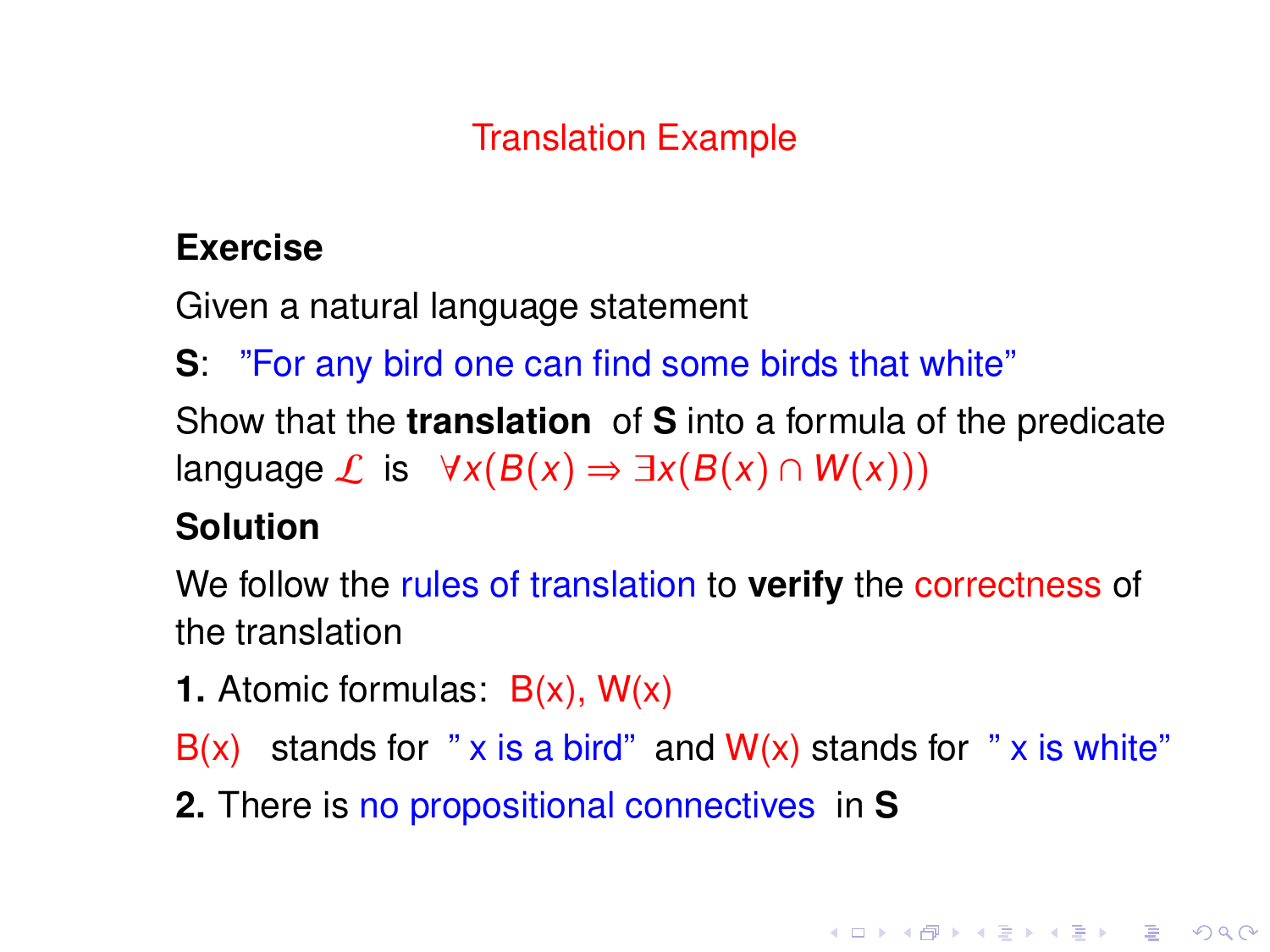**3.** Restricted quantifiers:

 $\forall_{B(x)}$  for "any bird " and  $\exists_{B(x)}$  for "one can find some birds". Restricted quantifiers formula for **S** is

 $\forall_{B(x)}\exists_{B(x)} W(x)$ 

**4.** By the **transformation rules** we get a required formula of the predicate language  $\mathcal{L}$ :

 $\forall x(B(x) \Rightarrow \exists x(B(x) \cap W(x)))$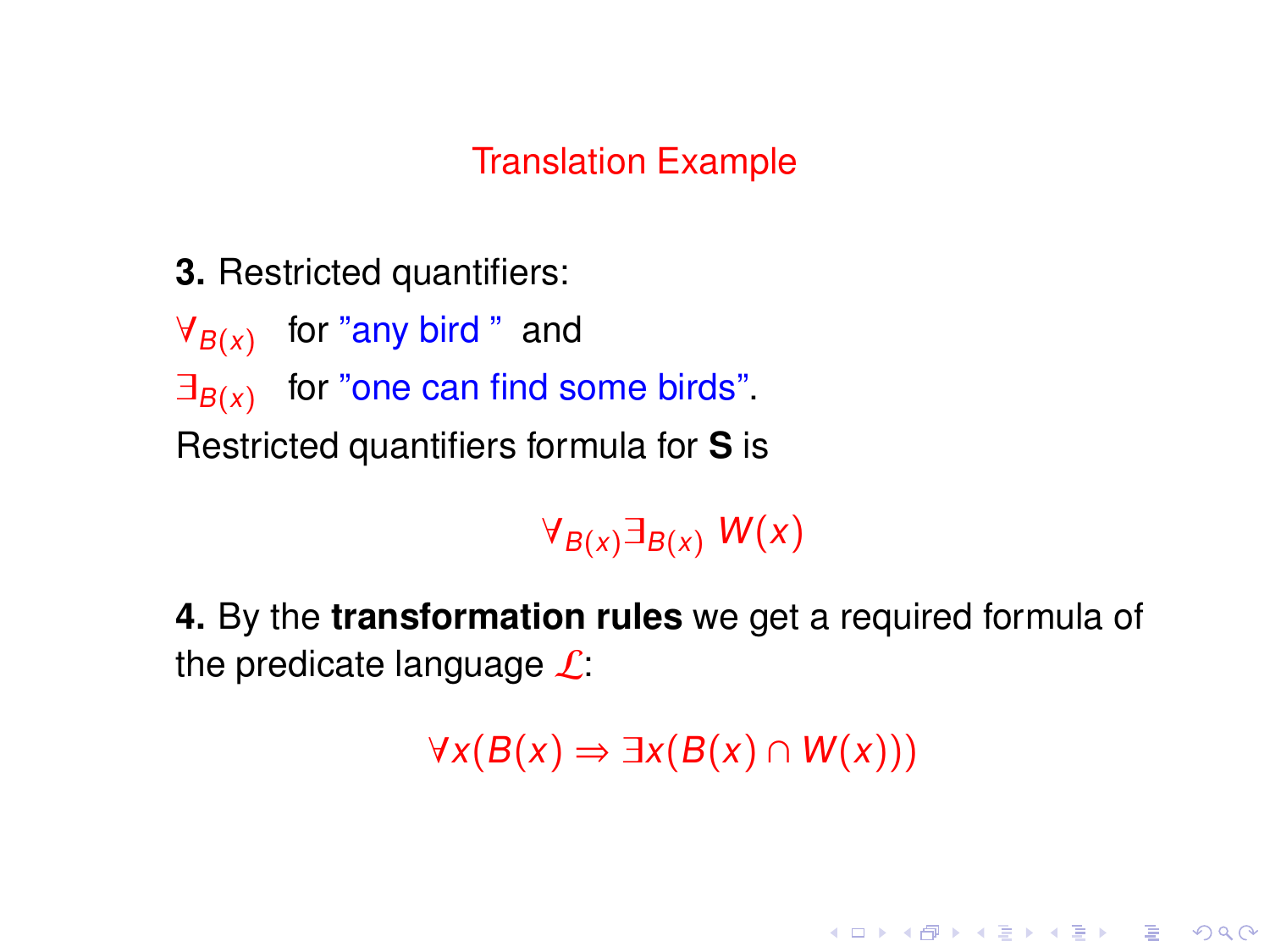### **Exercise**

Translate into  $\mathcal L$  a natural language statement

**S**: " Some patients like all doctors."

## **Solution**

- **1.** Atomic formulas: P(x), D(x), L(x, y).
- $P(x)$  stands for "x is a patient",
- $D(x)$  stands for " x is a doctor", and

 $L(x,y)$  stands for " x likes y"

**2.** There is no propositional connectives in **S**

**KORK EXTERNE PROVIDE**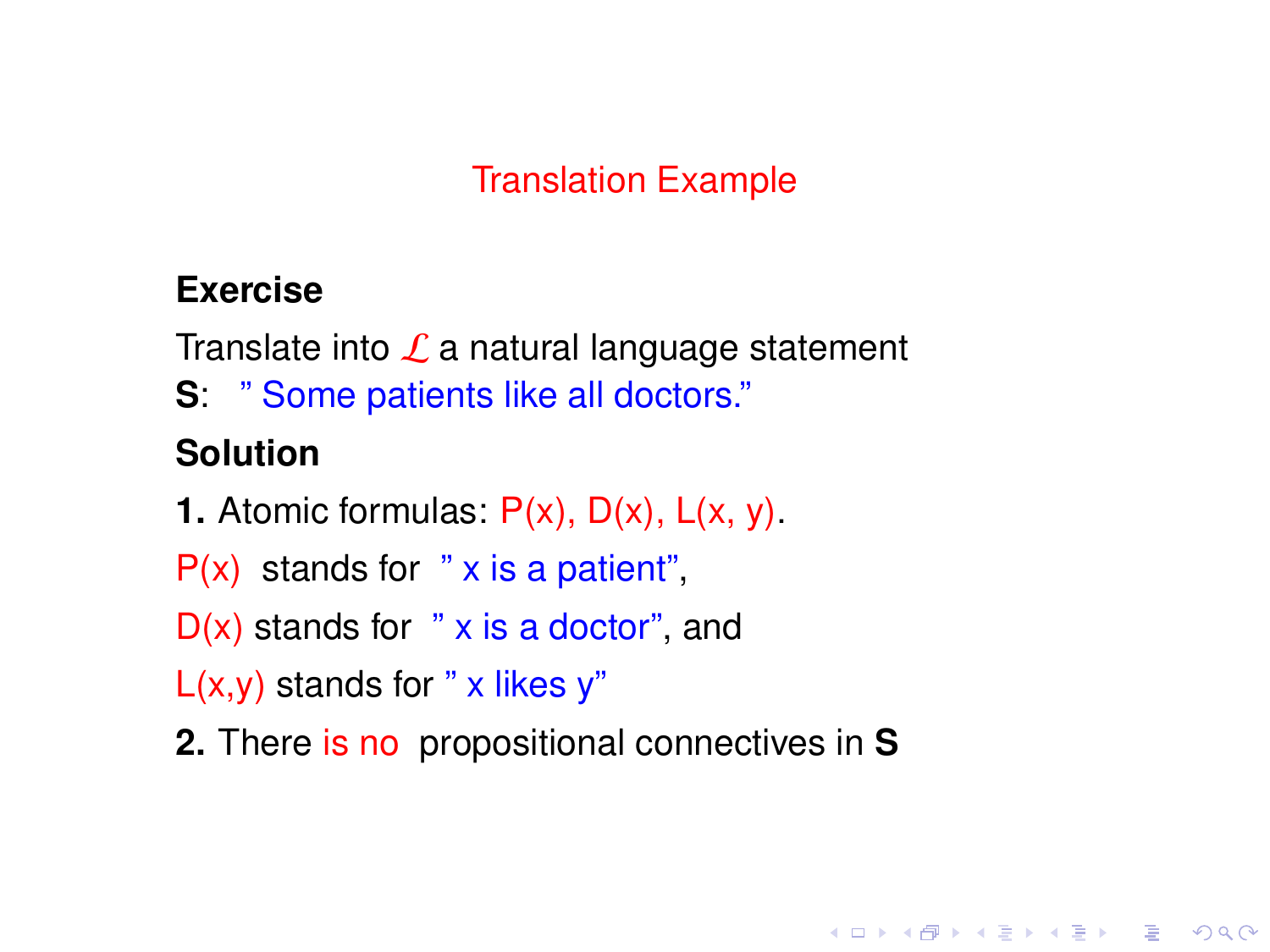**3.** Restricted quantifiers:

 $\exists_{P(x)}$  for "some patients " and  $\forall_{D(x)}$  for "all doctors"

**Observe** that we **can't** write  $L(x, D(y))$  for "x likes doctor y" D(y) is a predicate, not a term, and hence L(x, D(y)) **is not a formula**

We have to express the statement " $x$  likes all doctors  $y$ " in terms of restricted quantifiers and the predicate  $L(x,y)$  only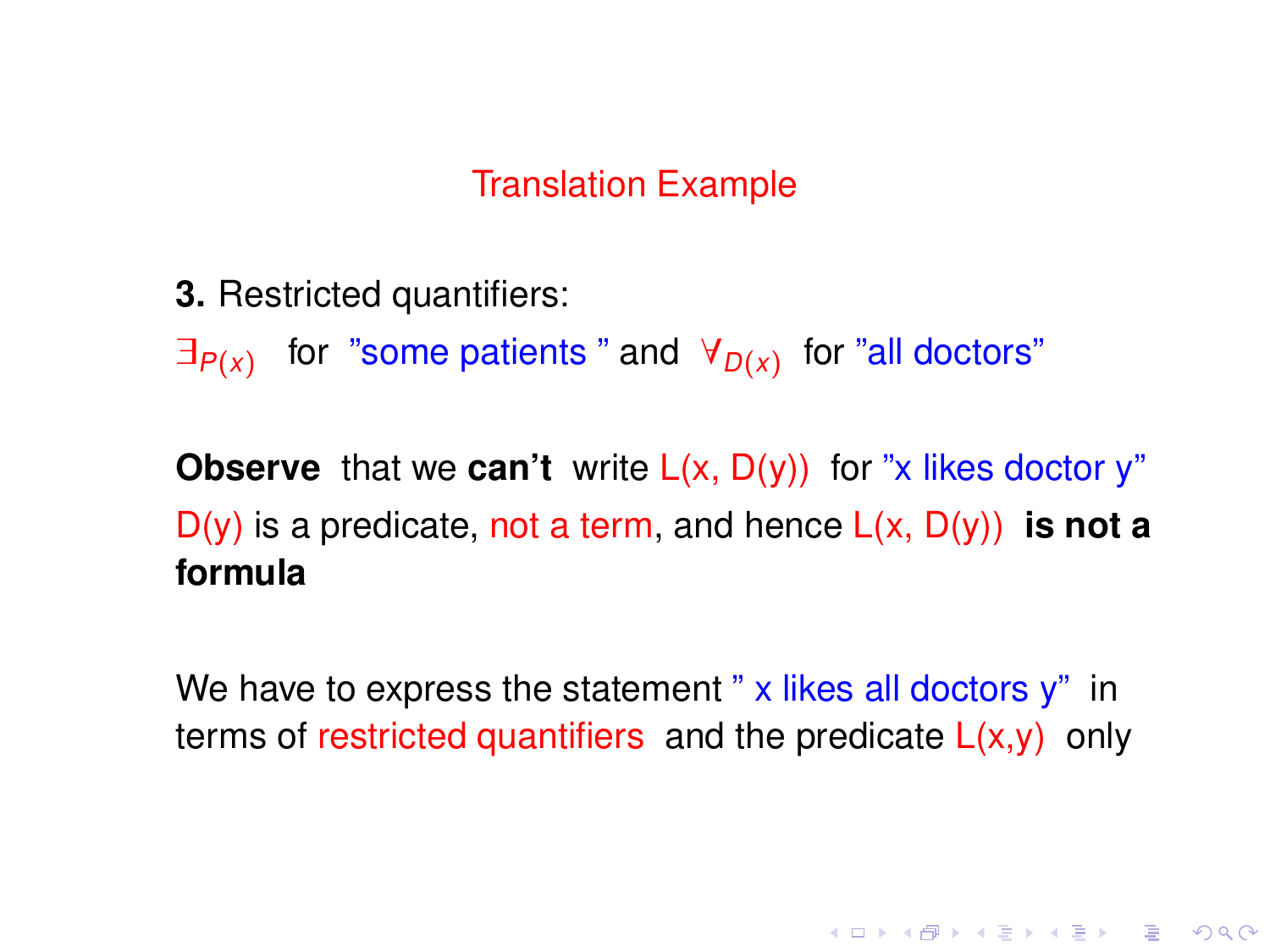**Observe** that the statement " x likes all doctors y" means also " all doctors y are liked by x" We can **re- write** it as "for all doctors y, x likes y" what translates to a formula  $\forall_{D(v)} L(x, y)$ Hence the statement **S** translates to

 $\exists_{P(x)} \forall_{D(y)} L(x, y)$ 

**4.** By the transformation rules we get the following **translation** of **S** into  $\mathcal{L}$ 

 $\exists x(P(x) \cap \forall y(D(y) \Rightarrow L(x, y)))$ 

**KORKAPRASHASH SHOAC**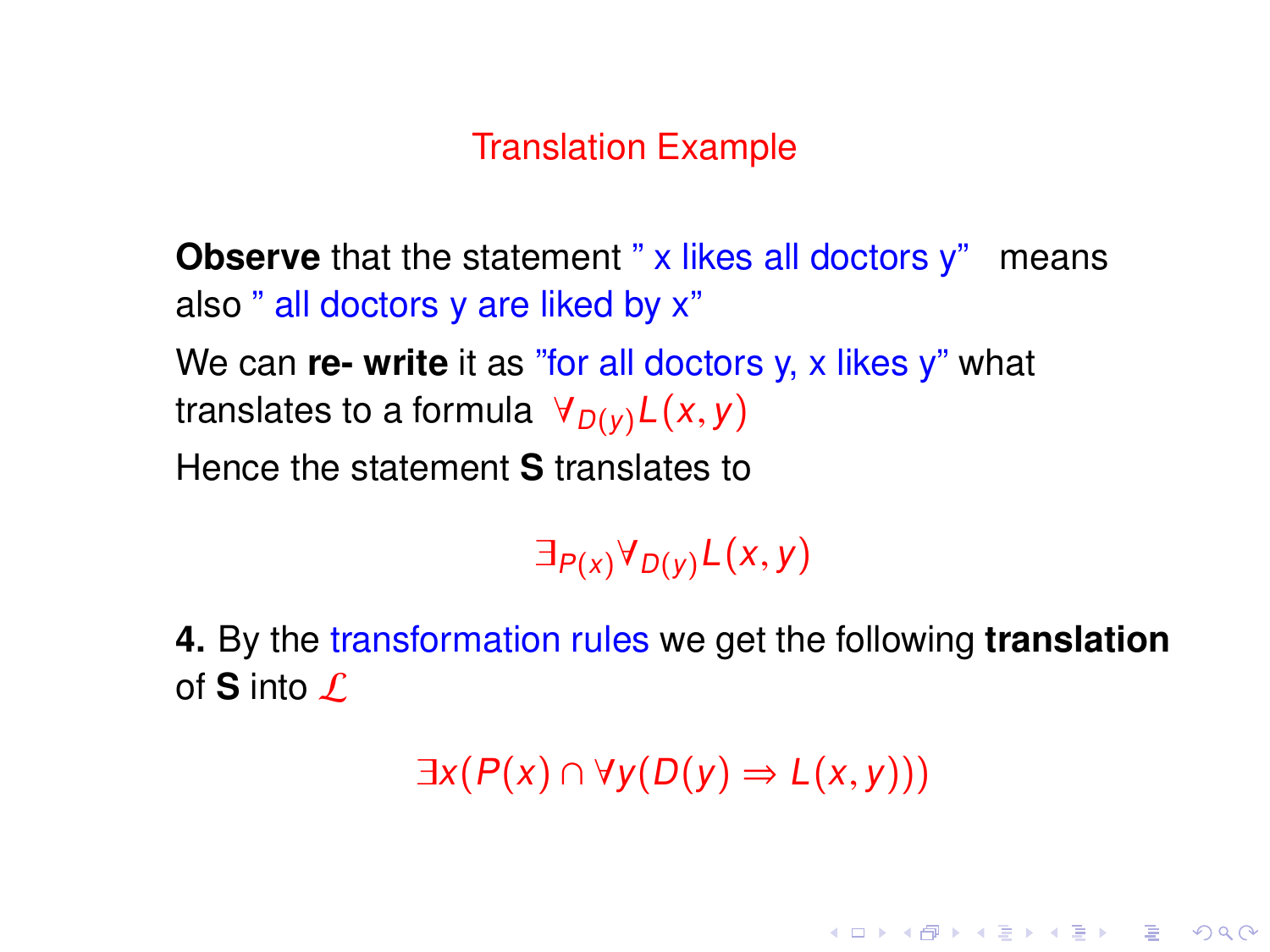Translation in Artificial Intelligence

K ロ ▶ K @ ▶ K 할 ▶ K 할 ▶ . 할 . ⊙ Q Q\*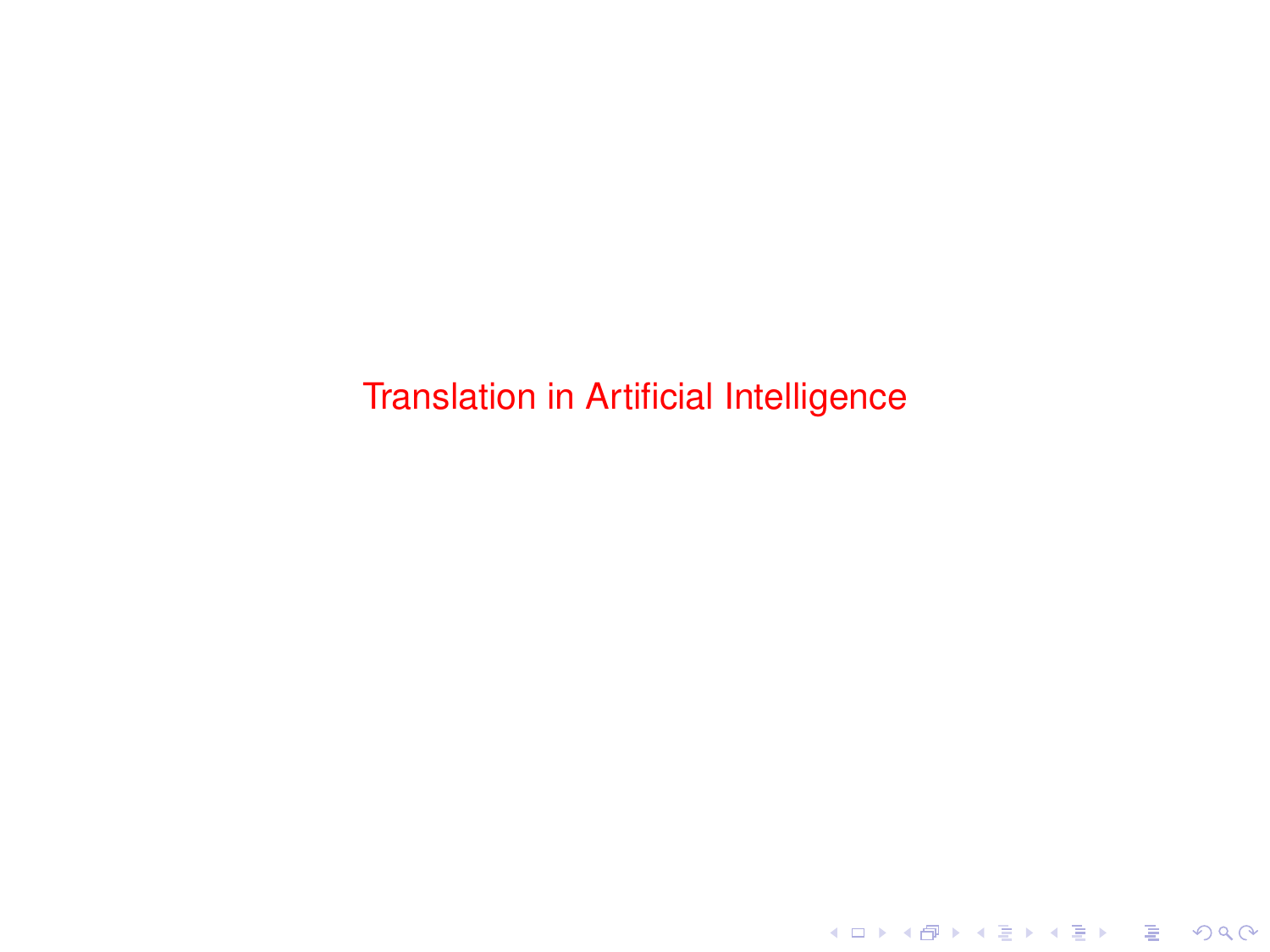Translation in Artificial Intelligence

In AI we use **intended names** for relations, functions and constants

The symbolic language we use is still a symbolic language, even if the **intended names** are used.

In the AI we write, for example

Like(John, Mary)

instead of a formula  $L(c_1, c_2)$  in logic. We write

greater(x, y) or  $> (x, y)$ 

K ロ ▶ K @ ▶ K 할 ▶ K 할 ▶ . 할 → 9 Q @

instead of  $R(x, y)$  in logic.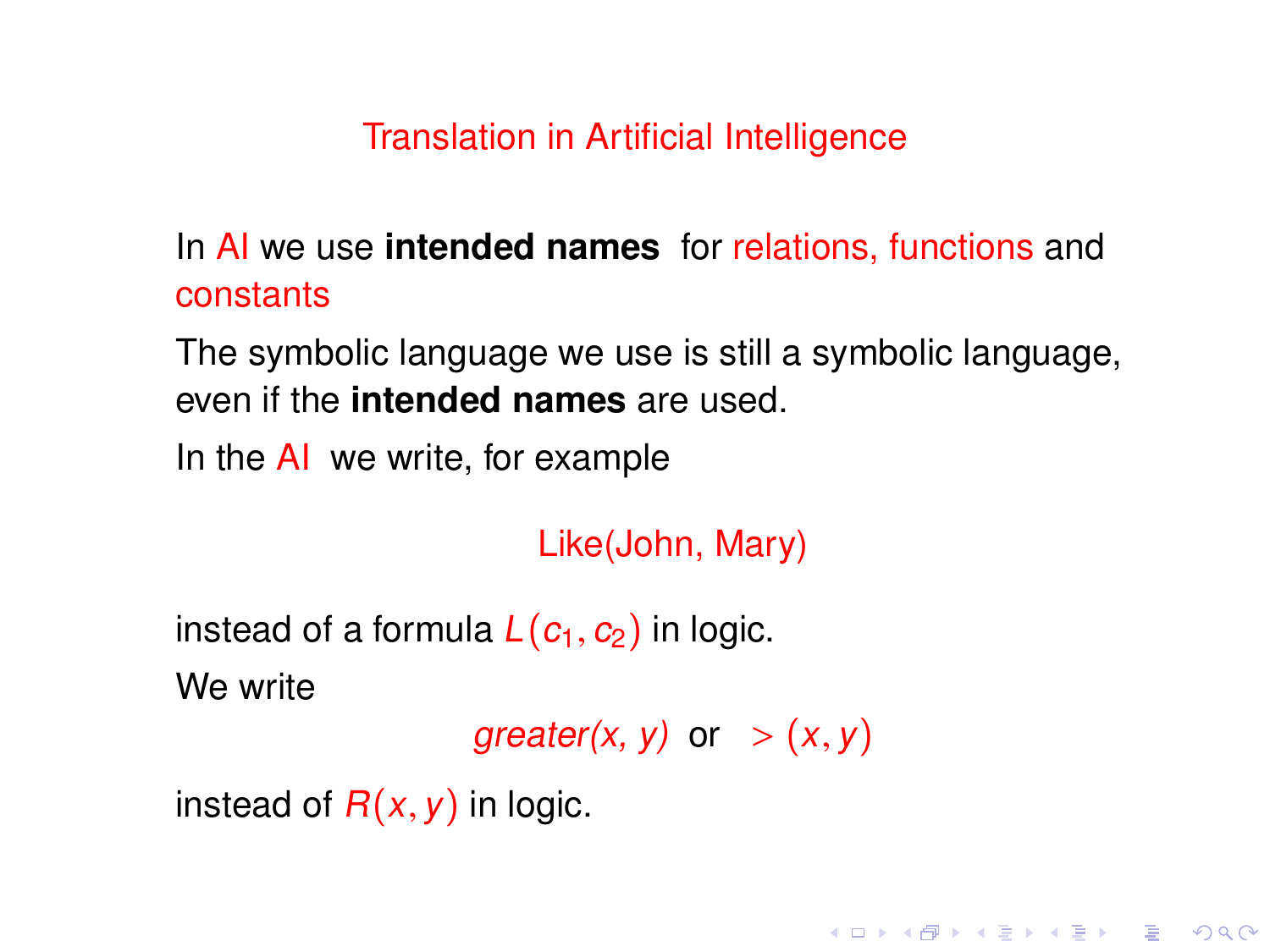## Example

AI **intended interpretation** formulas corresponding to a statement

**S**: "For every student there is a student that is an elephant"

are as follows

**Restricted quantifiers** AI formula:

 $\forall$ Student(x) $\exists$ Student(x) Elephant(x)

**Non-restricted quantifiers** AI formula:

 $\forall x$ (Student(x) ⇒ ∃x(Student(x) ∩ Elephant(x)))

**KORKAPRA ER ET AQO**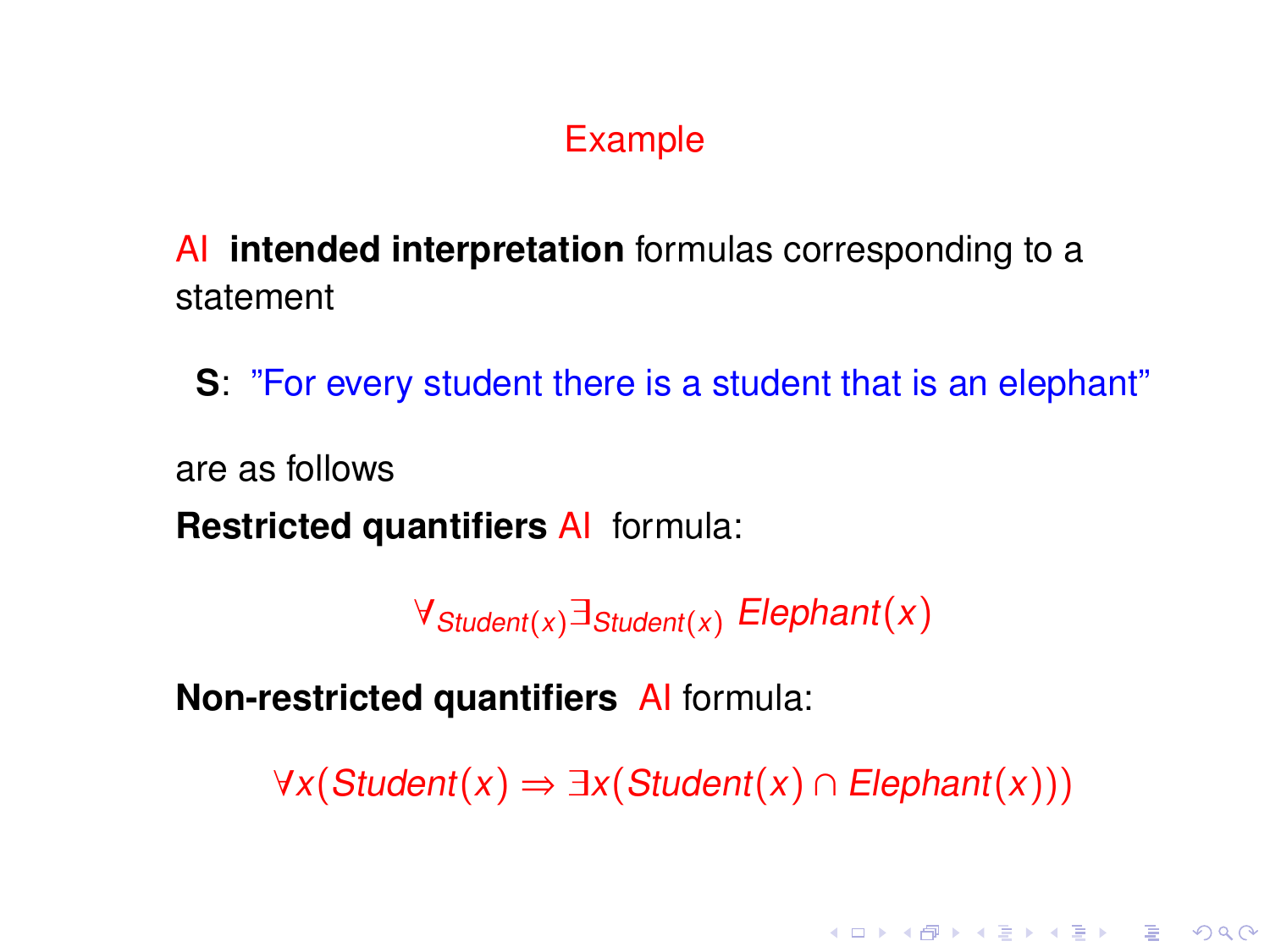#### Translation in Artificial Intelligence

**Observe** that a proper formulas of the LOGIC language corresponding the statement

"For every student there is a student that is an elephant" are the same as the formulas corresponding to the natural language statement

For any bird one can find some birds that white", namely **Restricted** quantifiers logic formula:

 $\forall_{P(x)} \exists_{P(x)} R(x)$ 

**Non-restricted** quantifiers logic formula:

 $\forall x(P(x) \Rightarrow \exists x(P(x) \cap R(x)))$ 

**KORKAPRA ER ET AQO**